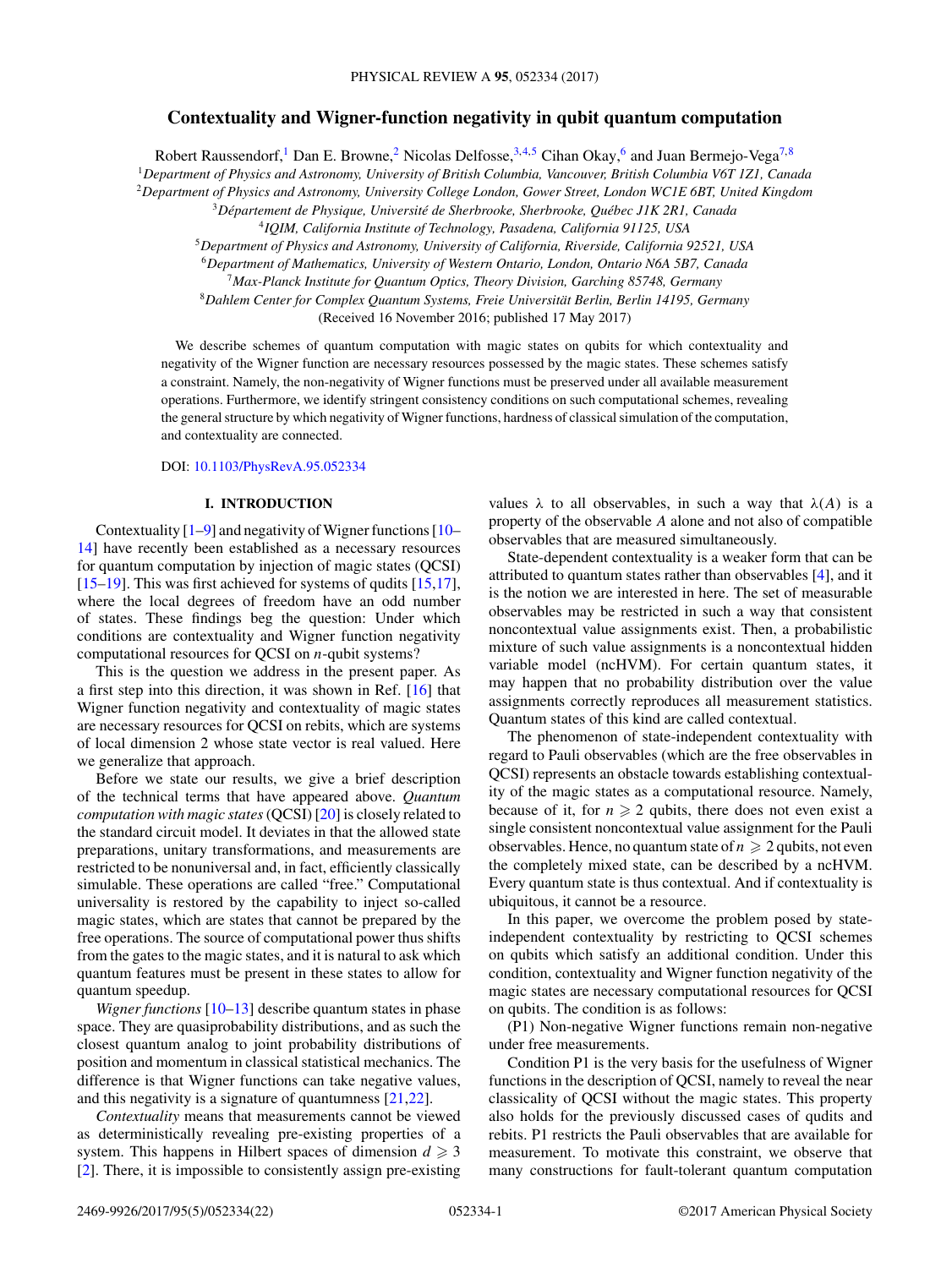are QCSI schemes in which the free gates are a strict subset of the Clifford gates. One example is the first concrete QCSI scheme ever proposed, with the free operations provided by braiding and fusion of Ising anyons, and magic states enabling CNOT and  $\pi/8$  gates [\[23\]](#page-21-0).

However, Condition P1 is trickier than might at first appear. For a start, we do not require a counterpart of P1 for the unitary operations available in QCSI, and imposing it would indeed be too restrictive. Those unitaries may introduce large amounts of negativity into the Wigner function without compromising efficient classical simulability.

Condition P1 can be used to define the free measurements in a QCSI scheme, given a Wigner function. Typically, but not always, the resulting set of free measurements is small. Thus the question arises whether the corresponding QCSI schemes really operate on the intended number of qubits. To filter out the true *n*-qubit QCSI schemes, we therefore impose a second condition:

(P2) The available measurements are tomographically complete.

Condition P2 means that with the free operations of an *n*-qubit QCSI scheme the density matrix *ρ* of any *n*-qubit quantum state can be fully measured. Rebit QCSI [\[16\]](#page-21-0), for example, does not satisfy it.

Conditions P1 and P2 are hard to satisfy jointly. Informally speaking, for typical Wigner functions, P1 generates small sets of free measurements, whereas P2 demands large sets. Yet, sets of freely measurable observables that satisfy both P1 and P2 do exist for every number *n* of qubits.

We show that for all *n*-qubit QCSI schemes satisfying P1, contextuality and Wigner function negativity are necessary for quantum computational universality and quantum speedup. The result on contextuality is strictly stronger than our corresponding result on Wigner functions. Unlike the qudit case [\[15,24\]](#page-21-0), magic states can have negative Wigner functions but still be noncontextual. Consequently, the fundamental notion of classicality for qubit QCSI schemes subject to P1 is a noncontextual hidden variable model, not a positive Wigner function.

Our result on contextuality is an extension of the corresponding results for qudits [\[15\]](#page-21-0), where the Hilbert space dimension of the local systems is an odd prime or a power of an odd prime, and for rebits [\[16\]](#page-21-0), where the Hilbert space dimension of the local systems is 2, but the density matrix is constrained to be real.

Our result on Wigner negativity as a resource extends [\[17\]](#page-21-0) from qudits to qubits, and is complementary to the earlier work [\[19\]](#page-21-0) on qubits. In Ref. [\[19\]](#page-21-0), many Wigner functions are simultaneously used to characterize the classical region for the magic states, whereas our work only involves one. On the other hand, the present result only applies for QCSI schemes that satisfy the Condition P1, whereas Ref. [\[19\]](#page-21-0) applies in general. For QCSI schemes where both methods can be applied, the present result labels a larger region of the state space as guaranteed classical.

## **II. MOTIVATION, RESULTS, AND OUTLINE**

In this section, we give a broader motivation for our work, explain why the qubit case requires a separate discussion,

summarize our results, and provide an outline of the remainder of the paper.

## **A. Motivation**

Which quantum property makes the magic states valuable for QCSI? This is the question we address in the present paper, and to approach it, we first need to clarify in which sense the free operations of QCSI by themselves are not fully quantum and not computationally valuable. These operations are certainly not entirely classical. For example, highly entangled states can be created by them.

In the present paper, the term *qudit* always refers to systems of odd Hilbert space dimension. In this benign case of qudits, the near classicality of the free operations is revealed by the following characteristics: The free operations (which are Clifford operations) preserve the properties of quantum states (i) to be stabilizer states and hence to be efficiently classically simulable by the stabilizer formalism  $[25]$ , (ii) to have a non-negative Wigner function, and (iii) to be describable by a noncontextual hidden variable model.

Thus there are different angles from which to view classicality in QCSI—the quantum optics angle, focusing on Wigner functions; the quantum foundations angle, focusing on ncHVMs; and the stabilizer angle, focusing on efficient classical simulability. Remarkably, in the qudit case, those different angles amount to essentially the same. First, the notions of contextuality and Wigner function negativity agree for qudits [\[15,24\]](#page-21-0) and for the Wigner function proposed in Refs. [\[11,12\]](#page-21-0). Next, if the magic states have a non-negative Wigner function, the resulting QCSIs can be efficiently classically simulated [\[17\]](#page-21-0). The domain of applicability of this simulation method strictly contains the domain of applicability of the stabilizer method.

When transitioning from qudits to qubits, this well-rounded picture of classicality splinters. The stabilizer simulation method survives unharmed. Wigner functions can still be defined, although their definition cannot be straightforwardly adapted from the infinite-dimensional or finite odddimensional case [\[13,26,27\]](#page-21-0). Their non-negativity is no longer preserved under all Clifford gates.

Worst fares the contextuality of the magic states. As already noted in the introduction, due to the phenomenon of stateindependent contextuality with Pauli observables [\[3\]](#page-20-0), ncHVMs can no longer be consistently defined. Hence, every quantum states on  $n \geq 2$  becomes contextual [\[15\]](#page-21-0), and contextuality of the magic states is no longer a resource.

The latter represents a severe obstacle to extending the result [\[15\]](#page-21-0) to qubits. We overcome it by invoking the additional assumption, Condition P1. The phenomenon of state-independent contextuality with Pauli observables most pronouncedly illustrates that qubits are different.

## **B. Why are qubits different?**

The difference between qudits and qubits derives from the fact that Heisenberg-Weyl operators behave differently—in ways that matter for contextuality and Wigner functions depending on whether the Hilbert space dimension is even or odd. The HW operators are important for QCSI because,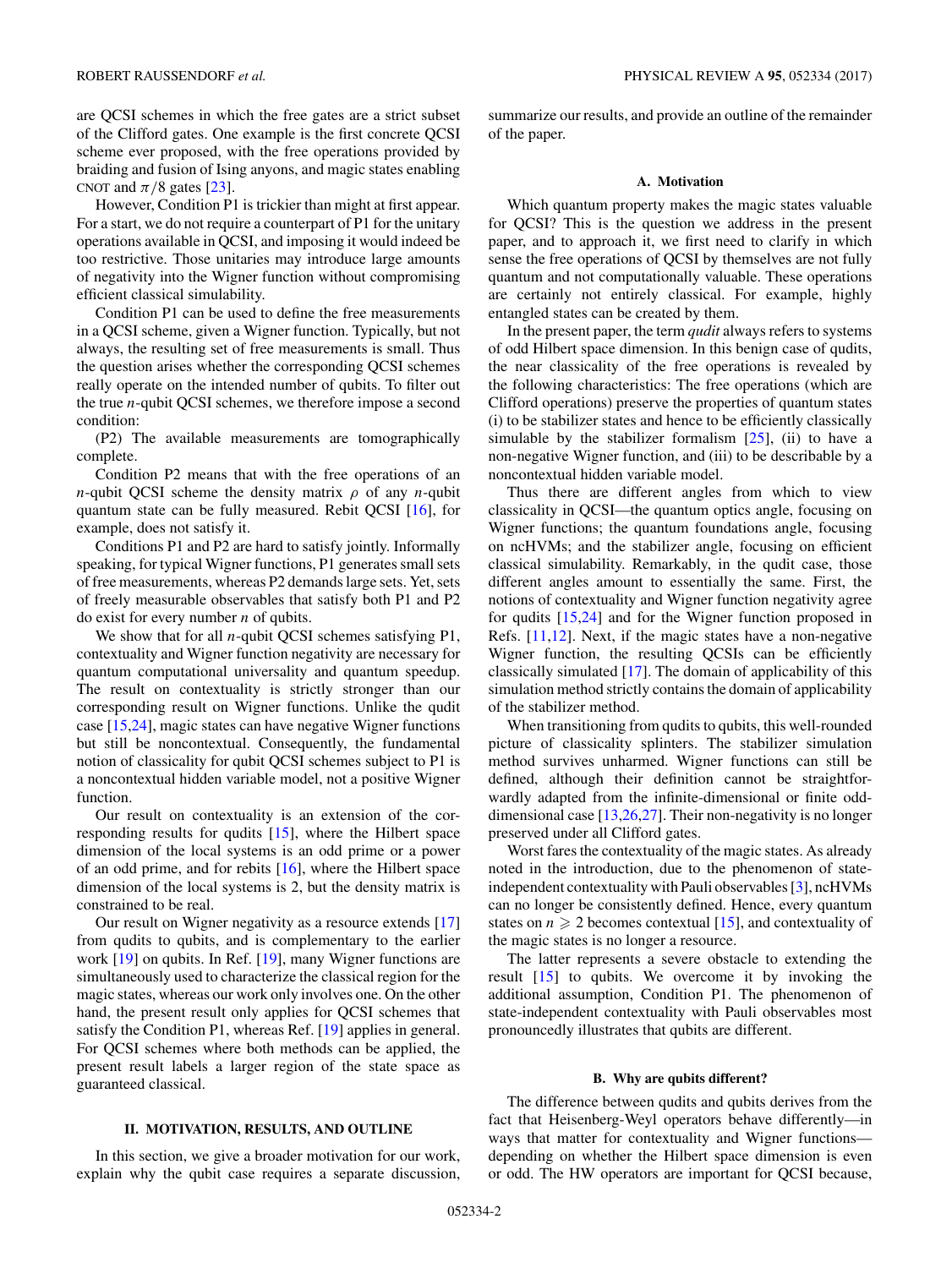by construction, all freely measurable observables are of this type.

Denote by *d* the dimension of the local Hilbert space, and by **x** and **z** two HW operators acting on that space,

$$
\mathbf{x} := \sum_{i=0}^{d-1} |i+1 \mod d\rangle\langle i|, \quad \mathbf{z} := \sum_{i=0}^{d-1} \omega^i |i\rangle\langle i|, \qquad (1)
$$

where  $\omega = e^{2\pi i/d}$ . The definition of the HW operator **x** in Eq. (1) requires addition mod *d*, and in result, addition mod *d* is a common operation when reasoning about Heisenberg-Weyl operators in dimension *d*. What distinguishes the qubit from the qudit case is that  $2^{-1}$  mod *d* is well defined if *d* is odd, i.e., there exists an  $x \in \mathbb{Z}_d$  such that  $2x = 1 \mod d$ . But  $2^{-1}$ mod *d* is undefined if *d* is even, specifically if  $d = 2$ .

Let us see how this mathematical difference is relevant for physics. First, we remark that the nonexistence of the inverse of 2 (mod *d*) affects the adaption of Wigner functions from the infinite-dimensional to the finite-dimensional case. The standard construction [\[12,13\]](#page-21-0) works only for odd *d*, precisely for the above reason.

Here, we discuss the existence of state-independent proofs of contextuality based on HW operators (HW-SIC), such as the Peres-Mermin square [\[3](#page-20-0)[,28\]](#page-21-0) and Mermin star [\[3\]](#page-20-0), in tensor product Hilbert spaces of dimension *d<sup>n</sup>*. As we discussed in the introduction, if state-independent contextuality is present, then contextuality cannot be a resource possessed only by some magic states.

The Heisenberg-Weyl operators *τ <sup>γ</sup>* **<sup>a</sup>** in the Hilbert space of *n* systems of dimension *d* are

$$
\tau_{\mathbf{a}}^{\gamma} := \omega^{\gamma(\mathbf{a})} Z(\mathbf{a}_Z) X(\mathbf{a}_X),
$$

where the function  $\gamma$  is an arbitrary phase convention,  $\mathbf{a} =$  $(a_Z, a_X)$ , and  $Z(a_Z) = \bigotimes_{i=1}^n (z^{(i)})^{a_{Z,i}}$ .

There is no HW-SIC if *d* is odd. First, note that the existence or nonexistence of HW-SIC is independent of the choice of *γ* . We may thus choose a convenient such function, which for our purposes is

$$
\gamma_0(\mathbf{a}) := \mathbf{a}_Z \mathbf{a}_X / 2 \mod d. \tag{2}
$$

This requires the existence of  $2^{-1}$  mod d, and thus only works if *d* is odd. By direct calculation we find that

$$
\tau_a^{\gamma_0}\tau_b^{\gamma_0}=\tau_{a+b}^{\gamma_0},
$$

whenever  $[\tau_a^{\gamma_0}, \tau_b^{\gamma_0}] = 0$ . Thus,  $\lambda(\tau_a^{\gamma_0}) = 1$  is a consistent context-independent value assignment. Hence, there is no state-independent contextuality with HW operators for odd *d*, as claimed.

HW-SIC thus points to a difference between odd and even *d*. As will become clear in the subsequent sections, the presence or absence of state-independent contextuality with respect to Heisenberg-Weyl operators is linked to almost every subject in this paper.

## **C. Summary of results**

Our main results are the following:

(1) *Computational universality*. For all *n*-qubit QCSI satisfying Condition P1, contextuality of the magic states

*W*<sub>p</sub>≥0 ncHVM

FIG. 1. Schematic view of the *n*-qubit state space. The disk represents the space of proper quantum states, the square shows the states describable by a noncontextual hidden variable model, and the lower triangle indicates the states with non-negative Wigner function.

is necessary for quantum computational universality (Theorem [4\)](#page-14-0).

(2) *Quantum speedup*. For *n*-qubit QCSI schemes which satisfy Condition P1 and for which the value assignments of the ncHVM can be efficiently evaluated, contextuality is necessary for speedup (Theorem [5\)](#page-14-0).

(3) *Existence*. There is at least one family of QCSI schemes and matching Wigner function which satisfies Conditions P1 and P2; see Sec. [VI.](#page-17-0)

Points 1 and 2 also hold if "ncHVM" is replaced with "nonnegative Wigner function". However, this notion of classicality is more restricted; see Fig. 1. In contrast to the qudit case, the existence of an ncHVM does not imply non-negativity of the Wigner function. Therefore, in the present setting, nonnegativity of the Wigner function is an unnecessarily restrictive notion of classicality.

There are additional points of technical interest:

(4) *Preservation of classicality*. If the input quantum state *ρ*in of an *n*-qubit QCSI satisfying Condition P1 can be described by an ncHVM, then the state of the quantum register at all later times can be described by an ncHVM (Theorem [3\)](#page-12-0).

(5) Non-negativity of Wigner functions is in general *not* preserved under free unitary gates for QCSI schemes satisfying P1; see Sec. [IV C 2.](#page-10-0) This does not affect efficient classical simulability (Theorem [1\)](#page-8-0).

(6) For any given *n*-qubit QCSI, the state space  $S$  of the corresponding ncHVM consists of multiple copies of the phase space  $V = \mathbb{Z}_2^n \times \mathbb{Z}_2^n$  on which the Wigner function is defined. If an *n*-qubit state is noncontextual, its representation by a probability distribution over  $S$  is typically not unique.

Comparing points 4 and 5, we find that existence of an ncHVM for a given state  $\rho$  and a non-negative of Wigner function  $W_{\rho}$  are no longer the same, as they were in the qudit case [\[15,24\]](#page-21-0). Contextuality still implies Wigner negativity (Theorem [2\)](#page-11-0), but not the other way around.

*Remark.* In our results on efficient simulation by sampling (Theorems [1](#page-8-0) and [5\)](#page-14-0), we assume the sampling sources as given, and only count the operational cost of processing the samples in the simulation. This assumption holds, for example, when each magic state injected to the computation has support only on a bounded number of qubits  $[16,17]$ . However, there is

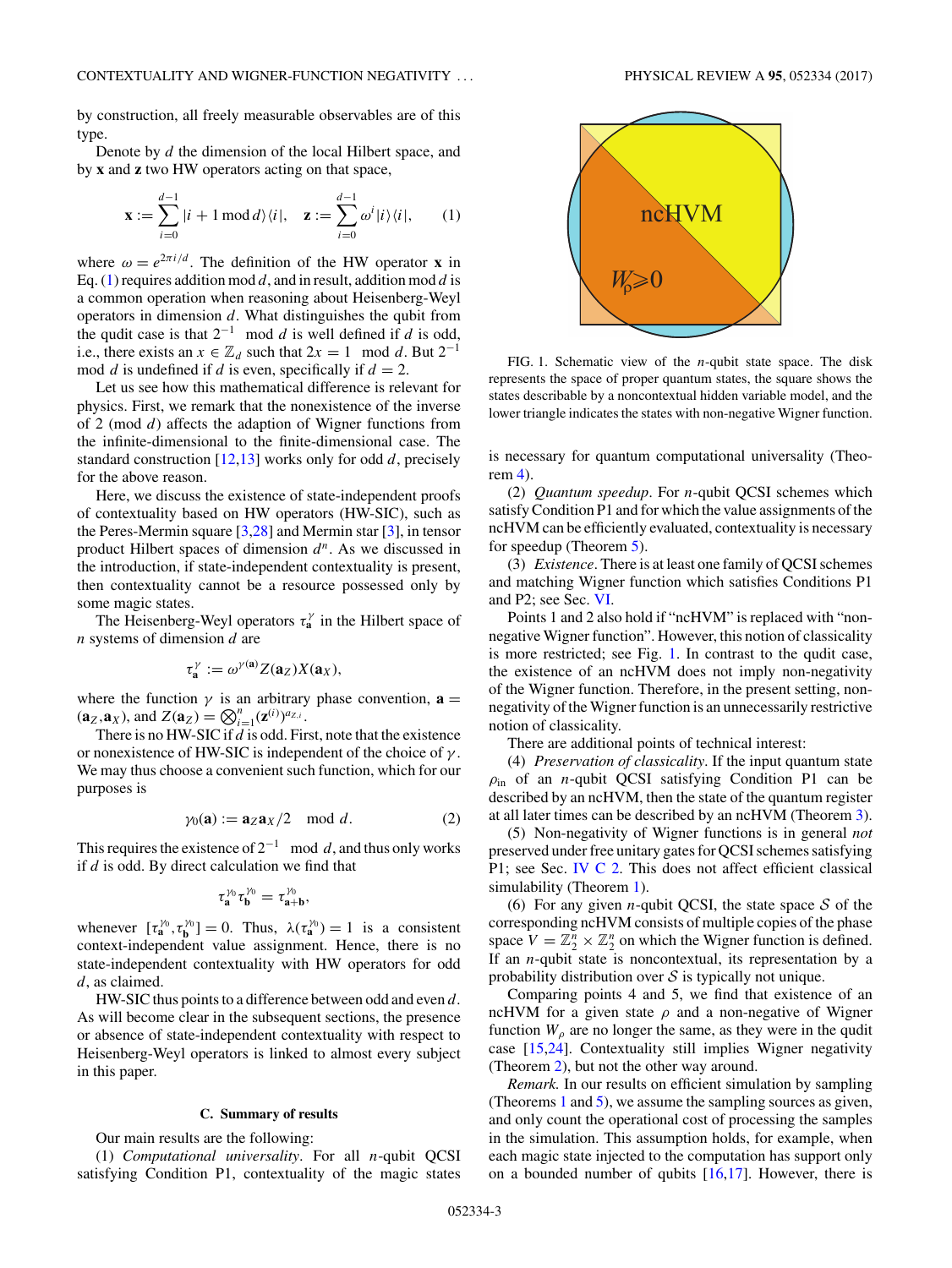<span id="page-3-0"></span>strong indication that probability distributions exist which can be efficiently prepared by quantum means but are hard to sample from classically  $[29-34]$ . In view of those, Theorems [1](#page-8-0) and [5](#page-14-0) specify the computational cost of classical simulation relative to a sampling source, similar to the complexity of an algorithm relative to an oracle.

## **D. Outline**

This paper is structured as follows. In Secs. III[–V,](#page-10-0) we analyze the general structure of QCSI schemes defined by Conditions P1 and P2, and in Sec. [VI](#page-17-0) we explicitly construct a QCSI scheme on qubits for which contextuality in the magic states is a necessary quantum mechanical resource. Regarding the former part, in Sec. III, we work out the implications of Conditions P1 and P2 for QCSI schemes. We give a prescription for how to construct QCSI schemes starting from the phase convention  $\gamma$  for the Heisenberg-Weyl operators. Section [IV](#page-7-0) discusses the role of Wigner functions for QCSI. In particular, we present an efficient classical simulation of QCSI for magic states with non-negative Wigner function (Algorithm 1). Section  $V$  is on the role of contextuality. We show that state-independent contextuality is absent from all QCSI schemes satisfying Conditions P1 and P2, clarify the relation between Wigner function negativity and statedependent contextuality, and establish the latter as a necessary resource for QCSI with magic states. Finally, we describe an efficient classical simulation algorithm for QCSI for magic states with a noncontextual HVM (Algorithm 2). It contains Algorithm 1 as a special case. We conclude in Sec. [VII.](#page-19-0)

We also refer to a companion paper [\[35\]](#page-21-0) of this article which focuses solely on the role of contextuality in QCSI. Wigner functions—and all the conceptual puzzles they give rise to in the multiqubit setting—are bypassed. The flip side of this approach is that Wigner functions can no longer be used to characterize the near-classical free sector of operations in QCSI. Instead, the free sector is specified by the set of available measurements, and Condition P1 is replaced by the requirement that the available measurements do not exhibit state-independent contextuality. Reference [\[35\]](#page-21-0) provides a shorter approach for those readers whose main interest is in contextuality.

## **III. COMPUTATIONAL SETTING AND CONSISTENCY CONDITIONS**

In this section we describe how qubit QCSI schemes are constructed starting from Conditions P1 and P2. We demonstrate that by requiring P1 and P2, the choice of Wigner function completely determines the free sector of the corresponding QCSI scheme. Namely, P1 defines the set  $O$ of observables that can be measured for free. Then, the free unitaries are the maximal set of Clifford unitaries that map the set  $O$  to itself under conjugation. Condition P2 is merely used to select the true *n*-qubit schemes. This construction is explained in Secs. [III C–](#page-4-0)[III G.](#page-7-0)

In Sec. III A, we briefly review the model of QCSI. In Sec. III B, we discuss the general concept of an operational restriction, how it overcomes the phenomenon of stateindependent contextuality, and why that is necessary for establishing contextuality of the magic states as a resource for QCSI.

## **A. The computational setting**

Every QCSI scheme consists of four constituents, namely (i) a set  $\Omega$  of states that can be prepared within the scheme (the free states), (ii) the set  $O$  of observables which can be directly measured and which in the present discussion always consists solely of Pauli operators, (iii) a group *G* of unitary gates (the free gates), typically taken as the Clifford group or a subgroup thereof, and (iv) the set  $M$  of magic states which render the scheme computationally universal. A general QCSI scheme is thus characterized by the quadruple  $(0, G, \Omega, \mathcal{M})$ .

The first three of these four constituents are considered free. The justification for this terminology is that quantum computations built solely from the free operations cannot have a quantum speedup. This near classicality of the free operations is made precise by an efficient classical simulation algorithm (see Sec. [IV\)](#page-7-0). It states that if the Wigner function of the initial quantum state  $\rho_{\text{in}}$  can be efficiently sampled from then so can the outcome distribution resulting from evolving  $\rho_{\text{in}}$  under the free unitary gates and measurements. This simulation result is the very justification for invoking a Wigner function in the description of QCSI.

## **B. Operational restrictions**

When transitioning from local systems of odd prime Hilbert space dimension (qudits) to local systems of Hilbert space dimension 2 (qubits), one encounters a new phenomenon: stateindependent contextuality among Pauli observables [\[3](#page-20-0)[,36\]](#page-21-0). It is incompatible with viewing contextuality as a resource injected into the computation along with the magic states.

The reasons are twofold. First, within the framework of QCSI, Pauli measurements are supposed to be free, and if contextuality is already present in those operations, how can it be a resource? Perhaps even worse, for systems of two or more qubits, a contextuality witness can be constructed that classifies *all* quantum states of  $n \geq 2$  qubits as contextual [\[15\]](#page-21-0), including the completely mixed state. Again, how can contextuality be a resource if it is generic?

In this paper, the strategy for coping with stateindepenendent contextuality is to place operational restrictions on the Pauli observables that can be measured in a QCSI scheme. The very concept of QCSI already invokes the notion of an operational restriction, since the operations in QCSI are nonuniversal by design. Here, additional constraints are placed by Condition P1. The rebit case [\[16\]](#page-21-0) shall serve as a model scenario for the concept of operational restrictions, and we briefly review it for illustration.

The Peres-Mermin square [\[3](#page-20-0)[,28,37\]](#page-21-0) embeds into real quantum mechanics (see Fig. [2\)](#page-4-0), and confining it to rebit quantum states does therefore not remove state independence all by itself. Rather, the following operational restriction is put in place. The directly measurable observables are restricted from the set of real Pauli operators to tensor products of Pauli operators  $Z_i$  only or  $X_i$  only. Accordingly, the free unitaries are restricted from all real Clifford gates to those which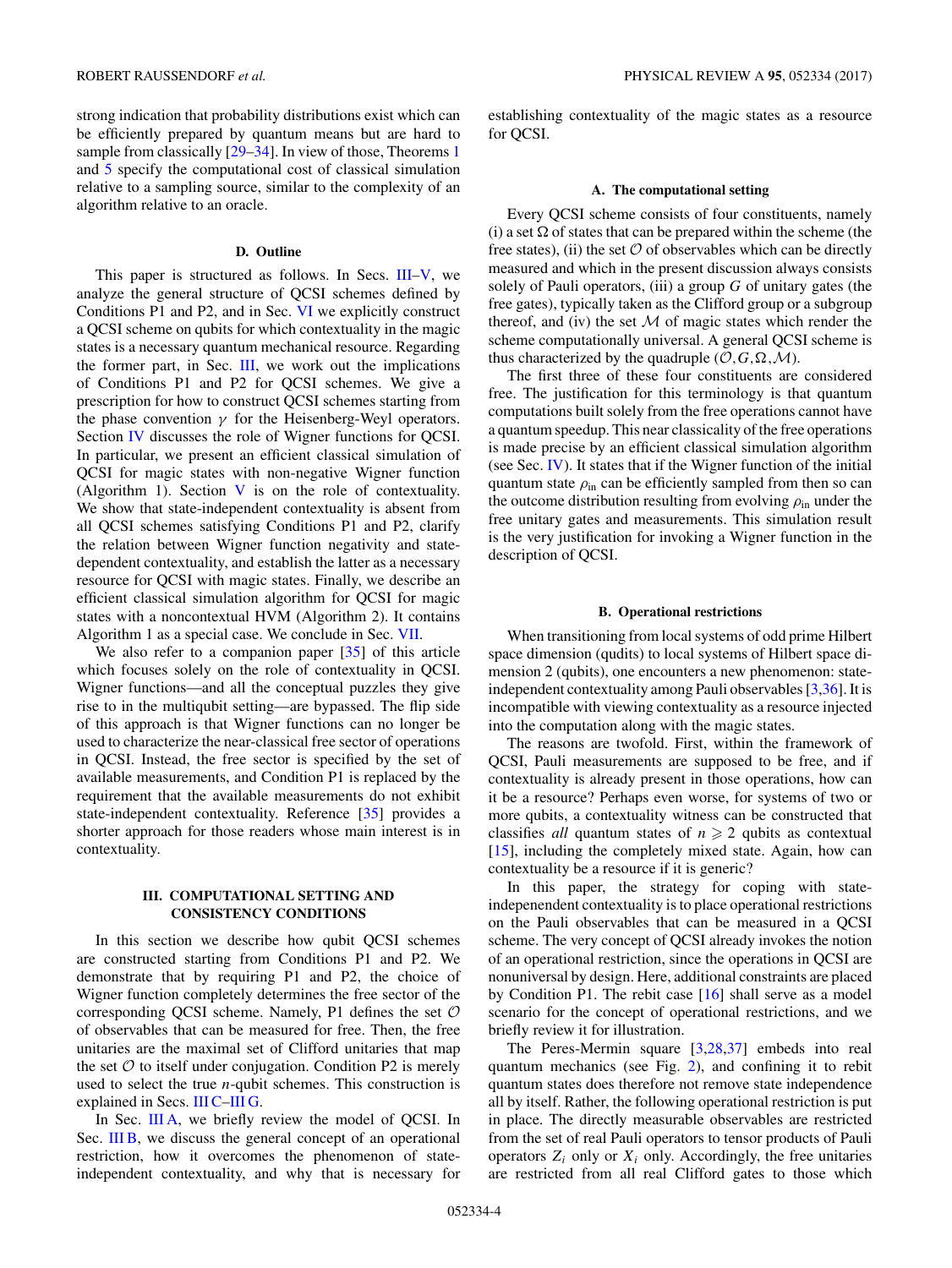<span id="page-4-0"></span>

FIG. 2. Peres-Mermin square. For the restriction to CSS-nesspreserving operations, the six observables in the top two rows are in the set  $O$  while the observables in the bottom row are in  $M$  but not in O. In rebit QCSI, they can be measured individually but not jointly. The figure is adapted from Ref. [\[3\]](#page-20-0).

preserve the set of Calderbank-Shor-Steane (CSS) stabilizer states [\[38,39\]](#page-21-0).

Let us analyze the free measurements, for the case of  $n = 2$  rebits, with the CSS restriction. The set  $\mathcal O$  of directly measurable observables is

$$
\mathcal{O} = \{I, Z_1, Z_2, Z_1Z_2, X_1, X_2, X_1X_2\} \times \{\pm 1\}.
$$

By directly measuring observables from the above set, measurement outcomes of further Pauli observables can be inferred. For example,  $X_1Z_2 \notin \mathcal{O}$ . Yet, a value for  $X_1Z_2$  can be inferred by measuring the commuting observables  $X_1$  and *Z*<sup>2</sup> separately, and multiplying the outcomes. By applying this construction to all possible pairs of commuting observables in  $\mathcal{O}$ , we find the set  $M$  of observables whose value can be inferred, namely

$$
M = \mathcal{O} \cup \{X_1 Z_2, Z_1 X_2, Y_1 Y_2\} \times \{\pm 1\}.
$$

*M* is thus the set of all real and Hermitian two-qubit Pauli operators. By measurement of observables in the smaller set  $\mathcal O$  it is thus possible to fully reconstruct all two-rebit density operators.

The next question of interest is which Pauli operators can be measured *jointly*. For example, while both the observables  $X_1Z_2$  and  $Z_1X_2$  are in *M* and even though they commute, in rebit QCSI they cannot have their values inferred simultaneously. Inferring the value of  $X_1Z_2$  necessitates the physical measurement of the observables  $X_1$  and  $Z_2$ , and inferring the value for  $Z_1X_2$  requires the physical measurement of  $Z_1$  and  $X_2$ . However, the four observables  $X_1$ ,  $Z_2$ ,  $Z_1$ , and  $X_2$  do not all commute. The measurement of  $Z_1$  and  $X_2$  to infer the outcome of  $Z_1X_2$  wipes out the value of  $X_1Z_2$ , and vice versa.

The fact that the observables  $X_1Z_2$  and  $Z_1X_2$  cannot have their values inferred simultaneously is critical for stateindependent contextuality. Namely, the consistency constraint among measurement outcomes for observables in the bottom row of the Mermin Peres square can no longer be experimentally checked and is thus effectively removed from the square. As a consequence, the remaining available measurements can be described by a noncontextual hidden variable model (HVM). For example, the value assignment  $\lambda = 1$  for all observables in the Peres-Mermin square becomes consistent. In this way, by imposing an operational restriction, stateindependent contextuality disappears from QCSI.

This concludes the review of the rebit case. In the subsequent sections, we generalize the notions introduced above and apply them to a wider range of settings. As a final remark, earlier in this section we stated that the operational restrictions must obey certain consistency conditions. The above discussion points to two of them: To give rise to a tomographically complete scheme of QCSI on qubits, the set  $O$  of directly measurable observables must be large enough for the derived set *M* to comprise all Pauli operators. At the same time,  $\mathcal O$  must be small enough to dispense with state-independent contextuality.

### **C.** Consistency conditions on *G* and  $Ω$

We now begin to describe the consistency conditions which must hold between the group *G* of free unitary gates in QCSI, the set  $O$  of directly measurable observables, and the set  $\Omega$  of free states. We require that these constituents of QCSI satisfy two constraints, namely

$$
g^{\dagger}Og \in \mathcal{O}, \quad \forall O \in \mathcal{O}, \quad \forall g \in G \tag{3}
$$

and

$$
g|\psi\rangle \in \Omega, \quad \forall |\psi\rangle \in \Omega, \quad \forall g \in G. \tag{4}
$$

Regarding Eq. (3), if *O* can be measured, so can *g*† *Og*, namely by first applying *g*, then measuring *O*, and then applying *g*† . Likewise, if  $|\psi\rangle$  can be prepared, so can  $g|\psi\rangle$ .

We regard the set  $O$  of directly measurable observables as primary among the constituents of the free sector of QCSI, and define the group *G* of free gates and the set  $\Omega$  of free states in reference to it. Namely, *G* is the largest subgroup of the *n*-qubit Clifford group  $Cl_n$  that satisfies the property Eq. (3),

$$
G := \{ g \in Cl_n \mid g^\dagger O g \in O, \forall O \in O \}. \tag{5}
$$

The free states are those that can be prepared by measurement of observables in  $\mathcal{O}$ . All other states are considered resources and must be provided externally if needed. That is,  $|\psi\rangle \in \Omega$  if and only if there exists an ordered set  $\mathcal{O}_{|\psi\rangle} \subset \mathcal{O}$  such that

$$
|\psi\rangle\langle\psi| \sim \left(\prod_{O \in \mathcal{O}_{|\psi\rangle}} \left[\frac{I \pm O}{2}\right]\right) (I/2^n). \tag{6}
$$

The projectors on the left-hand side of Eq. (6) do not necessarily commute. Their temporal order is specified by the ordering in  $\mathcal{O}_{|\psi\rangle}$ . The angular brackets denote superoperators. With Eq. (5),  $\mathcal{P}_n \subset G$  always holds. Therefore, a totally depolarizing twirl may be implemented, producing *I/*2*<sup>n</sup>* from any *n*-qubit state.

The free sector of a QCSI scheme is thus fully specified via Eqs. (5) and (6) by the set  $\mathcal O$  of directly measurable observables. In Sec. [III E](#page-5-0) we turn to the question of how  $\mathcal O$ itself is constructed.

### **D. Wigner functions**

A Wigner function is a means of description of QCSIs. The reason for invoking Wigner functions is to characterize the near classicality of the sector of free operations in QCSI. This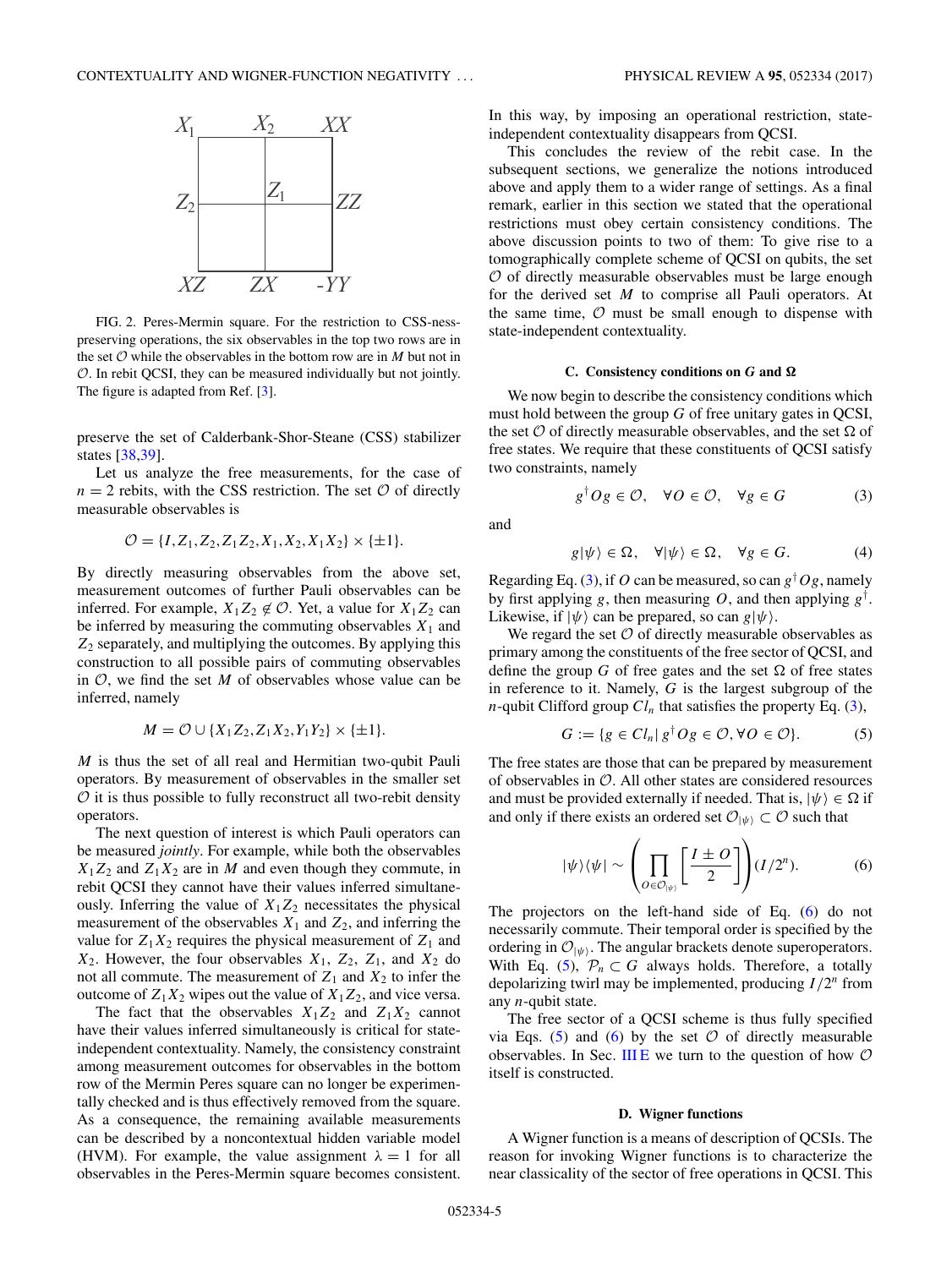<span id="page-5-0"></span>proceeds by way of the efficient classical simulation algorithm described in Sec. [IV B.](#page-8-0)

The Wigner functions considered here are defined on a phase space  $V := \mathbb{Z}_2^n \times \mathbb{Z}_2^n$ , starting from the Heisenberg-Weyl operators

$$
T_{\mathbf{a}}^{\gamma} = i^{\gamma(\mathbf{a})} Z(\mathbf{a}_Z) X(\mathbf{a}_X).
$$
 (7)

Therein,  $Z(\mathbf{a}_Z) := \bigotimes_{i=1}^n Z_i^{\mathbf{a}_{Z,i}}$ ,  $X(\mathbf{a}_X) := \bigotimes_{i=1}^n X_i^{\mathbf{a}_{X,i}}$ .

The possible phase conventions  $\gamma : V \longrightarrow \mathbb{Z}_4$  are constrained only by the requirement that all  $T_a^{\gamma}$ ,  $a \in V$ , are Hermitian. As we show later, the QCSI schemes considered here and the Wigner functions describing them are both fully specified by  $\gamma$ .

We consider Wigner functions of the form  $W^{\gamma}_{\rho}(\mathbf{u}) =$  $1/2^n \text{Tr}(A_{\mathbf{u}}\rho)$ , for all  $\mathbf{u} \in V = \mathbb{Z}_2^{2n}$ , where  $A_{\mathbf{u}} = T_{\mathbf{u}}^{\gamma} A_{\mathbf{0}}(T_{\mathbf{u}}^{\gamma})^{\dagger}$ ,

$$
A_0^\gamma = \frac{1}{2^n} \sum_{\mathbf{a} \in V} T_\mathbf{a}^\gamma. \tag{8}
$$

This definition satisfies the minimal conditions required of a Wigner function [\[11\]](#page-21-0), namely that (i)  $W^{\gamma}$  is a quasiprobability distribution defined on a state space  $V = \mathbb{Z}_2^{2n}$ , (ii)  $W^{\gamma}$ transforms covariantly under the Pauli group,  $W^{\gamma}_{T_a \rho T_a^{\dagger}}(\mathbf{u}) =$  $W_p(\mathbf{u} + \mathbf{a})$ , for all  $\mathbf{u}, \mathbf{a} \in V$ , and (iii) there is a suitable notion of marginals.

*Remark.* To simplify the notation, we subsequently omit the superscript  $\gamma$  in the Wigner functions, unless the precise choice of *γ* matters.

All previous works on the role of positive Wigner functions for QCSI—Refs. [\[16–19\]](#page-21-0)—are based on a particular family of Wigner functions for finite-dimensional state spaces introduced by Gibbons *et al.* [\[11\]](#page-21-0). This is, indirectly, also the case for the present Wigner function, and we therefore briefly describe its genealogy. Gibbons *et al.* introduced a family of Wigner functions for finite-dimensional state spaces based on the concepts of mutually unbiassed bases and lines in phase space. Among this family, for the special case of odd local dimension, Gross [\[12\]](#page-21-0) identified a Wigner function which is the most sensible finite-dimensional analog of the infinite-dimensional case  $[10]$ . This Wigner function was written in the form of Eqs. (7) and (8) in Ref. [\[17\]](#page-21-0), with a special phase convention *γ* . For local Hilbert space dimension 2, this special function  $\gamma$  does not exist, and in the present approach  $\gamma$  is left as a parameter to vary. The freedom of choosing the function  $\gamma$  replaces the freedom of choosing quantum nets in Ref. [\[11\]](#page-21-0).

In addition to the above properties (i)—(iii), the Wigner functions defined in Eqs. (7) and (8) have two further relevant properties. First, for any pair  $\rho$  and  $\sigma$  of operators acting on the Hilbert space  $\mathbb{C}^{2^n}$ , it holds that

$$
\operatorname{Tr}(\rho \sigma) = 2^n \sum_{\mathbf{u} \in V} W_{\rho}(\mathbf{u}) W_{\sigma}(\mathbf{u}). \tag{9}
$$

Second, for any admissible function  $\gamma$ , we have the following relation between a quantum state  $\rho$  and its Wigner functions *Wρ*:

$$
\rho = \sum_{\mathbf{u} \in V} W_{\rho}(\mathbf{u}) A_{\mathbf{u}}.
$$

### **E. Condition P1 defines** *O*

The set  $\mathcal O$  of directly measurable observables is, in the present setting, always a set of Hermitian Pauli operators,

$$
\mathcal{O}=\{\pm T_{\mathbf{a}}, \mathbf{a}\in V_{\mathcal{O}}\},\
$$

where  $V_{\mathcal{O}}$  is a subset of  $V = (\mathbb{Z}_2)^{2n}$ .

In Sec. [III C,](#page-4-0) we described how to construct the set  $\Omega$  of free states given the set  $\mathcal O$  of directly measurable observables. But how is the set  $\mathcal O$  itself constructed? To answer this question, we return to the function  $\gamma$  in Eq. (7) from which everything follows in the present setting. The function  $\gamma : V \longrightarrow \mathbb{Z}_4$ specifies a function  $\beta : V \times V \longrightarrow \mathbb{Z}_4$  defined via

$$
T_{\mathbf{a}+\mathbf{b}} = i^{\beta(\mathbf{a},\mathbf{b})} T_{\mathbf{a}} T_{\mathbf{b}}.\tag{10}
$$

The function  $\beta$  is related to the function  $\gamma$  introduced in Eq. (7) via

$$
\beta(\mathbf{a}, \mathbf{b}) = -\gamma(\mathbf{a}) - \gamma(\mathbf{b}) + \gamma(\mathbf{a} + \mathbf{b}) + 2\mathbf{a}_X \mathbf{b}_Z \mod 4.
$$
\n(11)

Thus,  $\beta$  is fully determined by  $\gamma$ . The converse is not true. Every valid function  $\beta$  (i.e., one that derives from a function *γ*) determines *γ* only up to a translation in phase space.

The function  $\beta$  constrains the Pauli operators that can possibly be contained in the set  $O$ . Namely, we have the following lemma:

*Lemma 1.* For any  $a \in V$ , the measurement of an observable  $\pm T_a$  does not introduce negativity into the Wigner function if and only if

$$
\beta(\mathbf{a}, \mathbf{b}) = 0, \quad \forall \mathbf{b} \in V \mid [\mathbf{a}, \mathbf{b}] = 0. \tag{12}
$$

In Eq.  $(12)$ ,  $[\cdot, \cdot]$  is the symplectic bilinear form defined by  $[\mathbf{a}, \mathbf{b}] := \mathbf{a}_X \cdot \mathbf{b}_Z + \mathbf{a}_Z \cdot \mathbf{b}_X \mod 2$ , for all  $\mathbf{a}, \mathbf{b} \in V$ .

*Proof of Lemma 1.* "Only if": Assume that the condition Eq. (12) does not hold, i.e., there exists a Pauli operator  $T<sub>b</sub>$ such that  $[\mathbf{a}, \mathbf{b}] = 0$  and  $\beta(\mathbf{a}, \mathbf{b}) \neq 0 = 2$  (Hermiticity).

Further assume that the system is in the mixed state  $(I T_b$ )/2<sup>*n*</sup>, which has non-negative *W*, and that  $T_a$  is measured. Without loss of generality (w.l.o.g.) assume that the outcome is −1. The resulting state is  $\rho = (I - T_a - T_b + T_a T_b)/2^n$  =  $(I - T_{\bf a} - T_{\bf b} - T_{\bf a+b})/2^n$ . Thus,  $W_\rho(\bf{0}) = -2/4^n < 0$ . Thus, if  $\beta(\mathbf{a}, \mathbf{b}) \neq 0$  for some  $\mathbf{b} \in V$ , the measurement of  $T_{\mathbf{a}}$  can introduce negativity into Wigner functions, and hence  $\pm T_a \notin$ O. Negation of this statement proofs the result.

"If": We assume that the Wigner function  $W_\rho$  of the state  $\rho$  before the measurement is non-negative,

$$
W_{\rho}(\mathbf{u}) \geq 0, \quad \forall \mathbf{u} \in V,
$$

and that the measured observable  $T_{\bf a}$  is such that  $\beta({\bf a},{\bf b})=0$ , for all  $\mathbf{b} \in V$ . The state  $\rho'$  after the measurement of the observable  $T_a$  with outcome  $s \in \{0,1\}$  is  $\rho' \sim \frac{I + (-1)^s T_a}{2} \rho \frac{I + (-1)^s T_a^{\dagger}}{2}$ , and the value of the corresponding Wigner function at the phase space point  $\mathbf{u} \in V$  is

$$
p_{\mathbf{a}}(s)W_{\rho'}(\mathbf{u}) = \frac{1}{2^n} \text{Tr}\bigg(\frac{I + (-1)^s T_{\mathbf{a}}^\dagger}{2} A_{\mathbf{u}} \frac{I + (-1)^s T_{\mathbf{a}}}{2} \rho\bigg). \tag{13}
$$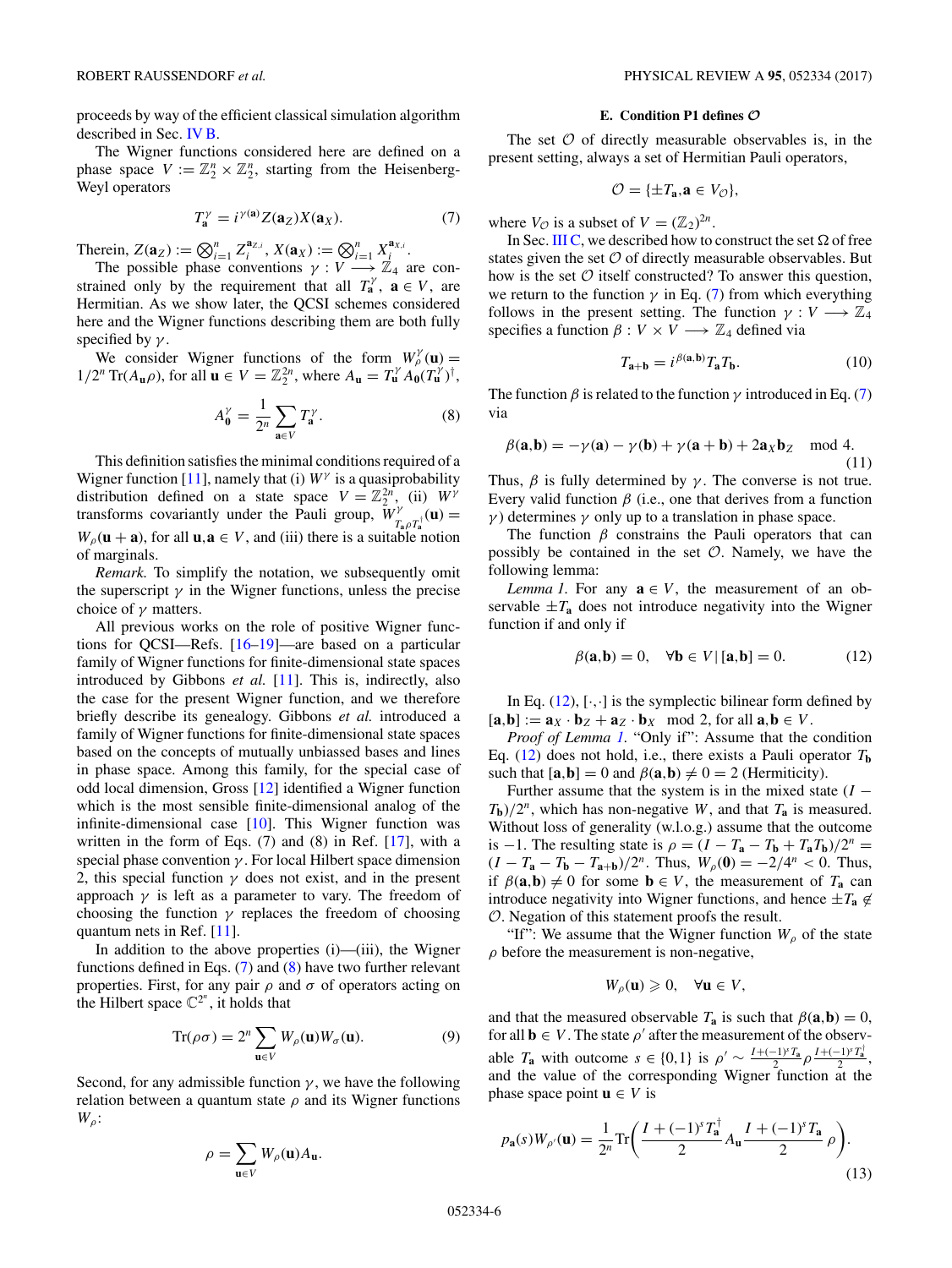<span id="page-6-0"></span>Therein,  $p_{a}(s)$  is the probability of obtaining the outcome *s* in the measurement of *T***a**. Now,

$$
\frac{I + (-1)^{s} T_{\mathbf{a}}^{\dagger}}{2} A_{\mathbf{u}} \frac{I + (-1)^{s} T_{\mathbf{a}}}{2}
$$
\n
$$
= \frac{I + (-1)^{s} T_{\mathbf{a}}^{\dagger}}{2} \left[ \frac{1}{2^{n}} \sum_{\mathbf{b} \in V} (-1)^{[\mathbf{u}, \mathbf{b}]} T_{\mathbf{b}} \right] \frac{I + (-1)^{s} T_{\mathbf{a}}}{2}
$$
\n
$$
= \frac{I + (-1)^{s} T_{\mathbf{a}}}{2} \left[ \frac{1}{2^{n}} \sum_{\mathbf{b} \in V | [\mathbf{b}, \mathbf{a}] = 0} (-1)^{[\mathbf{u}, \mathbf{b}]} T_{\mathbf{b}} \right]
$$
\n
$$
= \frac{1}{2^{n+1}} \sum_{\mathbf{b} \in V | [\mathbf{b}, \mathbf{a}] = 0} (-1)^{[\mathbf{u}, \mathbf{b}]} [T_{\mathbf{b}} + (-1)^{s} T_{\mathbf{a}} T_{\mathbf{b}}]
$$
\n
$$
= \frac{1}{2^{n+1}} \sum_{\mathbf{b} \in V | [\mathbf{b}, \mathbf{a}] = 0} (-1)^{[\mathbf{u}, \mathbf{b}]} [T_{\mathbf{b}} + (-1)^{s} T_{\mathbf{a} + \mathbf{b}}]
$$
\n
$$
= \frac{1}{2^{n+1}} \sum_{\mathbf{b} \in V | [\mathbf{b}, \mathbf{a}] = 0} (-1)^{[\mathbf{u}, \mathbf{b}]} [1 + (-1)^{s + [\mathbf{a}, \mathbf{u}]}] T_{\mathbf{b}}
$$
\n
$$
= \frac{\delta_{s, [\mathbf{a}, \mathbf{u}]}}{2^{n}} \sum_{\mathbf{b} \in V | [\mathbf{b}, \mathbf{a}] = 0} (-1)^{[\mathbf{u}, \mathbf{b}]} T_{\mathbf{b}}
$$
\n
$$
= \frac{\delta_{s, [\mathbf{a}, \mathbf{u}]}}{2} (A_{\mathbf{u}} + A_{\mathbf{u} + \mathbf{a}}).
$$

Above, we have used the assumption that  $\beta(\mathbf{a}, \mathbf{b}) = 0$  for all  **when transitioning from line 4 to line 5. Applying the** result to Eq.  $(13)$ , we find that

$$
p_{\mathbf{a}}(s)W_{\rho'}(\mathbf{u}) = \frac{\delta_{s,[\mathbf{a},\mathbf{u}]}}{2}[W_{\rho}(\mathbf{u}) + W_{\rho}(\mathbf{u} + \mathbf{a})].
$$
 (14)

By assumption, the right-hand side is always non-negative. For the outcome *s* to possibly occur, it is required that  $p_a(s) > 0$ . Hence,  $W_{\rho}(\mathbf{u}) \geq 0$ , for all  $\mathbf{u} \in V$ .

We define the set  $O$  of directly measurable observables to be the largest possible set of Pauli observables allowed by Lemma [1,](#page-5-0)

$$
\mathcal{O} := \{ \pm T_{\mathbf{a}}, \mathbf{a} \in V \, | \, \beta(\mathbf{a}, \mathbf{u}) = 0, \forall \mathbf{u} \in V_{\mathbf{a}} \},\qquad(15)
$$

with  $V_a := \{ u \in V | [a, u] = 0 \}.$ 

*Example.* To illustrate the usefulness of Lemma [1,](#page-5-0) consider the following choice for  $\gamma$ . For brevity, we restrict to two rebits. *W<sup>γ</sup>* is specified by

$$
A_0^{\gamma} = \frac{1}{4}(I - Z_1 + Z_2 + Z_1Z_2 - X_1 + X_2 + X_1X_2 + X_1Z_2 + Z_1X_2 - Y_1Y_2).
$$

Arranging all observables in *A*<sup>0</sup> apart from the identity in the Peres-Mermin square,



no observable is in  $\mathcal{O}$ , i.e.,  $\mathcal{O} = \{I\}$ . The corresponding QCSI scheme is thus the exact opposite of tomographically complete: Nothing can be measured at all. We find that not for every function  $\gamma$  the Wigner function  $W^{\gamma}$  can be paired with a matching QCSI scheme.

For further illustration of Lemma [1,](#page-5-0) we have the following implication:

*Lemma 2.* Consider a Wigner function as defined in Eqs. [\(8\)](#page-5-0) and [\(7\)](#page-5-0), for  $n \ge 2$  qubits. Then, there always exists a Pauli observable whose measurement does not preserve positivity.

Thus, no QCSI scheme in which all Pauli observables are directly measurable can satisfy the Property P1. The original QCSI scheme [\[20\]](#page-21-0) on qubits is one of those schemes, and it is therefore out of scope of the present analysis.

*Proof of Lemma 2.* Consider the Peres-Mermin square as displayed in Fig. [2.](#page-4-0) Irrespective of the sign conventions of the Pauli observables contained in it, there is always at least one context with  $\beta = 2$ . Thus, by Lemma [1,](#page-5-0) for  $n \ge 2$  the measurement of at least three Pauli observables introduces negativity into the Wigner function.

Furthermore, regarding the free states, an immediate consequence of Property P1 is that all free states  $|\Psi\rangle \in \Omega$  are non-negatively represented by *W*. All free states  $|\Psi\rangle \in \Omega$ can be created from the completely mixed state  $I/2^n$ , by measurement of observables in  $\mathcal{O}$ , and  $W_{I/2^n} \geq 0$  for any *γ*. Then, with Property P1,  $W_{|\Psi\rangle\langle\Psi|} \geq 0$ , for all  $|\Psi\rangle \in \Omega$ . By Eq. [\(4\)](#page-4-0), free states remain non-negatively represented upon action of free unitary gates  $g \in G$ .

### **F. Inferability and tomographic completeness**

We know from Lemma 2 that for  $n \ge 2$  qubits, the set O of directly measurable observables is always strictly smaller than the set of all Pauli observables. How is that not in conflict with tomographic completeness (Property P2)?

The reason—as was already mentioned in Sec. [III B—](#page-3-0)is that some Pauli observables, while not directly measurable, can nonetheless have their value inferred by measurement. For example, consider three Pauli observables  $T_a, T_b \in \mathcal{O}, T_c \notin$ O, such that  $[a,b] = 0$  and  $T_c = T_a T_b$ . Then  $T_c$  can have its value inferred by measuring  $T_a$  and  $T_b$ , and multiplying the outcomes.

For suitable sets  $\mathcal{O}$ , all Pauli observables can have their value inferred, even if not directly measured. This suffices to satisfy Property P2.

*Definition 1.*  $M = \{ \pm T_a | a \in V_M \}$  is the set of Pauli observables whose value can be inferred from a *single copy* of the given quantum state, by measurement of other Pauli observables from the set  $\mathcal O$  and classical postprocessing.

The set  $M$  is typically larger than the set  $O$  of observables which can be directly measured. This was illustrated by an example in Sec. [III B,](#page-3-0) namely  $\mathcal{O} = \{I, X_1, Z_2\}$ ,  $M =$  $\mathcal{O} \cup \{X_1 Z_2\}$ . In terms of  $V_M$ , Condition P2 of tomographic completeness reads

$$
V_M = V. \t\t(16)
$$

it is evident that every observable  $T_a$  is part of at least one commuting triple with  $\beta \neq 0$ . Hence, apart from the identity,

We now provide a general characterization of the set *M* generated by the set  $\mathcal{O}$ .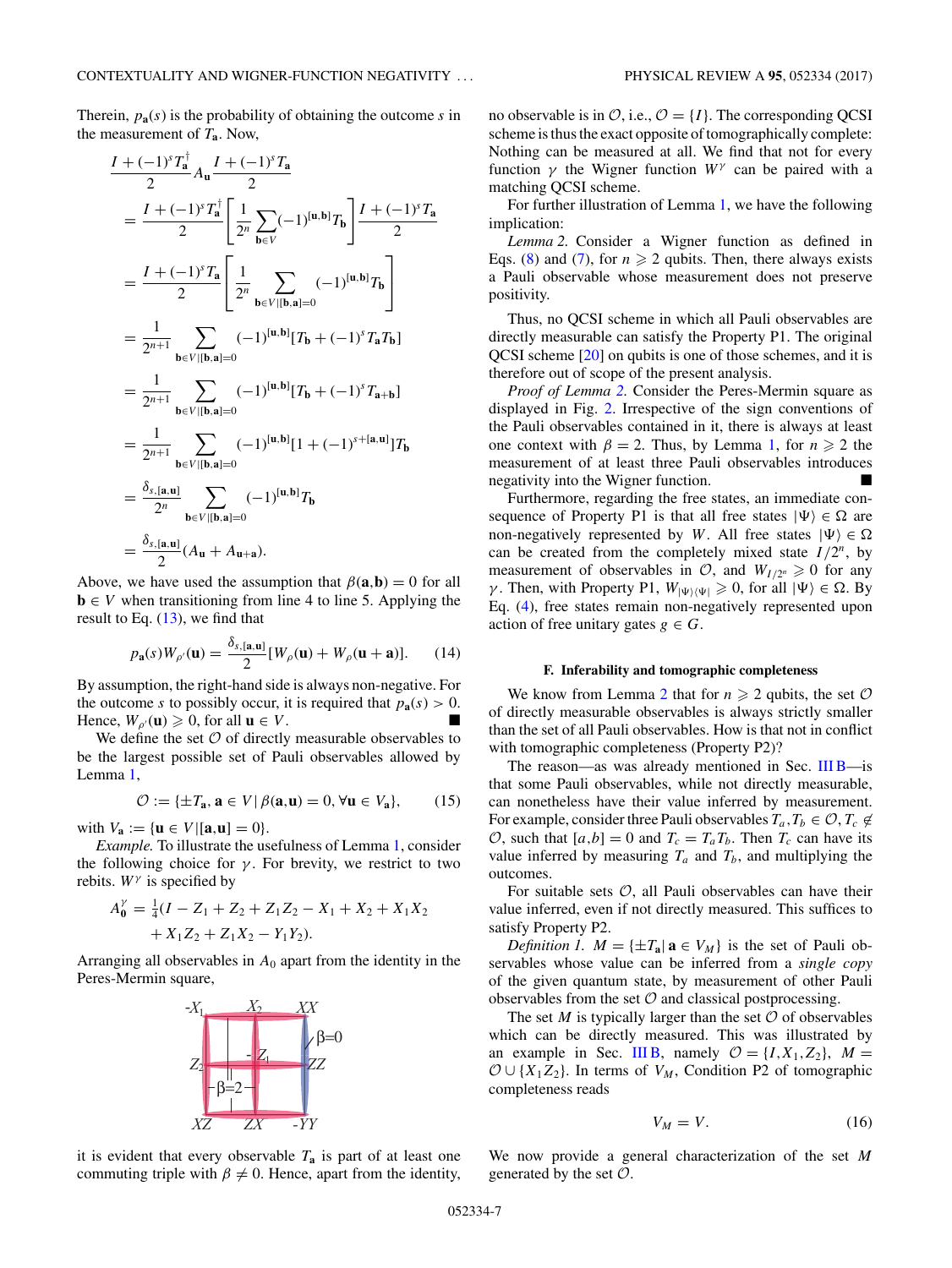<span id="page-7-0"></span>*Lemma 3.* For any  $\gamma$ , the set  $V_M$  has the properties that (i)  $V_{\mathcal{O}} \subseteq V_M$ , and (ii) for any  $\mathbf{a} \in V_{\mathcal{O}}$ ,  $\mathbf{b} \in V$  with  $[\mathbf{a}, \mathbf{b}] = 0$ , it holds that  $\mathbf{a} + \mathbf{b} \in V_M$  if and only if  $\mathbf{b} \in V_M$ .

*Proof of Lemma* 3. Property (i) merely states that what can be directly measured can have its value inferred. Regarding (ii), the observable  $T_{a+b}$  has its value inferred as follows. First,  $T_a \in$  $O$  is measured directly. Then, the procedure for inferring the value of  $T_b$  is applied. Since  $T_a$  commutes with  $T_b$ , the former measurement does not interfere with the latter, and  $\mu(T_a T_b)$  =  $\mu(T_a)\mu(T_b)$ . Finally, with Eq. [\(12\)](#page-5-0),  $\mu(T_{a+b}) = \mu(T_a)\mu(T_b)$ . Thus, if  $\mathbf{b} \in V_M$  then  $\mathbf{a} + \mathbf{b} \in V_M$ . The reverse direction holds by symmetry in  $\mathbf{b} \longleftrightarrow \mathbf{a} + \mathbf{b}$ .

*Example.* Assume that  $X_1, Z_2, Y_1Y_2 \in \mathcal{O}$ . The outcome of the observable  $Z_1X_2$  can then be inferred by measurement, i.e.,  $Z_1X_2 \in M$ . The procedure for the measurement of the observable  $Z_1X_2$ , given the above set  $\mathcal O$  of directly measurable observables, is the following. First, the observable  $Y_1Y_2$  is measured, and second, the commuting observables  $X_1$  and  $Z_2$ are measured. The measurement outcome  $\mu(Z_1X_2) \in \{\pm 1\}$ then is

$$
\mu(Z_1X_2) = \mu(Y_1Y_2)\mu(X_1)\mu(Z_2).
$$

The key point of this example is that not all pairs among the measured Pauli observables  $X_1$ ,  $Z_2$ , and  $Y_1Y_2$  commute, yet in the above expression for  $\mu(Z_1X_2)$  we treated them as if they did. The reason that this is possible is the following:

Since  $Y_1Y_2$  does not commute with  $X_1$  and  $Z_2$ , the measurements of  $X_1$  and  $Z_2$  after the measurement of  $Y_1Y_2$  if taken separately—do not reveal any information about the initial state. Individually, their outcomes are completely random, whatever the state prior to the  $Y_1Y_2$  measurement is. However,  $X_1$  and  $Z_2$  mutually commute, and hence the separate measurement of  $X_1$  and  $Z_2$  implies a valid measurement outcome for the correlated observable  $X_1Z_2$ , namely  $\mu(X_1 Z_2) = \mu(X_1)\mu(Z_2)$ . Furthermore, since  $X_1 Z_2$ does commute with  $Y_1Y_2$ ,  $\mu(X_1)\mu(Z_2)$  represents the outcome of a  $X_1Z_2$  measurement on the initial state, and  $\mu(Z_1X_2)$  =  $\mu(Y_1Y_2)\mu(X_1Z_2) = \mu(Y_1Y_2)\mu(X_1)\mu(Z_2)$ , as claimed.

Let us now verify that  $Z_1 X_2 \in M$  follows from the properties established in Lemma 3. First, with property (i) of Lemma 3,  $X_1$  ∈  $\emptyset$  implies  $X_1$  ∈  $M$ . Then, using property (ii) with  $X_1 \in M$ ,  $Z_2 \in \mathcal{O}$ , it follows that  $X_1 Z_2 \in M$ . Finally, again with property (ii), since  $Y_1Y_2 \in \mathcal{O}$  and  $X_1Z_2 \in M$ , it follows that  $Z_1X_2 \in M$ .

We note that the above procedure of inferring measurement outcomes by the physical measurement of noncommuting observables is reminiscent of the syndrome measurement in subsystem codes [\[40,41\]](#page-21-0), with the Bacon-Shor code [\[42,43\]](#page-21-0) and topological subsystem codes [\[44\]](#page-21-0) as prominent examples.

Back to the general scenario, an observable  $T_a$  can have its value inferred, i.e.,  $T_a \in M$ , if there exists a resolution

$$
\mathbf{a} = \mathbf{a}_1 + \{\mathbf{a}_2 + [\mathbf{a}_3 + \cdots (\mathbf{a}_{N-1} + \mathbf{a}_N) \cdots]\},\qquad(17)
$$

where all  $\mathbf{a}_i \in V_{\mathcal{O}}$ , and

$$
\left[\mathbf{a}_i, \sum_{j=i+1}^N \mathbf{a}_j\right] = 0, \quad \forall i = 1, \dots, N-1.
$$
 (18)

The resolution, Eq. (17), of **a** represents a measurement sequence for inferring the value of  $T_a$ , starting with the measurement of  $\mathbf{a}_1$  and ending with the measurement of  $\mathbf{a}_N$ . The inferred value is  $\lambda(T_a) = \prod_{i=1}^{N} \lambda(T_{a_i})$ .

Finally, we introduce a generalization of the set *M* of Pauli observables whose value can be inferred. Namely, we denote by  $C, C \subset M$ , a set of observables whose value can be inferred *jointly* in QCSI. For short, we call such a set *C* a "set of jointly measurable observables."

*Definition 2.* A set  $C$ ,  $C \subset M$ , of commuting Pauli observables is jointly measurable if the outcomes for all observables in *C* can be simultaneously inferred from measurement of observables in O on a *single copy* of the given quantum state *ρ*.

The sets *C* of simultaneously measurable observables will become important in Sec.  $VC$ , where we discuss the relation between contextuality and negativity of Wigner functions.

Some examples for possible sets *C* are (i)  $C = \{O\}$ , for any  $O \in M$ , (ii) any commuting subset of  $O$ , and (iii)  $C =$  ${A, B, AB}$ , for  $A \in M$ ,  $B \in \mathcal{O}$  and  $[A, B] = 0$ .

We have the following characterization of the sets *C* of simultaneously measurable observables.

*Lemma 4.* Consider a set *C* of simultaneously measurable observables, and  $T_a$ ,  $T_b \in C$ . Then,  $T_{a+b} = T_a T_b$ .

We postpone the proof of Lemma 4 until Sec. VB.

# **G. Constructing QCSI schemes from** *γ*

Once the phase convention *γ* for the *n*-qubit Pauli operators is given [cf. Eq.  $(7)$ ], the Wigner function Eq.  $(8)$  and the free sector of the corresponding QCSI scheme satisfying P1 are fully specified. They are obtained through the following steps:

(1) Construct the Wigner function *W* via its definition Eqs.  $(7)$  and  $(8)$ .

(2) Compute the function  $\beta$  defined in Eq. [\(10\)](#page-5-0) from the function  $\gamma$ . Construct the set  $\mathcal O$  of directly measurable observables via Eq. [\(15\)](#page-6-0).

(3) Construct the group *G* of free unitary gates via Eq. [\(5\)](#page-4-0) and set  $\Omega$  of free states via Eq. [\(6\)](#page-4-0).

In addition, for tomographic completeness (Condition P2) it needs to be checked that every Pauli observable *T***<sup>a</sup>** has a resolution Eq. (17).

To summarize, in this section we have stated minimal requirements for any QCSI scheme on qubits and its corresponding Wigner function. We have shown that once the function  $\gamma$  is provided, the free sector of the corresponding QCSI scheme is fully specified. To reflect this fact in our notation, we subsequently denote QCSI schemes by (*γ,*M) instead of  $(0, G, \Omega, M)$ . Implicit in this notation is that matching pairs of a QCSI scheme  $(\gamma, \mathcal{M})$  and a Wigner function *W<sup>γ</sup>* satisfy P1.

## **IV. EFFICIENT CLASSICAL SIMULATION OF QCSI FOR NON-NEGATIVE STATES**

The purpose of this section is to clarify the role of Wigner functions for QCSI schemes satisfying Condition P1. Wigner functions endow the free operations with a notion of classicality, based on efficient simulability by sampling. In Secs. [IV A](#page-8-0) and [IV B](#page-8-0) we demonstrate the following result.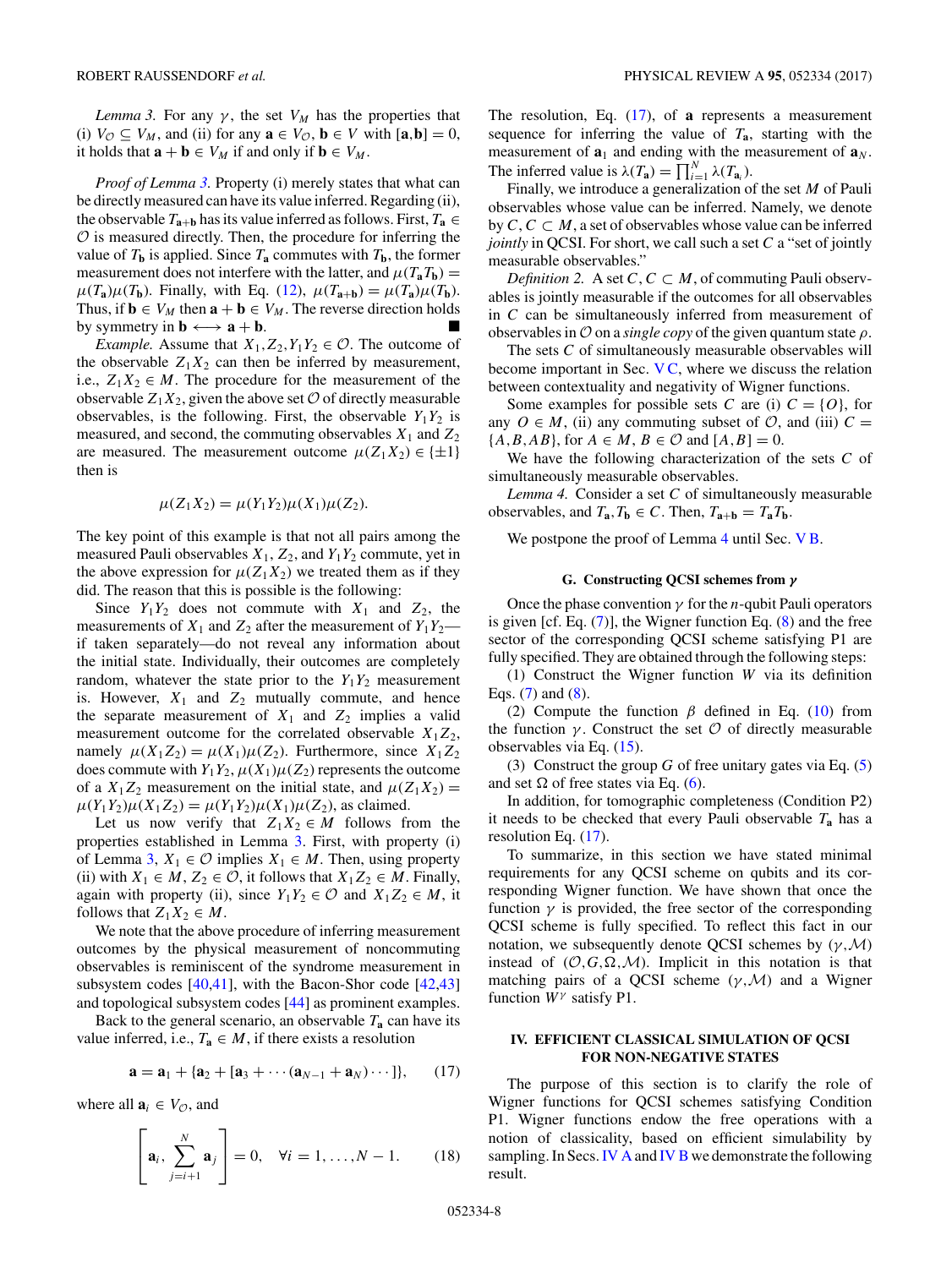<span id="page-8-0"></span>

FIG. 3. The measurements of observables  $O_i'$  are propagated backwards in time to act on the initial state, by conjugation under the interspersed unitaries. Since only the measurement statistics is of interest, the trailing unitaries may be removed from the resulting circuit.

*Theorem 1.* For any QCSI scheme  $(\gamma, \mathcal{M})$ , if (i) the Wigner function  $W_{\rho_{\text{in}}}^{\gamma}$  of the initial state  $\rho_{\text{in}}$  can be efficiently sampled from, and (ii) the phase convention  $\gamma$  (**a**) can be efficiently evaluated for all  $\mathbf{a} \in V_{\mathcal{O}}$ , then the distribution of measurement outcomes can be efficiently sampled from.

Wigner functions do the same work as in the qudit case [\[17\]](#page-21-0). However, as we show in Sec. [IV C,](#page-9-0) there also are differences. For example, the free unitary gates may introduce negativity into the Wigner function at hand, without compromising efficient classical simulability. The negativity of Wigner functions is thus no witness of quantumness.

### **A. Reformulation of the simulation problem**

For the purpose of classical simulation, we make an alternation to the present QCSI scheme, which, however, does not affect its computational power. Namely, we absorb the unitary gates in the measurements, such that only state preparations and measurements remain as free operations. Here we take the viewpoint that all there is to simulate about a quantum computation is the joint outcome distribution of measurements performed in course of the computation. If the unitaries can be removed without altering the outcome distribution, then there is certainly no loss in removing them. But there is a gain: As is made explicit in Sec. [IV C,](#page-9-0) the simulation algorithm of Sec. IV B can handle free unitaries  $g \in G$  that introduce negativity into the Wigner function of the processed quantum state.

The general procedure is outlined in Fig. 3. Consider a QCSI circuit which is an alternation of unitary gates  $g_i(s_{\prec i})$  and projective measurements represented by projectors  $P_i'(\mathbf{s}_{\prec i}, s_i)$ ,

$$
\mathcal{C} = \prod_{i=1}^{t_{\text{max}}} P'_i(\mathbf{s}_{\prec i}, s_i) g_i(\mathbf{s}_{\prec i}), \tag{19}
$$

where the factors in the product are ordered from right to left. Therein, **s** is the binary vector of all measurement outcomes, and  $\mathbf{s}_{\prec i}$  is **s** restricted to the measurement outcomes obtained prior to the gate  $g_i$ . We thus allow unitary gates and measurements to depend on previously obtained measurement outcomes. Such conditioning is essential for the working of QCSI.

Now denote by  $G_i(s_{\prec i})$  the unitaries accumulated up to step *i*,

$$
G_i(\mathbf{s}_{\prec i}) = \prod_{j=1}^i g_i(\mathbf{s}_{\prec i}).
$$
\n(20)

Therein, the ordering of operations is the same as in Eq. (19). The circuit  $C$  of Eq. (19) may then be rewritten as

$$
C = \prod_{i=1}^{t_{\text{max}}} P'_i(\mathbf{s}_{\prec i}, s_i) g_i(\mathbf{s}_{\prec i})
$$
  
=  $G_{t_{\text{max}}}(\mathbf{s}) \prod_{i=1}^{t_{\text{max}}} G_i(\mathbf{s}_{\prec i})^{\dagger} P'_i(\mathbf{s}_{\prec i}, s_i) G_i(\mathbf{s}_{\prec i})$   

$$
\cong \prod_{i=1}^{t_{\text{max}}} G_i(\mathbf{s}_{\prec i})^{\dagger} P'_i(\mathbf{s}_{\prec i}, s_i) G_i(\mathbf{s}_{\prec i}).
$$

Thus, if the measured observables in the original sequence of operations were  $O_i'(\mathbf{s}_{\prec i})$ , the corresponding observables in the equivalent sequence are

$$
O_i(\mathbf{s}_{\prec i}) = G_i(\mathbf{s}_{\prec i})^\dagger O_i'(\mathbf{s}_{\prec i}) G_i(\mathbf{s}_{\prec i}). \tag{21}
$$

By Eq. [\(3\)](#page-4-0), if  $O'_i(\mathbf{s}_{\prec i}) \in \mathcal{O}$ , then  $O_i(\mathbf{s}_{\prec i}) \in \mathcal{O}$ . Therefore, a QCSI scheme with set  $O$  of measurable observables and group  $G$  of unitary gates is equivalent to a QCSI scheme with set  $O$ of measurable observables and no unitaries at all.

### **B. Simulation algorithm**

The classical simulation algorithm for the setting of Theorem 1 is given in Table I.

Any sample  $\mathbf{u} \in V$  from a non-negative Wigner function has a definite value assignment for all observables in the Pauli group. Namely, for any  $\mathbf{a} \in V$ , the measurement outcome for the Pauli observable *T***<sup>a</sup>** is

$$
\lambda_{\mathbf{u}}(\mathbf{a}) = (-1)^{[\mathbf{a}, \mathbf{u}]}. \tag{22}
$$

The value assignment Eq.  $(22)$  is a direct consequence of the update rule Eq. [\(14\)](#page-6-0). Namely, in the left-hand side of Eq. [\(14\)](#page-6-0) assume that the probability  $p_{a}(s)$  for obtaining the outcome  $s \in \{0,1\}$  in a measurement of a Pauli observable  $T_a$  on a state  $\rho$  is nonzero. Then, the right-hand side of Eq. [\(14\)](#page-6-0) implies that  $s = [\mathbf{a}, \mathbf{u}]$ , or, equivalently,  $\lambda_{\mathbf{u}} = (-1)^{[\mathbf{a}, \mathbf{u}]}$ .

TABLE I. Algorithm 1 for the classical simulation of *n*-qubit QCSI with non-negative Wigner function of the initial state.

### **Algorithm 1**

(1) Draw a sample  $\mathbf{v} \in V$  from  $W_{\rho_{\text{in}}}$ , and set  $\mathbf{v}_1 := \mathbf{v}$ .

- (2) For all the measurements of observables  $T_{a_i} \in \mathcal{O}$  comprising the circuit, starting with the first,
	- (a) output the result  $s_i = [\mathbf{a}_i, \mathbf{v}_i]$  for the measurement of the observable *T***<sup>a</sup>***<sup>i</sup>* ,

(b) flip a fair coin, and update the sample

$$
\mathbf{v}_i \longrightarrow \mathbf{v}_{i+1} = \begin{cases} \mathbf{v}_i, & \text{if "heads"} \\ \mathbf{v}_i + \mathbf{a}_i, & \text{if "tails'} \end{cases},
$$

until the measurement sequence is complete. (3) Repeat until sufficient statistics is gathered.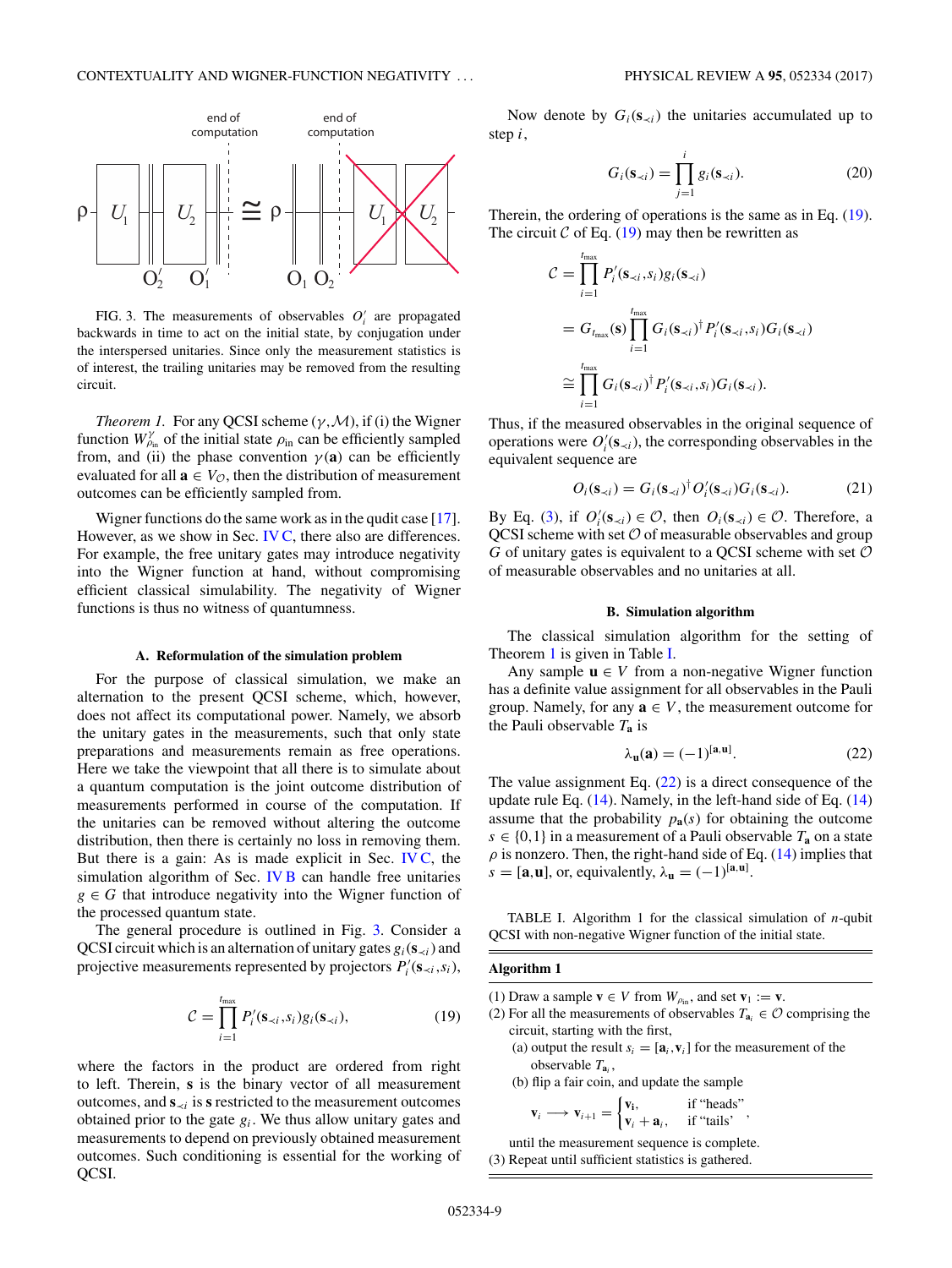<span id="page-9-0"></span>For illustration of the state update rule in the above classical simulation algorithm, consider two measurement sequences for the state of one qubit, namely (i) repeated measurements of the Pauli observable  $Z = \pm T_{a(Z)}$  and (ii) alternating measurements of the Pauli observables *Z* and  $X = \pm T_{a(X)}$ . Assume that the sample from the Wigner function of the initial state is  $\mathbf{u} \in V$ . Regarding (i), according to the classical simulation algorithm, the ontic states after one or a larger number of measurements are **u** or  $\mathbf{u} + \mathbf{a}(Z)$ . Either way, the reported measurement outcome is  $(-1)^{[\mathbf{u}, \mathbf{a}(Z)]}$ , since  $[\mathbf{a}(Z), \mathbf{a}(Z)] = 0$ . For any sample **u** from the input distribution, the sequence of measurement outcomes is thus constant, as required. Regarding (ii), since  $[\mathbf{a}(Z), \mathbf{a}(X)] = 1$ , from the second measurement onwards the outcomes produced by the classical simulation are completely random and uncorrelated, as required.

*Proof of Theorem [1.](#page-8-0)* The theorem follows from the efficiency and the correctness of the above classical simulation algorithm.

*Efficiency.* Both the preprocessing of removing the unitaries from the circuit and the classical simulation algorithm itself need to be considered.

(1) *Preprocessing*. We need to track the evolution of Pauli observables  $T_a$  under conjugation by gates  $g \in G$ , as described in Eq. [\(21\)](#page-8-0). This can be done efficiently within the stabilizer formalism [\[25\]](#page-21-0). However, the stabilizer formalism uses its own phase convention  $\tilde{\gamma}$  for the Pauli operators,  $\tilde{T}_a$  := *i*<sup> $\tilde{\gamma}$ <sup>(a</sup>) $Z(\mathbf{a}_z)X(\mathbf{a}_x)$ , such that  $\tilde{\gamma}$  can be efficiently evaluated.</sup> Suppose  $g^{\dagger} \tilde{T}_{a}g = i^{\tilde{\phi}_{g}(a)} \tilde{T}_{g(a)}$ . Then,  $g^{\dagger} T_{a}g = i^{\phi_{g}(a)} T_{g(a)}$ , with

$$
\phi_g(\mathbf{a}) = \tilde{\phi}_g(\mathbf{a}) + [\tilde{\gamma}(g\mathbf{a}) - \tilde{\gamma}(\mathbf{a})] - [\gamma(g\mathbf{a}) - \gamma(\mathbf{a})].
$$

By assumption,  $\gamma$  can be efficiently evaluated, and hence can  $\phi_g$ , for any  $g \in G$ .

(2) *Classical simulation algorithm*. The efficiency of the above classical simulation algorithm is evident.

*Correctness.* Assume that the classical simulation algorithm samples correctly from the Wigner function of the state  $\rho_t$  after the *t*th measurement in the sequence. We now show that under this assumption the above classical simulation algorithm (i) produces the correct probability distribution for the  $(t + 1)$ th measurement and (ii) correctly samples from the Wigner function of the conditional state  $\rho_{t+1}(s_{t+1})$  after the  $(t + 1)$ -th measurement.

(i) According to the value assignment Eq.  $(22)$  of the classical simulation algorithm, the probability  $p_{\mathbf{a}}(s)$  for obtaining the outcome  $s \in \{0,1\}$  in the measurement of the observable  $T_a$  on the state  $\rho_t$  is

$$
p_{\mathbf{a}}(s) = \sum_{\mathbf{u} \in V} \delta_{[\mathbf{a}, \mathbf{u}], s} W_{\rho_t}(\mathbf{u}).
$$

As is easily verified by direct calculation,

$$
W_{\frac{I+(-1)^s T_a}{2}}(\mathbf{u}) = \frac{1}{2^n} \delta_{[\mathbf{a},\mathbf{u}],s}.
$$
 (23)

Combining the last two equations, and using the property Eq.  $(9)$ , we find that

$$
p_{\mathbf{a}}(s) = 2^{n} \sum_{\mathbf{u} \in V} W_{\frac{I+(-1)^{s} T_{\mathbf{a}}}{2}}(\mathbf{u}) W_{\rho_{t}}(\mathbf{u})
$$

$$
= \text{Tr}\left(\frac{I + (-1)^{s} T_{\mathbf{a}}}{2} \rho_{t}\right),
$$

which is the quantum-mechanical expression.

(ii) Consider the Wigner function  $W_{\rho_t}$  for the state  $\rho_t$  after step *t* in the expansion  $W_{\rho_t} = \sum_{\mathbf{u} \in V} W_{\rho_t}(\mathbf{u}) \delta_{\mathbf{u}}$ . At time  $t + 1$ , the observable  $T_a$  is measured, with outcome  $s \in \{0,1\}$ . Then, from the value assignment Eq.  $(22)$ , only the phase space points  $\mathbf{u} \in V$  with  $s = [\mathbf{u}, \mathbf{a}]$  contribute to conditional density matrix  $\rho_{t+1}(s)$ . Furthermore, per step 2(b) of the classical simulation algorithm, the update for *δ* distributions over phase space is  $\delta_{\mathbf{u}} \mapsto (\delta_{\mathbf{u}} + \delta_{\mathbf{u}+\mathbf{a}})/2$ . Therefore, the Wigner function for the (normalized) conditional state  $\rho_{t+1}(s)$ , according to the classical simulation algorithm, is

$$
p_{\mathbf{a}}(s)W_{\rho_{t+1}(s)}=\sum_{\mathbf{u}\in V}\delta_{[\mathbf{a},\mathbf{u}],s}W_{\rho_t}(\mathbf{u})\frac{\delta_{\mathbf{u}}+\delta_{\mathbf{u}+\mathbf{a}}}{2}.
$$

Hence,  $p_{\bf a}(s)W_{\rho_{t+1}(s)}(\mathbf{v}) = \delta_{[\mathbf{a},\mathbf{v}],s} \frac{W_{\rho_t}(\mathbf{v}) + W_{\rho_t}(\mathbf{v}+\mathbf{a})}{2}$ , which is the quantum-mechanical expression Eq.  $(14)$ .

By assumption of Theorem [1,](#page-8-0) the Wigner function of the initial state  $\rho_{\rm in} = \rho_0$  is correctly sampled from. Thus, with the above statements (i) and (ii), it follows by induction that all sequences of measurement outcomes occur with the correct probabilities.

## **C. Discussion**

A notable property of the above simulation method is that, for any Wigner function employed therein, covariance and preservation of positivity under the group *G* of free gates are not required. This is a consequence of the reformulation of QCSI in Sec. [IV A,](#page-8-0) where the free unitary gates were eliminated. It is in sharp contrast to the previously considered cases of qudits  $[15,17]$  and rebits  $[16]$ , where covariance and preservation of positivity under *G* were critical for the classical simulation by sampling. These points, and the roles remaining for covariance and positivity preservation in the present simulation method, are discussed below.

## *1. Covariance*

As an example, consider a quantum circuit for a single qubit consisting of a Hadamard gate followed by a measurement of the Pauli observable *Z*. Given is a source that samples from the non-negative Wigner function of the initial state  $\rho_{\text{in}}$ , and the task is to sample from the output distribution of the measurement.

A classical simulation method based on Wigner function covariance would, in the first step, convert the source that samples from  $W_{\rho_{in}}$  into a source that samples from  $W_{H_{\rho_{in}}H^{\dagger}}$ , using covariance. In the second step, it would, for each sample **u** drawn from  $W_{H\rho_{\text{in}}H^{\dagger}}$ , output the value  $(-1)^{[\mathbf{a}(Z),\mathbf{u}]}$ , with  $\mathbf{a}(Z)$ such that  $T_{\mathbf{a}(Z)} = \overline{Z}$ ; cf. Eq. [\(22\)](#page-8-0). But there is a problem.

*Lemma 5.* For any number *n* of qubits, no Wigner function of the type defined in Eqs.  $(7)$  and  $(8)$  is covariant under a Hadamard gate on a single qubit.

The first step of the above procedure cannot be performed. *Proof of Lemma 5.* We only discuss  $n = 1$ ; the generalization to other  $n$  is straightforward. Consider the phase point operator  $A_0 = (I + i^{\gamma_x} X + i^{\gamma_y} Y + i^{\gamma_z} Z)/2$ . For *W* to be covariant under *H*, we require that  $H^{\dagger}A_0H = A_{\mathbf{u}}$ , for some **u**. Now consider the sum of signs  $\eta = \gamma_x + \gamma_y + \gamma_z \mod 4$ , and how it transforms under *H*. Since  $H^{\dagger} X H = Z, H^{\dagger} Y H = -Y$ ,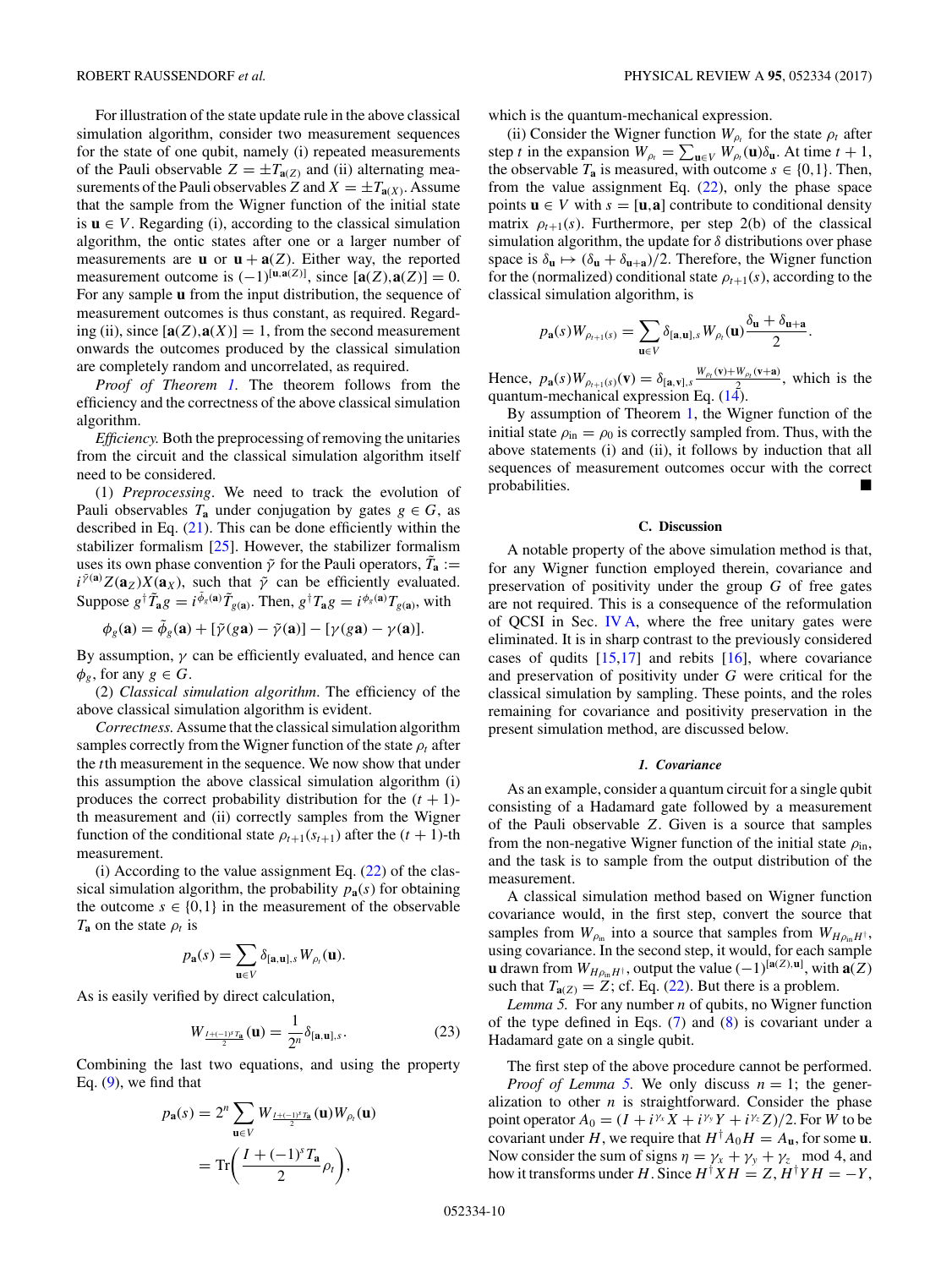<span id="page-10-0"></span>and  $H^{\dagger}ZH = X$ , it follows that  $\eta \longrightarrow \eta' = \eta + 2 \mod 4$ . However, under the transformation  $A_0 \longrightarrow A_{\mathbf{u}} = T_{\mathbf{u}}^{\dagger} A_0 T_{\mathbf{u}}$ , the signs of an even number of {*X,Y,Z*} are flipped, and hence *η* remains unchanged mod 4. Thus  $H^{\dagger}A_0H \neq A_\mathbf{u}$  for any  $\mathbf{u}$ , for any  $\gamma$ .

#### *2. Preservation of positivity*

As an example, consider a quantum circuit for two qubits consisting of a Hadamard gate  $H_1$  on the first qubit followed by a measurement of the Pauli observable  $Z_1$ . Assume the initial state  $\rho_{\text{in}}$  is the completely mixed state, for which each Wigner function of the type Eq. [\(8\)](#page-5-0) is positive and can be efficiently sampled from. The task is to sample from the output distribution of the measurement.

Again, a classical simulation method based on the preservation of Wigner function positivity under free unitaries again runs into a problem.

*Lemma 6.* For  $n \ge 2$ , for no Wigner function of type Eq. [\(8\)](#page-5-0) positivity is preserved for all states under a Hadamard gate on a single qubit.

*Proof of Lemma 6.* Consider a real stabilizer state *ρ* of two qubits,  $\rho = (I + T_a + T_b + T_a T_b)/4$ , and w.l.o.g the Hadamard gate  $H_1$  on the first qubit. As a consequence of Lemma [1,](#page-5-0)  $W_\rho \ge 0$  if and only if  $\beta(\mathbf{a}, \mathbf{b}) = 0$ . Likewise, for the transformed state,  $W_{H_1\rho H_1^{\dagger}} \ge 0$  if and only if  $\beta(H_1\mathbf{a}, H_1\mathbf{b}) = 0$ . Now consider the Peres-Mermin square. There are six contexts, i.e., sets of commuting Pauli observables such that within each set the observables multiply to the identity times  $\pm 1$ . Whatever the phase convention  $\gamma$  for the nine Pauli operators in the square, there is always an odd number of contexts for which *β*  $mod 4 = 2$ . Namely, for the standard phase convention, there is one such context. If the sign of any of the Pauli observables is flipped, then  $\beta \longrightarrow \beta + 2 \mod 4$  in the corresponding horizontal and vertical context. Hence the number of contexts with  $\beta$  mod  $4 = 2$  remains odd.

The action of  $H_1$  subdivides the set of the six contexts into three orbits of size 2. Since the number of nonzero values of *β* is odd, there must be at least one orbit in which one  $\beta$  has the value 0 and the other has the value 2. Within this orbit, choose  $\mathbf{a}$ , $\mathbf{b}$  such that  $\beta(\mathbf{a}, \mathbf{b}) = 0$ . Hence,  $\beta(H_1 \mathbf{a}, H_1 \mathbf{b}) =$ 2. Thus, positivity is not preserved under  $H_1$ , for any phase convention *γ* .

On the other hand, the simulation method of Sec. [IV A](#page-8-0) has no problem with the above example circuit. Namely, there are Wigner functions of the type Eq. [\(8\)](#page-5-0) for which the Hadamard gate on a single (the first) qubit is in the group of free gates,  $H_1 \in G$ , and  $Z_1$  is in the set of directly measurable observables,  $Z_1 \in \mathcal{O}$ . An example for such a Wigner function is given in Sec. [VI.](#page-17-0)

We observe that the negativity which can be introduced into a Wigner function by the free unitary gates *G* is of a very special kind. Namely, it can be lifted by redefinition of the Wigner function according to  $A_{\mathbf{v}} \mapsto A_{\mathbf{v}}' = g A_{\mathbf{v}} g^{\dagger}$ ,  $\forall \mathbf{v} \in V$ , for some  $g \in G$ .

To summarize, while in the present framework the free measurements are required to preserve positivity of the Wigner function, no such constraint needs to be imposed on the free unitaries. The amount of negativity introduced into the Wigner functions by the free unitaries can be large, as measured by

sum negativity [\[45\]](#page-21-0). However, it is always of a special kind. In this sense, our observation complements the recent finding [\[46\]](#page-21-0) that a small amount of sum negativity—of any kind—does not compromise the efficiency of a suitable classical simulation algorithm.

## **V. CONTEXTUALITY**

In this section, we establish contextuality of magic states as a computational resource, for qubit QCSI schemes satisfying Condition P1. We also clarify how contextuality and Wigner function negativity are related and state our most general classical simulation algorithm for qubit QCSI.

#### **A. Noncontextual hidden variable models**

Recall that  $\mathcal O$  is the set of Pauli observables which can be directly measured in QCSI, *M* is the set of observables which can have their value inferred by measurement of observables in  $\mathcal{O}$ , and any  $C \subset M$  is a set of Pauli observables which can have their value inferred jointly, from a single copy of the given quantum state.

*Definition 3.* Consider a quantum state *ρ* and a set O of observables grouping into contexts *C* of simultaneously measurable observables. A noncontextual hidden variable model ( $S, q<sub>o</sub>, \Lambda$ ) consists of a probability distribution  $q<sub>o</sub>$  over a set S of internal states and a set  $\Lambda = {\lambda_{\nu}}_{\nu \in S}$  of value assignment functions  $\lambda_{\nu} : \mathcal{O} \to \mathbb{R}$  that meet the following criteria:

(i) Each  $\lambda_{\nu} \in \Lambda$  is consistent with quantum mechanics: For any set *C* of jointly measurable observables there exists a quantum state  $|\psi\rangle$  such that

$$
A|\psi\rangle = \lambda_{\nu}(A)|\psi\rangle, \quad \forall A \in C. \tag{24}
$$

(ii) The distribution  $q_\rho$  satisfies

$$
tr(A\rho) = \sum_{\nu \in \mathcal{S}} \lambda_{\nu}(A) q_{\rho}(\nu), \quad \forall A \in M.
$$
 (25)

We say that a quantum state  $\rho$  is contextual if no noncontextual HVM according to Definition 3 exists that correctly reproduces the probability distributions  $p_{C,\rho}(s_C)$  of measurement outcomes for all sets *C* of jointly measurable observables.

The states  $|\psi\rangle$  in Eq. (24) of Definition 3 are auxiliary. Their purpose is to ensure that the value assignments  $\lambda_{\nu}$  correspond to compatible eigenvalues. As a direct consequence of Eq. (24), the noncontextual value assignments  $\lambda_{\nu} \in \Lambda$  must all satisfy a set of compatibility constraints.

*Lemma 7.* For any triple  $A, B, AB \in M$  of simultaneously measurable observables and any internal state  $v \in S$  of an NCHVM  $(S, q_\rho, \Lambda)$  it holds that

$$
\lambda_{\nu}(AB) = \lambda_{\nu}(A)\lambda_{\nu}(B). \tag{26}
$$

Returning to Definition 3, it may *a priori* seem that the condition (ii) is not sufficiently stringent and that one should rather require all outcome distributions for sets *C* of jointly measurable observables to be correctly reproduced by the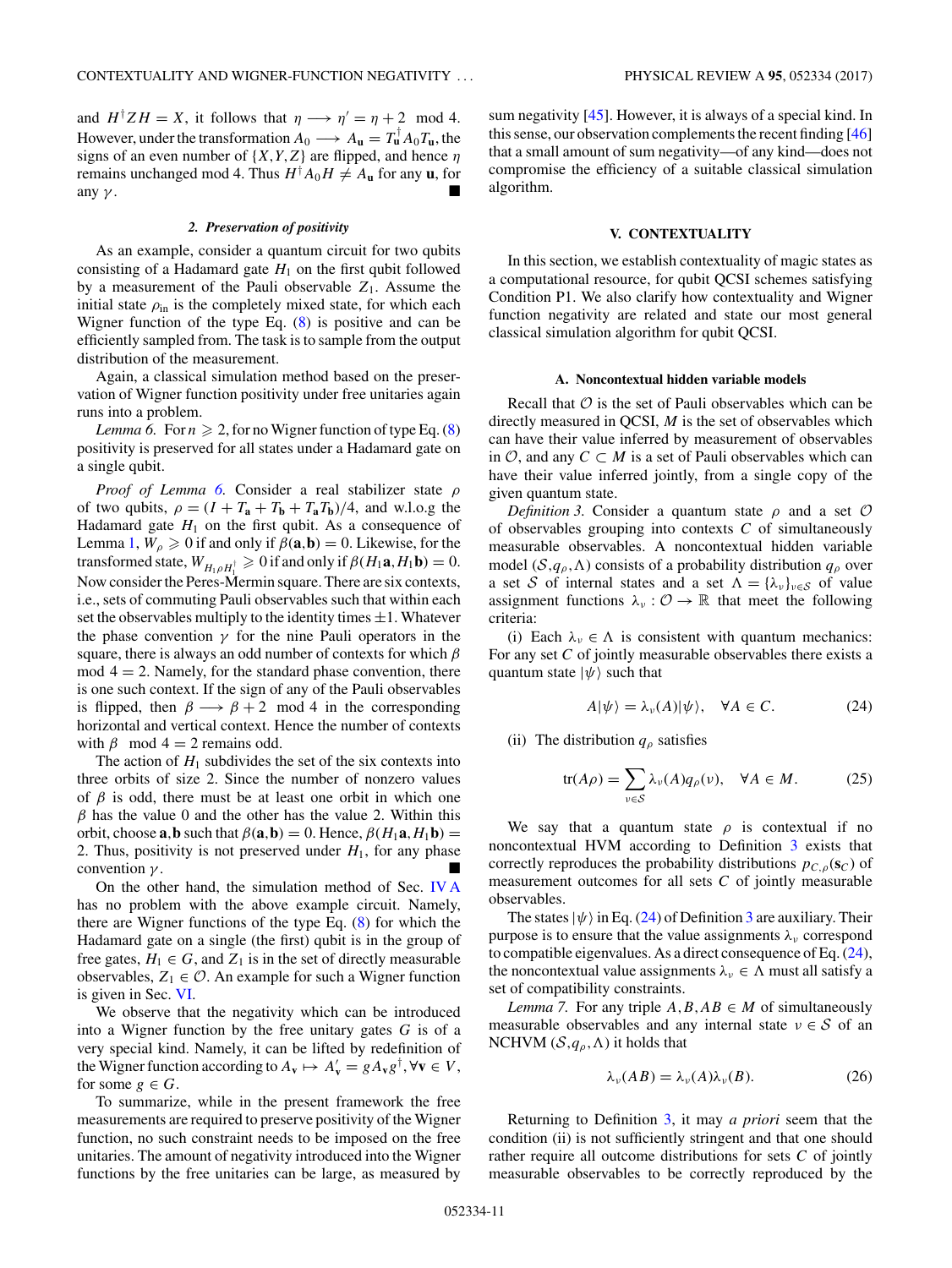<span id="page-11-0"></span>hidden variable model. That is,

$$
p_{C,\rho}(\mathbf{s}_C) = \sum_{v \in \mathcal{S}} p(\mathbf{s}_C | v) q_{\rho}(v).
$$
 (27)

Therein,  $p_{C,\rho}$  is the probability distribution for the measurement outcomes  $\mathbf{s}_C$  of the set C of simultaneously measurable observables given the quantum state  $\rho$ , and  $p(\mathbf{s}_C|\nu)$  is the conditional probability for the measurement outcomes  $s_C$ given the HVM internal state *ν*. However, Eq. (27) is implied by Eq.  $(25)$ .

*Lemma 8.* An ncHVM according to Definition [3](#page-10-0) that correctly reproduces all expectation values of observables  $A \in M$  via Eq. [\(25\)](#page-10-0) also correctly reproduces the outcome probability distributions Eq. (27) for all sets  $C \subset M$  of jointly measurable observables.

*Proof of Lemma 8.* Assume the observables in *C* are algebraically independent, i.e., there are no nontrivial product relations among them, and denote by  $span(C)$  the set of all products of observables in *C*.

Quantum mechanically,  $p_{C,\rho}(s_C) = \text{Tr}(E_C(s_C)\rho)$ , where the effect  $E_C(\mathbf{s}_C)$  is

$$
E_C(\mathbf{s}_C) := \prod_{A \in C} \frac{I + (-1)^{s(A)}A}{2}
$$
  
= 
$$
\frac{1}{2^{|C|}} \sum_{B \in span(C)} (-1)^{s(B)}B.
$$

Therein, in the last line we have used that the measured eigenvalues  $(1)^{s(B)}$  satisfy the same consistency relation Eq. [\(26\)](#page-10-0) as the noncontextual value assignments. Then,

$$
p_{C,\rho}(\mathbf{s}_C) = \frac{1}{2^{|C|}} \sum_{B \in \text{span}(C)} (-1)^{s(B)} \text{Tr}(B\rho)
$$
  
\n
$$
= \frac{1}{2^{|C|}} \sum_{B \in \text{span}(C)} (-1)^{s(B)} \sum_{v \in S} \lambda_v(B) q_\rho(v)
$$
  
\n
$$
= \frac{1}{2^{|C|}} \sum_{v \in S} q_\rho(v) \sum_{B \in \text{span}(C)} (-1)^{s(B)} \lambda_v(B)
$$
  
\n
$$
= \sum_{v \in S} q_\rho(v) \delta_{(-1)^{s_C}, \lambda_v|_C}
$$
  
\n
$$
= \sum_{v \in S} q_\rho(v) p(\mathbf{s}_C|v).
$$

In the last line above, we have used the fact that the value assignments  $\lambda$  are deterministic and that the conditional probabilities  $p(\mathbf{s}_C|\nu)$  are thus  $\delta$  functions.

## **B. The absence of state-independent contextuality**

Consider the value assignment

$$
\lambda(T_a) = 1, \ \forall a \in V_M. \tag{28}
$$

First, by Eq. [\(12\)](#page-5-0), for any three commuting and directly measurable observables  $T_a$ ,  $T_b$ ,  $T_{a+b} \in \mathcal{O}$  we have  $T_{a+b} =$  $+T_aT_b$ . Thus, the above value assignment is compatible with all available direct measurements.

Second, the value of any observable  $T_{a+b} \in M \setminus \mathcal{O}$  is inferred by measuring a suitable observable  $T_a \in \mathcal{O}$  for which

 $[T_{a+b}, T_a] = 0$ , and then running a procedure to infer the value of  $T_{\bf b}$ . With Eq. [\(12\)](#page-5-0), for all such observables  $T_{\bf a}$  it holds that  $T_{a+b} = +T_aT_b$ , and the assignment Eq. (28) is thus consistent.

While the Peres-Mermin square and its cousins are present, the operational restriction enforced by condition Eq. [\(12\)](#page-5-0) prevents obstructions to the assignment Eq. (28) from being established as experimental facts. Hence at least one consistent assignment exists, and there is no state-independent contextuality in this setting.

We are now in the position to prove Lemma [4](#page-7-0) of Sec. [III E.](#page-5-0) *Proof of Lemma* [4.](#page-7-0) If there is a set *C* with  $T_a, T_b \in C$  such then  $T_{\mathbf{a}+\mathbf{b}} = -T_{\mathbf{a}}T_{\mathbf{b}}$  then the value assignment  $\lambda(T_{\mathbf{a}}) = 1, \forall \mathbf{a} \in$ *V* , is inconsistent. Contradiction.

*Remark*. In the companion paper [\[35\]](#page-21-0), Condition P1 is replaced by the requirement that the set *M* of observables with inferable values is free of state-independent contextuality, given the set  $O$  of directly measurable observables. With the above, we find that all such QCSI schemes are included in the present classification. The converse also holds: For every qubit QCSI scheme in which the set *M* of observables is free of state-independent contextuality, there is a Wigner function *W<sup>γ</sup>* such that Condition P1 holds.

This can be seen as follows. If *M* is free of stateindependent contextuality given the set  $\mathcal O$  of directly measurable observables, then there exists at least one consistent value assignment  $\lambda : V_M \longrightarrow {\pm 1}$ . We may now rephase the inferable observables,  $T_a \mapsto T'_a = \lambda(a)^{-1} T_a$ , for all  $a \in V_M$ , such that the new observables  $\{T'_{\mathbf{a}}, \mathbf{a} \in V_M\}$  have a consistent value assignment  $\lambda' \equiv 1$ . This means that for all  $T'_a \in \mathcal{O}$ ,  $T'_{\mathbf{b}}$ ,  $T'_{\mathbf{a}+\mathbf{b}} \in M$  with  $[\mathbf{a}, \mathbf{b}] = 0$  it holds that  $T'_{\mathbf{a}+\mathbf{b}} = +T'_{\mathbf{a}}T'_{\mathbf{b}}$ . With Eq. [\(10\)](#page-5-0) it thus follows that  $\beta'(\mathbf{a}, \mathbf{b}) = 0$  for all  $\mathbf{a} \in V_{\mathcal{O}}, \mathbf{b} \in V_M$ with  $[\mathbf{a}, \mathbf{b}] = 0$ . Thus, with Lemma [1,](#page-5-0) the measurement of any observable  $\pm T_a$ <sup>'</sup> does not introduce negativity into the Wigner function defined by  $A_0 = 1/2^n \sum_{\mathbf{a} \in V} T'_{\mathbf{a}}$ .

## **C. Contextuality implies Wigner negativity**

In accordance with existing results  $[15,22]$ , also for the present setting of QCSI on qubits it holds that a nonnegative Wigner function always implies the viability of a noncontextual hidden variable model.

*Theorem 2.* Consider a quantum state *ρ* with Wigner function  $W_{\rho}^{\gamma}$  given by Eq. [\(8\)](#page-5-0). If  $W_{\rho}^{\gamma} \ge 0$  then the measurement of all Pauli observables  $T_a \in \mathcal{O}$  can be described by a noncontextual hidden variable model.

*Proof of Theorem 2.* The Wigner function itself constitutes a noncontextual HVM, with set of internal states  $S = V$ , probability distribution  $q_\rho(\mathbf{u}) = W_\rho(\mathbf{u})$  over the internal states, and the conditional probabilities  $p(s_C|\mathbf{u})$  given by the Wigner functions of the effects.

Using Eq. [\(9\)](#page-5-0), the probability  $p_C(s_C)$  for measuring the context  $C$  and obtaining the set  $\mathbf{s}_C$  of measurement outcomes is

$$
p_C(\mathbf{s}_C) = \text{Tr}(\rho E_C(\mathbf{s}_C)) = \sum_{\mathbf{u} \in V} W_\rho(\mathbf{u}) [2^n W_{E_C(\mathbf{s}_C)}(\mathbf{u})]. \quad (29)
$$

If  $W_\rho \geq 0$ , then  $W_\rho$  may be regarded as a probability distribution over the space *V* of internal states of a hidden variable model. If furthermore  $0 \leq 2^n W_{E_C(\mathbf{s}_C)}(\mathbf{u}) \leq 1$  for all **u** ∈ *V*, then we may regard  $2^n W_{E_C(s_C)} =: p(s_C | \mathbf{u})$  as the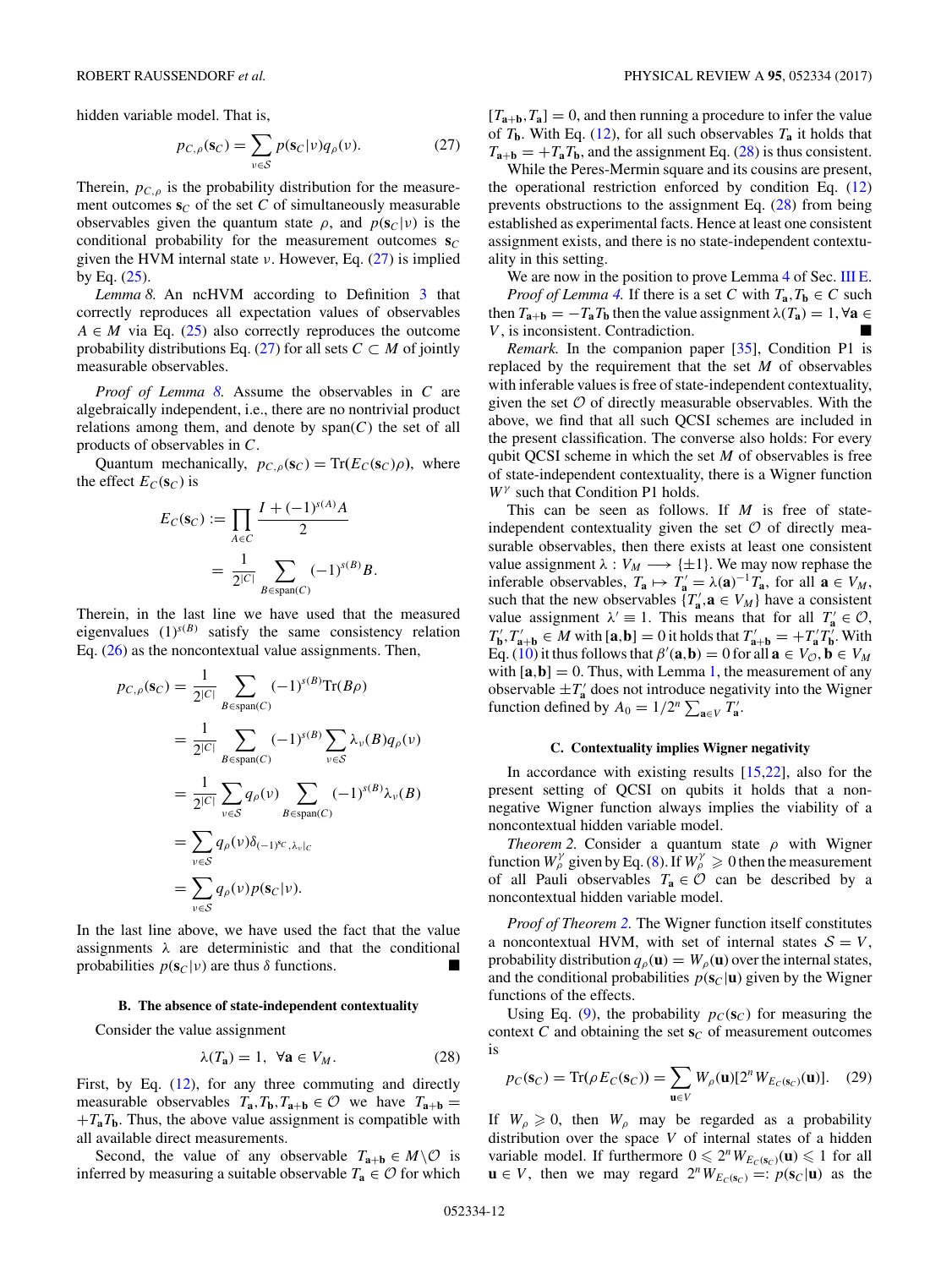<span id="page-12-0"></span>conditional probability for obtaining the outcome  $s_C$  in the measurement of the observables in *C*, given the HVM internal state  $\mathbf{u} \in V$ . Then, Eq. [\(29\)](#page-11-0) is Bayes's rule for computing the probability  $p_C(\mathbf{s}_C)$ .

It remains to check that the conditional probabilities  $p(\mathbf{s}_C|\mathbf{u})$  assigned by the Wigner functions of the effects  $E_C(\mathbf{s}_C)$ are compatible with Definition [3](#page-10-0) of an ncHVM.

*Item (i) of Definition [3](#page-10-0)*. Consider contexts with a single observable  $T_a$ . A definite value assignment for all internal states  $\mathbf{u} \in V$  has already been established in Eq. [\(22\)](#page-8-0). It corresponds to

$$
p_{\mathbf{a}}(s|\nu) = 2^{n} W_{E_{\mathbf{a}}(s)}(\mathbf{u}) = \delta_{s,[\mathbf{a},\mathbf{u}]}. \tag{30}
$$

The conditional probabilities  $p_{\bf a}(s|v)$  thus have values in the required range 0 *...* 1.

*Consistency of the value assignments*. Equation [\(22\)](#page-8-0) yields  $\lambda$ **u**(*T*<sub>**a**+</sub>**b**) =  $\lambda$ **u**(*T*<sub>**a**</sub>) $\lambda$ **u**(*T*<sub>**b**</sub>), for all **a**,**b**  $\in$  *V*. By Lemma [4,](#page-7-0) if  ${T_{\mathbf{a},T_{\mathbf{b}}}}$  form a jointly measurable set, then  $T_{\mathbf{a}+\mathbf{b}} = T_{\mathbf{a}}T_{\mathbf{b}}$ . Hence,  $\lambda_{\mathbf{u}}(T_{\mathbf{a}}T_{\mathbf{b}}) = \lambda_{\mathbf{u}}(T_{\mathbf{a}})\lambda_{\mathbf{u}}(T_{\mathbf{b}})$  for such pairs  $\mathbf{a}, \mathbf{b} \in V$ , as required by Lemma [7.](#page-10-0) Therefore, for all contexts*C*, the observables  $T_a \in C$  have a joint eigenstate  $|\psi_0\rangle$  with  $T_a|\psi_0(C)\rangle =$  $+|\psi_0(C)\rangle$ , and thus, the state  $|\psi_u(C)\rangle := T_u|\psi_0(C)\rangle$  has eigenvalues  $(-1)^{[a, u]}$  for the observbles  $T_a \in C$ . The condition Eq. [\(24\)](#page-10-0) is thus satisfied for the value assignment Eq. [\(22\)](#page-8-0).

*Item (ii) of Definition* [3](#page-10-0). Since all observables  $T_a \in M$  only have eigenvalues  $\pm 1$ ,

$$
\operatorname{Tr}(T_{\mathbf{a}}\rho) = \operatorname{Tr}([E_{\mathbf{a}}(0) - E_{\mathbf{a}}(1)]\rho)
$$
  
\n
$$
= 2^{n} \sum_{\mathbf{u} \in V} W_{\rho}(\mathbf{u}) (W_{E_{\mathbf{a}}(0)} - W_{E_{\mathbf{a}}(1)})
$$
  
\n
$$
= \sum_{\mathbf{u} \in V} W_{\rho}(\mathbf{u}) (\delta_{0,[\mathbf{a},\mathbf{u}]} - \delta_{1,[\mathbf{a},\mathbf{u}]})
$$
  
\n
$$
= \sum_{\mathbf{u} \in V} W_{\rho}(\mathbf{u})(-1)^{[\mathbf{a},\mathbf{u}]}
$$
  
\n
$$
= \sum_{\mathbf{u} \in V} q_{\rho}(\mathbf{u}) \lambda_{\mathbf{u}}(\mathbf{a}).
$$

Above, the second line follows by Eq.  $(9)$ , the third by Eq.  $(30)$ , and the fifth by Eq. [\(22\)](#page-8-0).

The converse of Theorem [2](#page-11-0) does not hold: There are quantum states with a noncontextual HVM description for which all considered Wigner functions are negative. This is illustrated in Fig. 4 for the example of a single qubit, where all physically allowed states have an HVM description [\[1\]](#page-20-0). The one-qubit states are all of the form  $\rho = (I + \mathbf{r}\vec{\sigma})/2$ , and the physical such states are constrained by  $|\mathbf{r}| \leq 1$ . The set of states describable in terms of a noncontextual HVM is a cube,  $|r_{x}|, |r_{y}|, |r_{z}| \leq 1$ , containing all physical states. The eight extremal states *i* of this cube have definite value assignments  $λ_i(X), λ_i(Y), λ_i(Z) = ±1$  for the observables *X*, *Y*, *Z*.

Up to equivalence under translation, there are two onequbit Wigner functions of type Eq. [\(8\)](#page-5-0), namely the Wigner function *W* defined by the phase point operator at the origin  $A_0 = (I + X + Z + Y)/2$ , and the Wigner function *W* defined  $\overline{A}_0 = H A_0 H^{\dagger} = (I + X + Z - Y)/2$ . The phase space for these Wigner functions is  $\mathbb{Z}_2 \times \mathbb{Z}_2$ , and *W*,  $\overline{W}$  thus have four extremal states each. If these extremal states are combined, the extremal states of the noncontextual HVM are recovered.



FIG. 4. State space for the one-qubit states  $\rho = (I + r\vec{\sigma})/2$ . The physical states lie within or on the Bloch sphere (BS). The two tetrahedra contain the states positively represented by the Wigner functions *W* and  $\overline{W}$ , respectively. The state space describable by a noncontextual HVM is a cube with corners  $(\pm 1, \pm 1, \pm 1)$ ; also see Ref. [\[47\]](#page-21-0). It contains the Bloch ball.

Each Wigner function by itself has only half of the extremal states of the HVM, and the set of positively represented states is thus smaller. Furthermore, there are physical states which are negatively represented by both *W* and  $\overline{W}$ ; see Fig. 4. Contextuality and negativity of the Wigner functions Eq. [\(8\)](#page-5-0) are thus not the same.

*Remark.* While there are physical one-qubit quantum states which are negatively represented by both *W* and  $\overline{W}$ , every state  $\rho = (I + r\vec{\sigma})/2$ , with  $|r_x|, |r_y|, |r_z| \leq 1$ , can be described by an ensemble

$$
\mathcal{E}(\rho) = \{ (p_1, \rho_1), (p_2, \rho_2) \},\
$$

such that  $W_{\rho_1} \geq 0$  and  $W_{\rho_2} \geq 0$ . A generalization of this fact to *n*-qubit systems will be of relevance in Sec. V D.

### **D. Contextuality as a resource**

*Theorem 3.* For any QCSI scheme  $(\gamma, \mathcal{M})$ , if the input magic state  $\rho_{\text{in}}$  can be described by a noncontextual HVM, then the quantum state  $\rho_t(s_{\prec t})$  at time *t*, conditioned on the prior measurement record  $\mathbf{s}_{\lt t}$ , can be described by a noncontextual HVM, for any *t* and any **s**.

Before we give the proof of Theorem 3, we need to set up some more notation. We observe that the state space of a general noncontextual HVM is larger than the state space of an HVM deriving from a non-negative Wigner function; see the discussion of a single qubit in Sec. [V C,](#page-11-0) Fig. 4. The enlarged state space  $S = \{v\}$  is finite, yet maximal in the sense that for every value assignment  $\lambda(\cdot)$  satisfying the consistency conditions Eq.  $(26)$ , there is a corresponding internal state  $\nu \in S$  such that  $\lambda_{\nu}(\cdot) \equiv \lambda(\cdot)$ .

We choose to have this state space  $S$  acted upon by the group  $V$ , dividing  $S$  into orbits. Namely, given an element  $\nu \in S$  specified by the value assignment  $\lambda_{\nu}: V \longrightarrow {\pm 1},$ there is another internal state  $\nu + \mathbf{u}$ , defined through the value assignment

$$
\lambda_{\nu+\mathbf{u}}(\mathbf{a}) = \lambda_{\nu}(\mathbf{a})(-1)^{[\mathbf{u},\mathbf{a}]}, \quad \forall \mathbf{a} \in V, \tag{31}
$$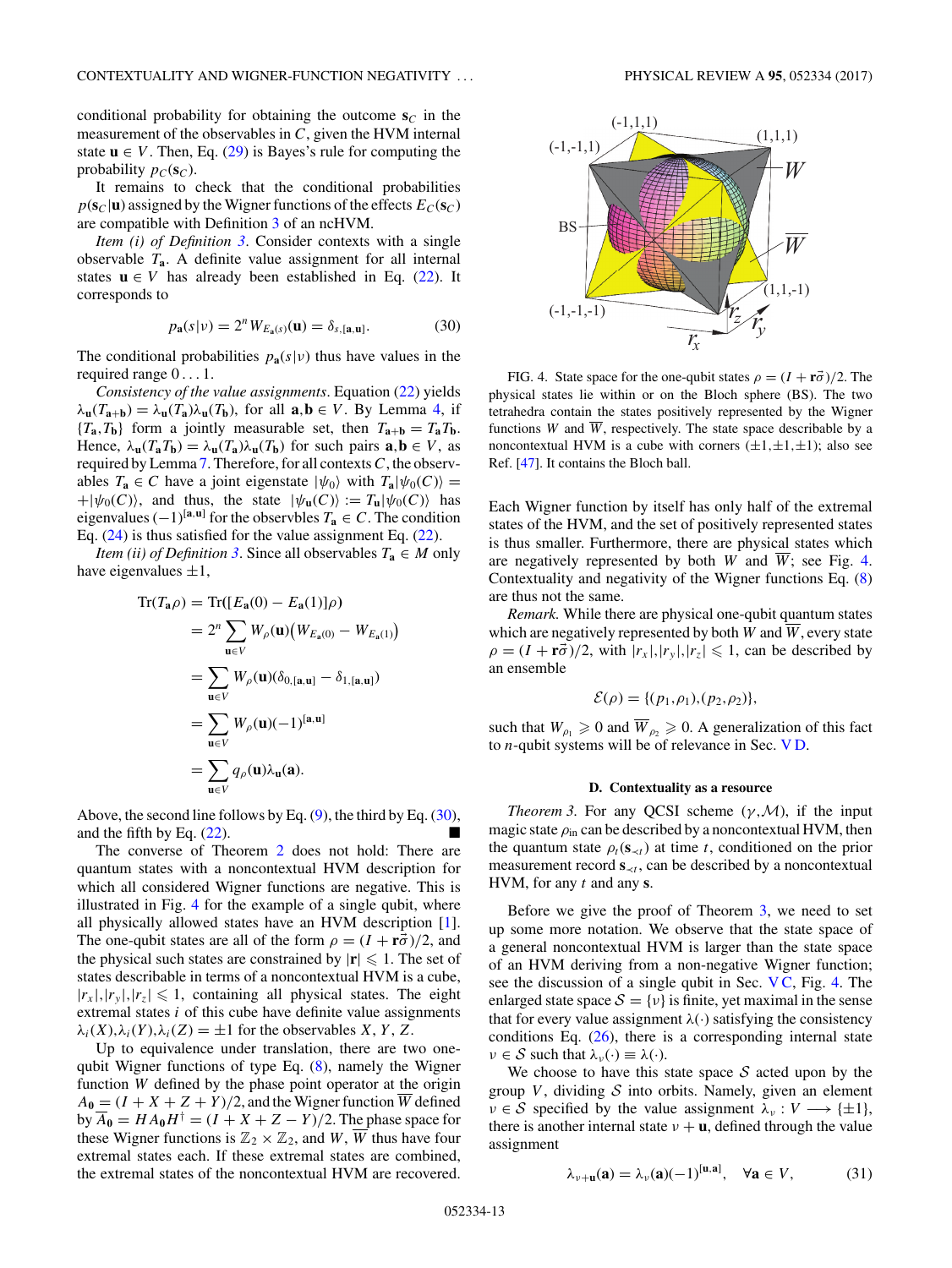<span id="page-13-0"></span>for all  $\mathbf{u} \in V$ . In Eq. [\(31\)](#page-12-0), we have set  $\lambda_{\nu}(\mathbf{a}) := \lambda_{\nu}(T_{\mathbf{a}})$  for notational simplicity. It is easily seen that  $v \in S \Leftrightarrow v + \mathbf{u} \in S$ , for all  $\mathbf{u} \in V$ . The condition to check is the consistency of the value assignment in item (ii) of Definition [3.](#page-10-0) Equation [\(26\)](#page-10-0) is preserved under the change  $\lambda_{\nu}(\mathbf{a}) \mapsto \lambda_{\nu}(\mathbf{a})(-1)^{[\mathbf{u},\mathbf{a}]},$ for any  $\mathbf{u} \in V$ . The group action of *V* on *S* defined through Eq.  $(31)$  labels the elements of S in a fashion convenient for the subsequent discussion.

*Proof of Theorem [3.](#page-12-0)* The proof of Theorem [3](#page-12-0) is by induction. We assume that there exists an HVM with probability distribution  $q_{t, \mathbf{s}_{\prec t}}$  which describes the quantum state  $\rho_t(\mathbf{s}_{\prec t})$ , conditioned on the previous measurement record  $\mathbf{s}_{\prec t}$ . We then show that there is an HVM with probability distribution  $q_{t+1,s_{-t+1}}$  which describes the quantum state  $\rho_{t+1}(\mathbf{s}_{-t+1})$ .

To establish this result, we need the relation between  $q_{t+1, s_{\leq t+1}}$  and its precursor  $q_{t,s_{\leq t}}$ . Denoting the observable measured in the *t*th time step of the computation by  $T_{a_t} \in \mathcal{O}$ and the corresponding measurement outcome by  $s_t \in \mathbb{Z}_2$ , the required relation is

$$
q_{t+1,\mathbf{s}_{\prec t+1}}(\nu) = \frac{\delta_{(-1)^{y_t},\lambda_{\nu}(\mathbf{a}_t)}}{\overline{p}_t(s_t|\mathbf{s}_{\prec t})} \frac{q_{t,\mathbf{s}_{\prec t}}(\nu) + q_{t,\mathbf{s}_{\prec t}}(\nu + \mathbf{a}_t)}{2},
$$
 (32a)

$$
\overline{p}_t(s_t|\mathbf{s}_{\prec t}) = \sum_{v \in \mathcal{S}} \delta_{(-1)^{s_t}, \lambda_v(\mathbf{a}_t)} q_{t, \mathbf{s}_{\prec t}}(v).
$$
 (32b)

Therein,  $\overline{p}_t(s_t|\mathbf{s}_{\prec t})$  is the HVM prediction for the probability of obtaining the outcome  $s_t$  in the measurement of  $T_{a_t}$ , given a prior measurement record  $\mathbf{s}_{\lt t}$ . Equation (32) will be justified *a posteriori*. Namely, with these assignments, the induction argument works out.

With Eq.  $(25)$  in Definition [3,](#page-10-0) the induction assumption is

$$
\langle T_{\mathbf{a}} \rangle_{\rho_t} = \langle T_{\mathbf{a}} \rangle_{q_t}, \quad \forall \mathbf{a} \in V.
$$

Therein, we have suppressed the dependence on the measurement record, to simplify the notation. We need to show that

$$
\langle T_{\mathbf{a}} \rangle_{\rho_{t+1}} = \langle T_{\mathbf{a}} \rangle_{q_{t+1}}, \quad \forall \mathbf{a} \in V,
$$

and that  $\overline{p}_t(s_t|\mathbf{s}_{\prec t}) = p_t(s_t|\mathbf{s}_{\prec t})$ , with  $p_t(s_t|\mathbf{s}_{\prec t})$  the quantum mechanical value for the probability of the outcome  $s_t$  given the prior measurement record  $\mathbf{s}_{\prec t}$ .

First, regarding the probability of finding  $s_t$ ,

$$
\overline{p}_t(s_t | \mathbf{s}_{\prec t}) = \sum_{v \in S} \frac{1 + (-1)^{s_t} \lambda_v(\mathbf{a}_t)}{2} q_{t, \mathbf{s}_{\prec t}}(v)
$$
  
\n
$$
= \frac{1}{2} \sum_{v \in S} q_{t, \mathbf{s}_{\prec t}}(v) + \frac{(-1)^{s_t}}{2} \sum_{v \in S} q_{t, \mathbf{s}_{\prec t}}(v) \lambda_v(\mathbf{a}_t)
$$
  
\n
$$
= \frac{\langle I \rangle_{\rho_t(\mathbf{s}_{\prec t})} + (-1)^{s_t} \langle T_{\mathbf{a}_t} \rangle_{\rho_t(\mathbf{s}_{\prec t})}}{2}
$$
  
\n
$$
= \text{Tr} \left( \rho_t(\mathbf{s}_{\prec t}) \frac{I + (-1)^{s_t} T_{\mathbf{a}_t}}{2} \right)
$$
  
\n
$$
= p_t(s_t | \mathbf{s}_{\prec t}).
$$

We thus reproduce the quantum mechanical expression within the HVM. Above, in transitioning from the second to the third line, we have invoked the induction assumption.

Second, regarding the expectation values of the *T***<sup>a</sup>** on  $\rho_{t+1}(\mathbf{s}_{\prec t+1})$ , the HVM prediction is

$$
\langle T_{\mathbf{a}} \rangle_{q_{t+1}} = \sum_{v \in S} q_{t+1, \mathbf{s}_{\prec t+1}}(v) \lambda_v(\mathbf{a})
$$
  
= 
$$
\sum_{v \in S} \frac{1 + (-1)^{s_t} \lambda_v(\mathbf{a}_t)}{4 p_t(s_t | \mathbf{s}_{\prec t})} q_{t, \mathbf{s}_{\prec t}}(v) \lambda_v(\mathbf{a})
$$
  
+ 
$$
\sum_{v \in S} \frac{1 + (-1)^{s_t} \lambda_v(\mathbf{a}_t)}{4 p_t(s_t | \mathbf{s}_{\prec t})} q_{t, \mathbf{s}_{\prec t}}(v + \mathbf{a}_t) \lambda_v(\mathbf{a}).
$$

Reordering the sum via the substitution  $v + a_t \rightarrow v$ , and using Eq.  $(31)$ , the second term in the last line equals

$$
\sum_{\nu\in\mathcal{S}}\frac{1+(-1)^{s_r}\lambda_{\nu}(\mathbf{a}_t)}{4p_t(s_t|\mathbf{s}_{\prec t})}q_{t,\mathbf{s}_{\prec t}}(\nu)\lambda_{\nu}(\mathbf{a})(-1)^{[\mathbf{a},\mathbf{a}_t]}.
$$

We now distinguish between the case where  $T_a$ ,  $T_a$ , commute and where they do not.

*Case (i)*. [ $\mathbf{a}, \mathbf{a}_t$ ] = 1. Then,  $\langle T_{\mathbf{a}} \rangle_{q_{t+1}} = 0$ , which is the correct quantum mechanical expression.

*Case (ii)*. [ $\mathbf{a}, \mathbf{a}_t$ ] = 0. Then, the expression for  $\langle T_{\mathbf{a}} \rangle_{q_{t+1}}$ simplifies to

$$
\langle T_{\mathbf{a}} \rangle_{q_{t+1}} = \sum_{\nu \in S} \frac{1 + (-1)^{s_t} \lambda_{\nu}(\mathbf{a}_t)}{2 p_t(s_t | \mathbf{s}_{\prec t})} q_{t, \mathbf{s}_{\prec t}}(\nu) \lambda_{\nu}(\mathbf{a})
$$
  
= 
$$
\frac{1}{2 p_t(s_t | \mathbf{s}_{\prec t})} \sum_{\nu \in S} q_{t, \mathbf{s}_{\prec t}}(\nu) \lambda_{\nu}(\mathbf{a})
$$
  
+ 
$$
\frac{(-1)^{s_t}}{2 p_t(s_t | \mathbf{s}_{\prec t})} \sum_{\nu \in S} q_{t, \mathbf{s}_{\prec t}}(\nu) \lambda_{\nu}(\mathbf{a} + \mathbf{a}_t).
$$

Here we have used the relation  $\lambda_{\nu}(\mathbf{a} + \mathbf{a}_t) = \lambda_{\nu}(\mathbf{a}_t)\lambda_{\nu}(\mathbf{a}),$ which arises as follows. Since  $T_{a_t} \in \mathcal{O}$ ,  $T_a \in M$ , and  $[T_{a_t}, T_{a}] = 0$  by the case assumption,  $\{T_{a_t}, T_{a}\}$  is a jointly measurable set of observables; cf. example (iii) after Def. [2.](#page-7-0) (The procedure is to measure  $T_{a} \in \mathcal{O}$  first, and then run the measurement sequence for  $T_a \in M$ .) Thus, by property (ii) of Definition [3](#page-10-0) for noncontextual HVMs,  $\lambda_{\nu}(T_{a}T_{a}) =$  $λ_{\nu}(T_{a_{\nu}})\lambda_{\nu}(T_{a})$ . Finally, with Lemma [1,](#page-5-0)  $T_{a_{\nu}}T_{a} = T_{a+a_{\nu}}$ , which yields the stated relation.

Next we use the induction assumption and obtain

$$
\langle T_{\mathbf{a}} \rangle_{q_{t+1}} = \frac{1}{2p_t(s_t|\mathbf{s}_{\prec t})} \left( \langle T_{\mathbf{a}} \rangle_{\rho_t} (-1)^{s_t} + \langle T_{\mathbf{a}+\mathbf{a}_t} \rangle_{\rho_t} \right)
$$
  
\n
$$
= \frac{1}{p_t(s_t|\mathbf{s}_{\prec t})} \text{Tr} \left( \rho_t \frac{I + (-1)^{s_t} T_{\mathbf{a}_t}}{2} T_{\mathbf{a}} \right)
$$
  
\n
$$
= \frac{\text{Tr} \left( \left[ \frac{I + (-1)^{s_t} T_{\mathbf{a}_t}}{2} \rho_t \frac{I + (-1)^{s_t} T_{\mathbf{a}_t}}{2} \right] T_{\mathbf{a}} \right)}{p_t(s_t|\mathbf{s}_{\prec t})}
$$
  
\n
$$
= \langle T_{\mathbf{a}} \rangle_{\rho_{t+1}}.
$$

We thus reproduce the quantum mechanical expression within the HVM. This completes the induction step.

The induction starts at time  $t = 1$ , where  $\rho_1 = \rho_{\text{in}}$  has an HVM description, by assumption of Theorem [3.](#page-12-0) Thus, by induction, for every time  $t \geq 1$  and every history  $\mathbf{s}_{\prec t}$  of measurement outcomes, the conditional state  $\rho_t(\mathbf{s}_{\prec t})$  has a description in terms of a noncontextual HVM.

*Corollary 1.* For any QCSI scheme (*γ,*M), if the input magic state  $\rho_{\text{in}}$  can be described by a noncontextual HVM,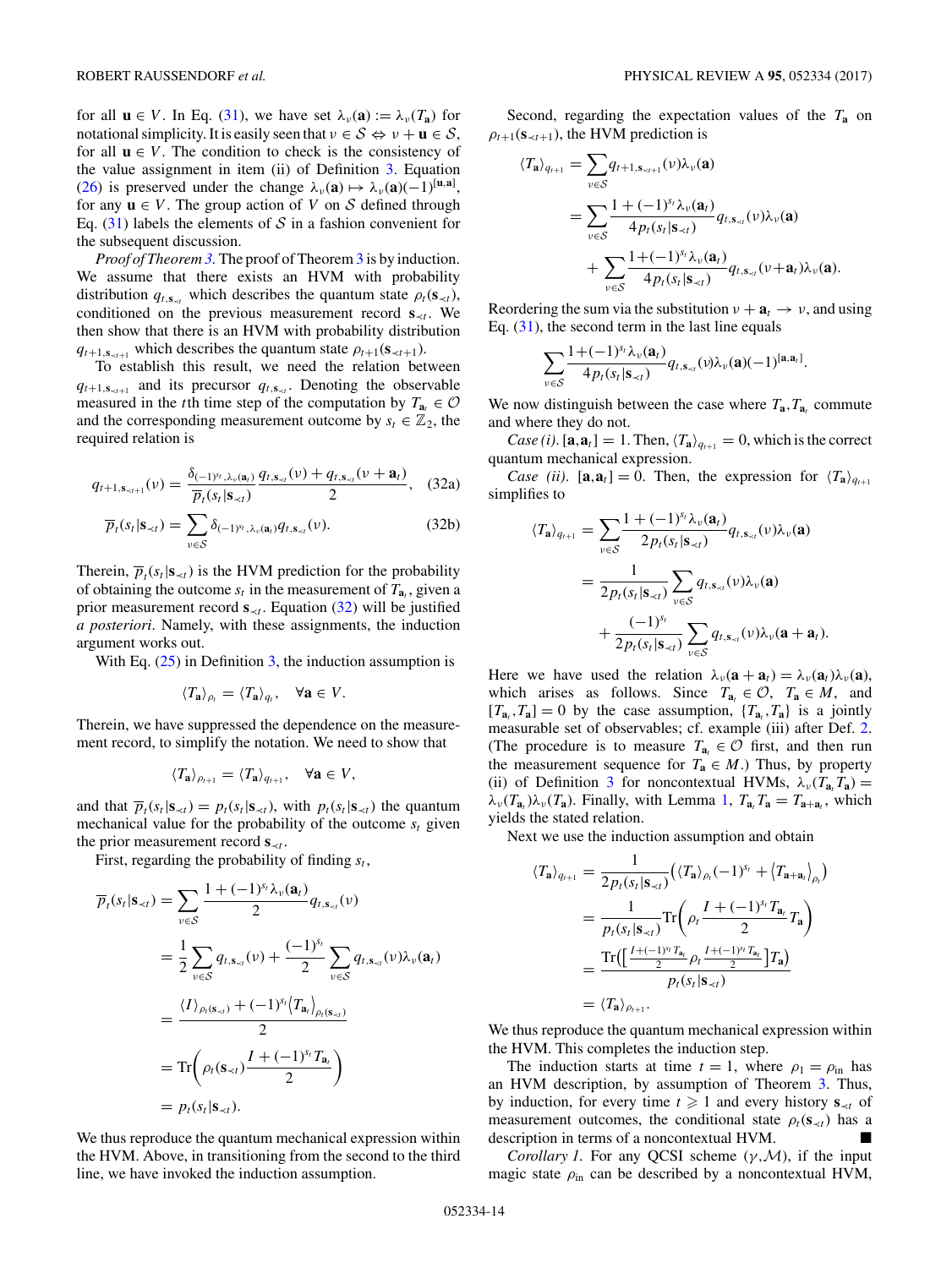<span id="page-14-0"></span>then for the measurement of any sequence of observables  ${T}_{a_t}, t = 1..t_{\text{max}} \subset \mathcal{O}$ , the probability distribution  $p(\mathbf{s}) =$  $p(s_1, s_2, \ldots, s_{t_{\text{max}}})$  of outcomes is fixed by the HVM for  $\rho_{\text{in}}$ . The  $T_{a_t}$  may be mutually noncommuting and dependent on previous measurement outcomes.

*Proof of Corollary [1.](#page-13-0)* By Bayes' rule, the joint probability of the outcomes **s** can be written as

$$
p(\mathbf{s}) = \prod_{t=1}^{t_{\text{max}}} p_t(s_t | \mathbf{s}_{\prec t}).
$$

By Theorem [3,](#page-12-0) the conditional probabilities  $p_t(s_t|\mathbf{s}_{\prec t}) =$  $\overline{p}_t(s_t|\mathbf{s}_{\prec t})$  are all correctly obtained from the probability distributions  $q_{t, \mathbf{s}_{\prec t}}$ ; cf. Eq. [\(32b\)](#page-13-0). The distributions  $q_{t, \mathbf{s}_{\prec t}}$ , for  $t = 2, \ldots, t_{\text{max}}$ , in turn follow from the distribution  $q_{1, s_{\text{max}}} = \emptyset$ (describing  $\rho_{\text{in}}$  at  $t = 1$ ), by Eq. [\(32a\)](#page-13-0). Thus,  $p(\mathbf{s})$  is fully specified by the probability distribution  $q_{1,s_{\leq 1}=\emptyset}$  over the state space  $S$  of the HVM.

We now discuss the implications of Theorem [3](#page-12-0) with regards to universality of quantum computation. We want to capture in our analysis the case where a QCSI scheme running on *n* qubits is universal only on a subspace supporting *k* encoded qubits. (This does of course include the unencoded case, where every logical qubit is represented by one physical qubit.) We use the following notion of computational universality.

*Definition 4.* We say that a QCSI scheme is encoded universal if the following operations can be performed.

U1 *Encoded inputs.* Prepare a set of encoded orthonormal input states  $\mathcal{E}(|x\rangle)$ ,  $x \in \{0,1\}^k$  up to an arbitrarily small error  $\epsilon$ , where  $\mathcal{E}: \mathbb{C}^{2^k} \longrightarrow \mathbb{C}^{2^n}$  is an isometry of *k* logical qubits into *n* physical qubits.

U2 *Encoded gates.* For any  $V \in SU(\mathbb{C}^{2^k})$  and any encoded input state  $\mathcal{E}(|\phi\rangle)$  prepare the encoded output state  $\mathcal{E}(V|\phi\rangle)$ , up to an arbitrarily small error  $\epsilon$ .

U3 *Encoded outputs*. Measure the value of any logical observable  $\mathcal{E}(X_i)$ , i.e.,  $\{\mathcal{E}(X_i), i = 1,..,k\} \subset \mathcal{O}$ .

Requirement U3 means that it is possible to physically measure any logical qubit in the standard basis.

We then have the following result:

*Theorem 4.* A QCSI scheme  $(\gamma, \mathcal{M})$  on  $k \ge 3$  (possibly encoded) qubits satisfying U1–U3 is universal only if its magic states are contextual.

The full proof of Theorem 4 is given in Appendix. Here we prove Theorem 4 under the simplifying assumption that every encoded qubit can be measured in two complementary bases rather than one basis. That is, U3 is replaced by

$$
U3'\{\mathcal{E}(X_i), \mathcal{E}(Y_i), i=1,\ldots,k\} \subset \mathcal{O}.
$$

While more stringent than U3, the condition  $U3'$  is not unreasonable. It grants the measurement device the power to measure two complementary observables for each encoded qubit, and thus to be genuinely quantum. However, the main reason for invoking U3' is that it removes a substantial amount of technical complication from the proof, while preserving its general structure.

*Proof of Theorem 4 under U*3 *.* We consider a QCSI where the available initial (magic) states all have an ncHVM description.

Now assume that the QCSI scheme is universal for quantum computation. Then, it must be possible to create an encoded Greenberger-Horne-Zeilinger (GHZ) state  $\mathcal{E}(|GHZ\rangle)$ , with Greenberger-Horne-Zeilinger (GHZ) state  $\mathcal{E}(|GHZ\rangle)$ , with<br> $|GHZ\rangle = (|000\rangle + |111\rangle)/\sqrt{2}$ , on a subset of the qubits from an initial state  $\mathcal{E}(|0\rangle^{\otimes n})$ . Now consider the expectation value

$$
\mathcal{W} = \langle \mathcal{E}(X_1X_2X_3) - \mathcal{E}(X_1Y_2Y_3) - \mathcal{E}(Y_1X_2Y_3) - \mathcal{E}(Y_1Y_2X_3) \rangle.
$$

 $W$  is a contextuality witness derived from Mermin's star [\[3\]](#page-20-0). Since the observables  $\mathcal{E}(X_i)$ ,  $i = 1, \ldots, 3$ , are directly measurable by assumption U3', their product  $\mathcal{E}(X_1X_2X_3)$  is inferable, and for any internal state *ν* of the ncHVM it holds that

$$
\lambda_{\nu}(\mathcal{E}(X_1X_2X_3))=\prod_{i=1}^3\lambda_{\nu}(\mathcal{E}(X_i)).
$$

The same holds for the other three measurement contexts  $(\mathcal{E}(X_1), \mathcal{E}(Y_2), \mathcal{E}(Y_3))$ ,  $(\mathcal{E}(Y_1), \mathcal{E}(X_2), \mathcal{E}(Y_3))$ , and  $(\mathcal{E}(Y_1), \mathcal{E}(Y_2), \mathcal{E}(X_3))$ . Since for all ncHVM states *ν*,  $\lambda_{\nu}(\mathcal{E}(X_i))$ ,  $\lambda_{\nu}(\mathcal{E}(X_i)) = \pm 1$ , for all states  $\rho$  describable by an ncHVM it holds that  $W_\rho \leq 2$ , which is the Mermin inequality [\[7\]](#page-20-0).  $W_{\text{[GHz]}} = 4$ , and the encoded state  $\mathcal{E}(\text{[GHz]})$  is thus contextual. With Theorem [3,](#page-12-0) it cannot be prepared by the given QCSI with a nonzero probability of success: contradiction.

The indirect assumption is thus wrong. Hence, if the initial (magic) states are noncontextual, the resulting QCSI scheme is not universal.

*Remark.* The same conclusion holds when an error  $\epsilon$  is allowed in the quantum computation, due to the finite gap between of 2 between  $\mathcal{W}_{|GHZ\rangle} = 4$  and  $\mathcal{W}_{\rho_{HVM}} \leq 2$ .

## **E. Generalized simulation algorithm**

*Theorem 5.* For any QCSI scheme  $(\gamma, \mathcal{M})$ , if (i) the input magic state *ρ*in can be described by a noncontextual HVM with state space S and value assignments  $\lambda_{\nu}: V \longrightarrow {\pm 1}$ , for all  $\nu \in S$ , (ii) this HVM can be efficiently sampled from, and (iii) the value assignments  $\lambda_{\nu}(\mathbf{a})$  and the phase convention  $\gamma(\mathbf{a})$ can be efficiently evaluated for all  $\mathbf{a} \in V_{\mathcal{O}}$ , then any resulting QCSI can be efficiently classically simulated.

Theorem 5 is proved constructively, i.e., by providing a classical simulation algorithm. This algorithm is given in Table II. It is an almost exact copy of the simulation algorithm

TABLE II. Algorithm 2 for the classical simulation of *n*-qubit QCSI with an ncHVM for the initial state. Addition on the HVM state labels  $\nu$  in Eq. (33) is defined through Eq. [\(31\)](#page-12-0).

#### **Algorithm 2**

- (1) Draw a sample  $v \in S$  from the probability distribution  $q_{1,s_{\leq t}=\emptyset}$ describing  $\rho_{\text{in}}$  in the HVM, and set  $\nu_1 := \nu$ .
- (2) For all the measurements of observables  $T_{a} \in \mathcal{O}$  comprising the circuit, starting with the first, (a) output the measurement outcome  $\lambda_{\nu}(\mathbf{a}_t) \in \{\pm 1\}$  for the
	- observable *T***<sup>a</sup>***<sup>i</sup>* ,
	- (b) flip a fair coin, and update the sample

$$
v_t \longrightarrow v_{t+1} = \begin{cases} v_t, & \text{if "heads"} \\ v_t + \mathbf{a}_t, & \text{if "tails"} \end{cases}, \tag{33}
$$

until the measurement sequence is complete. (3) Repeat until sufficient statistics is gathered.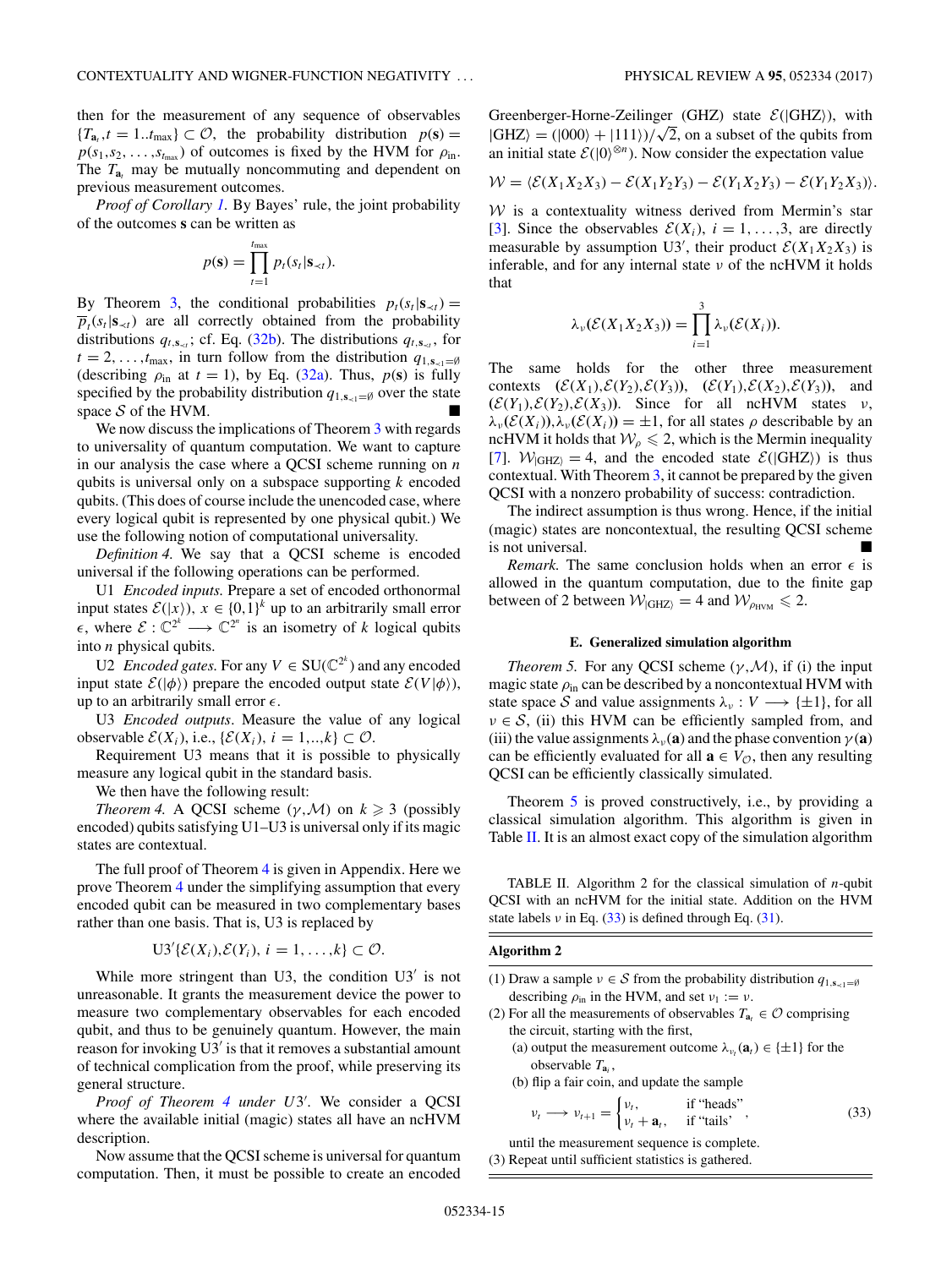<span id="page-15-0"></span>encountered in Sec. [IV B,](#page-8-0) and we comment on the resemblance in Sec. V F.

Before we proceed to the proof of Theorem [5,](#page-14-0) we briefly discuss what sampling from conditional probability distributions means for the above algorithm. For any sample *ν* drawn in step 1, while looping through step 2, a measurement record **s**is built up. In every iteration *t* of step 2, the updated sample  $v_t$  may be regarded as being drawn from a probability distribution  $\tilde{q}_{t, s_{\prec t}}$ , conditioned on the previous measurement record  $\mathbf{s}_{\prec t}$ . So the above simulation algorithm definitely samples. The question is whether it samples from the *correct* distributions, i.e., whether  $\tilde{q}_{t,\mathbf{s}_{\prec t}} = q_{t,\mathbf{s}_{\prec t}}$ , for all  $t = 1, \ldots, t_{\text{max}}$  and for all **s**.

*Proof of Theorem [5.](#page-14-0)* The proof proceeds by demonstrating the correctness and efficiency of the above classical simulation algorithm.

*Correctness.* We first show that for each time *t* and measurement record  $\mathbf{s}_{\prec t}$ , the above classical simulation algorithm (i) produces the correct quantum mechanical conditional probability  $p_t(s_t|\mathbf{s}_{\prec t})$  of obtaining the outcome  $s_t$  in the measurement of the observable  $T_{a} \in \mathcal{O}$ , and (ii) samples from the correct conditional probability distribution  $q_{t, s_{\sim t}}$  of the HVM, which is given by Eq. [\(32\)](#page-13-0).

The proof is by induction. We assume that at time *t*, the classical simulation algorithm samples from the correct distribution  $q_{t,s}$ .

Regarding (i): Denote the conditional probabilities produced by the simulation algorithm as  $\tilde{p}_t(s_t|\mathbf{s}_{\prec t})$ . A state  $\nu \in S$  contributes its probability weight  $q_{t,s_{\leq t}}(\nu)$  to  $\tilde{p}_t(0|\mathbf{s}_{\leq t})$ or  $\tilde{p}_t(1|\mathbf{s}_{\prec t})$  if  $\lambda_v(T_{\mathbf{a}_t}) = +1$  or  $\lambda_v(T_{\mathbf{a}_t}) = -1$ , respectively. Therefore,

$$
\tilde{p}_t(s_t|\mathbf{s}_{\prec t}) = \sum_{v \in S} \delta_{\lambda_v(T_{\mathbf{a}_t}), (-1)^{s_t}} q_{t, \mathbf{s}_{\prec t}}(v) = \overline{p}_t(s_t|\mathbf{s}_{\prec t}).
$$

The second equality follows by comparison with Eq. [\(32b\)](#page-13-0). Furthermore,  $\overline{p}_t(s_t|\mathbf{s}_{\prec t}) = p_t(s_t|\mathbf{s}_{\prec t})$  was already demon-strated in the proof of Theorem [3.](#page-12-0) Thus,  $\tilde{p}_t(s_t|\mathbf{s}_{\prec t}) =$  $p_t(s_t|\mathbf{s}_{\prec t})$ , as required.

Re (ii): Through the value assignment in step  $2(a)$ , an internal state  $v_t \in S$  contributes to

$$
\tilde{q}_{t+1,(\mathbf{s}_{\prec t},s_t=0)}, \quad \text{if } \lambda_{\nu_t}(\mathbf{a}_t) = +1, \tilde{q}_{t+1,(\mathbf{s}_{\prec t},s_t=1)}, \quad \text{if } \lambda_{\nu_t}(\mathbf{a}_t) = -1.
$$

The updated rule for step  $2(a)$  is thus

$$
q_{t, \mathbf{s}_{\prec t}}(\tau) \stackrel{S_t}{\longrightarrow} q'_{t+1, \mathbf{s}_{\prec t+1}}(\tau) = q_{t, \mathbf{s}_{\prec t}}(\tau) \frac{\delta_{\lambda_{\tau}(\mathbf{a}_t), (-1)^{s_t}}}{p_t(s_t | \mathbf{s}_{\prec t})},
$$

for all  $\tau \in S$ , and  $p_t(s_t|\mathbf{s}_{\prec t})$  appears for normalization. In step 2(b), with Eq.  $(33)$ , the updated rule is

$$
q'_{t+1,\mathbf{s}_{\prec t+1}} \longrightarrow \tilde{q}_{t+1,\mathbf{s}_{\prec t+1}} = q'_{t+1,\mathbf{s}_{\prec t+1}} * \frac{\delta_{\mathbf{0}} + \delta_{\mathbf{a}_t}}{2},
$$

where the asterisk  $(*)$  stands for convolution. Using Eq.  $(31)$ , the resulting expression for  $\tilde{q}_{t+1,s_{\leq t+1}}(\nu)$  matches the expres-sion in Eq. [\(32a\)](#page-13-0), i.e.,  $\tilde{q}_{t+1, s_{\le t+1}}(\nu) = q_{t+1, s_{\le t+1}}(\nu)$ , as required. This completes the induction step.

The induction assumption is satisfied for  $t = 1$ , by the first assumption of Theorem [5.](#page-14-0) Thus, by induction, the above algorithm samples from the correct conditional outcome probabilities  $p(s_t|\mathbf{s}_{\prec t})$  for measurement outcomes  $s_t$  and from



FIG. 5. Relation between Algorithms 1 and 2. Sampling from the probability distribution underlying a noncontextual HVM may be viewed as a two-stage process. Stage 1: Sampling from a probability distribution  $\{p_i\}$  over Wigner functions, Stage 2: Sampling from the phase space with respect to the Wigner function chosen in the first stage.

the correct HVM distributions  $q_{t, \mathbf{s}_{\prec t}}$  describing  $\rho_t(\mathbf{s}_{\prec t})$ , for all times *t* and all outcome histories **s**.

*Efficiency.* The classical preprocessing of removing the unitaries  $g \in G$  from the circuit is efficient if the function  $\gamma: V \longrightarrow \mathbb{Z}_4$  can be efficiently computed, which holds by assumption. See the proof of Theorem [1.](#page-8-0)

Regarding the simulation algorithm itself, the critical step is 2(a), the evaluation of the function  $\lambda_{\nu}$  on some  $\mathbf{a} \in V$ . Again, the efficiency of this function evaluation is guaranteed by the assumption of the theorem.

### **F. Relation between Algorithms 1 and 2**

Algorithms 1 and 2 are very similar. They only differ in the sampling source they have access to. In this section, we explain that Algorithm 2 can be understood as a master algorithm calling Algorithm 1 as a subroutine; see Fig. 5. This illustrates that an ncHVM for a set of magic states can be viewed as a probabilistic mixture of non-negative Wigner functions.

By Theorem [2,](#page-11-0) the sampling source for Algorithm 2, based on noncontextual HVMs, is at least as powerful as the sampling source for Algorithm 1, based on non-negative Wigner functions. By the 1-qubit example of Sec.  $VC$ , the former source is indeed more powerful. The root of the connection between the two algorithms is that if the initial quantum state  $\rho_{\text{in}}$  can be described by a noncontextual HVM, then it can be represented by an ensemble

$$
\mathcal{E}_{\rho_{\text{in}}} = \{ (p_i, \rho_i) \},
$$

such that there are Wigner functions  $W^{\gamma_i}$  for which (i)  $W^{\gamma_i}_{\rho_i} \geq$ 0,  $\forall i$ , and (ii) the measurement of observables from the set  $\mathcal O$ preserves positivity of the *Wγi* , ∀*i*.

Therefore, Algorithm 2 can be simulated by a master algorithm that merely draws samples  $v \in S$  from the noncontextual HVM, and then employs Algorithm 1 as a subroutine for dealing with the samples. This interpretation of Algorithm 2 is developed below.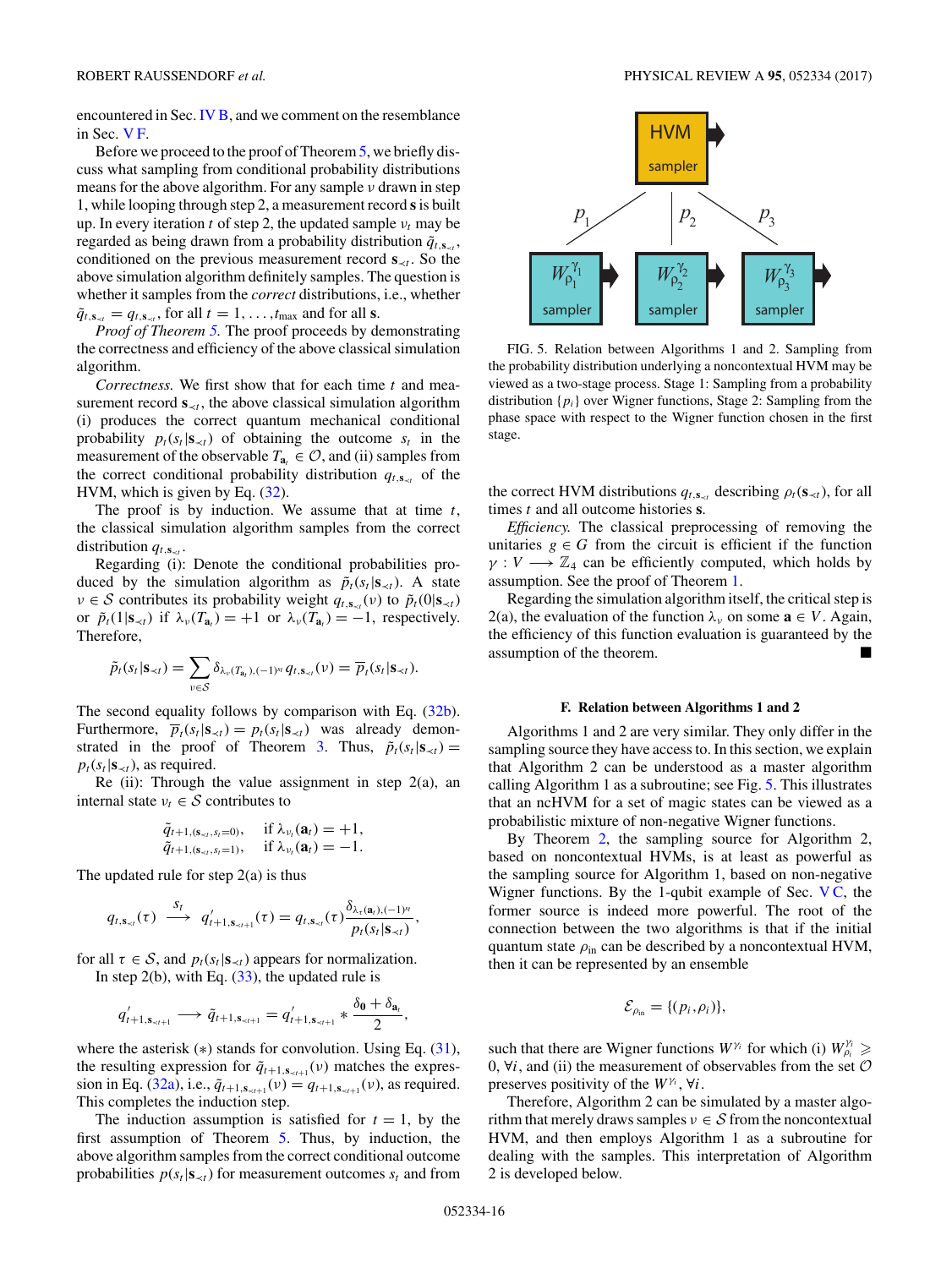<span id="page-16-0"></span>The state space  $S$  of the HVM can be partitioned into orbits [*ν*] of *V* ,

$$
[\nu] = {\nu + \mathbf{u}, \mathbf{u} \in V} \in S/V.
$$

Then there exists a special orbit  $[0] \in S/V$  defined by the property that there is a  $\tau_{[0]} \in [0]$  for which the value assignment is constant,  $\lambda_{\tau_{00}}(\cdot) \equiv 1$ . With Eq. [\(31\)](#page-12-0) it then follows that

$$
\lambda_{\tau_{[0]}+\mathbf{u}}(\mathbf{a})=(-1)^{[\mathbf{u},\mathbf{a}]},\,\forall \mathbf{a}\in V.
$$

Comparing with Eq.  $(22)$ , we find that the above value assignment  $\lambda_{\tau_{[0]}+\mathbf{u}}(\mathbf{a})$  agrees with the value assignment made by a positive Wigner function Eq. [\(8\)](#page-5-0) considered as an HVM, if we identify, for all  $\mathbf{u} \in V$ ,

$$
(\tau_{[0]} + \mathbf{u}) \in [0] \longleftrightarrow \mathbf{u} \in V.
$$

This motivates the definition of a quantum state  $\rho_{[0]}$  associated with the orbit [0], via

$$
W_{\rho_{[0]}}(\mathbf{u}) := \frac{q(\tau_{[0]} + \mathbf{u})}{p_{[0]}}, \quad \forall \mathbf{u} \in V,
$$
 (34)

where  $p_{[0]} = \sum_{\mathbf{u} \in V} q(\tau_{[0]} + \mathbf{u})$  to ensure proper normalization. The state  $\rho_{[0]}(\mathbf{u})$  is not required to be a valid quantum state, i.e., to be positive semidefinite. The only requirement is a non-negative Wigner function, which is satisfied by definition. The fact that classical sampling algorithms can handle states which have a positive Wigner function but are not proper quantum states is familiar from the qudit case [\[17\]](#page-21-0).

In analogy with Eq. (34), we will now define states  $\rho_{\lbrack v \rbrack}$  for all orbits  $[v] \in S/V$ . The state  $\rho_{[0]}$  and its cousins will then be used in the interpretation of Algorithm 2.

For any  $[\nu] \in S/V$ , pick a  $\tau_{[\nu]} \in [\nu]$  and define

$$
T_{\mathbf{a}}^{\gamma_{[v]}} := \lambda_{\tau_{[v]}}^{-1}(\mathbf{a}) T_{\mathbf{a}}, \quad \forall \mathbf{a} \in V,
$$
 (35)

where on the right-hand side  $T_a = T_a^{\gamma}$ , as defined in Eq. [\(7\)](#page-5-0). Denoting  $\lambda_{\tau_{[v]}}(\mathbf{a}) = (-1)^{s_{[v]}(\mathbf{a})}$ , for all  $\mathbf{a} \in V$ , we thus have the relation

$$
\gamma_{\nu\mathbf{I}} \equiv \gamma + 2s_{\nu\mathbf{I}} \mod 4. \tag{36}
$$

From the above definition of  $T_a^{\gamma_{[v]}}$ ,  $\lambda_{\tau_{[v]}}(T_a^{\gamma_{[v]}}) = 1$ , for all  $\mathbf{a} \in V$ . We can thus reproduce for any orbit [*v*] the previous argument for [0]. First, with Eq. [\(31\)](#page-12-0),

$$
\lambda_{\tau_{[v]} + \mathbf{u}} \left( T_{\mathbf{a}}^{\gamma_{[v]}} \right) = (-1)^{[\mathbf{a}, \mathbf{u}]}, \quad \forall \mathbf{a}, \mathbf{u} \in V. \tag{37}
$$

Again by comparison with Eq.  $(22)$ , the value assignments by the HVM and by the Wigner function *W<sup>γ</sup>*[*ν*] match if we identify, for all  $\mathbf{u} \in V$ ,

$$
(\tau_{[v]} + \mathbf{u}) \in [v] \longleftrightarrow \mathbf{u} \in V. \tag{38}
$$

A state  $\rho_{[v]}$  associated with any orbit  $[v] \in S/V$  can now be defined, via

$$
W_{\rho_{[v]}}^{\gamma_{[v]}}(\mathbf{u}) := \frac{q(\tau_{[v]} + \mathbf{u})}{p_{[v]}}, \quad \forall \mathbf{u} \in V.
$$
 (39)

Therein,  $p_{\lbrack v \rbrack} = \sum_{\mathbf{u} \in V} q(\tau_{\lbrack v \rbrack} + \mathbf{u})$ . As before with  $\rho_{[0]}(\mathbf{u})$ , the state  $\rho_{[v]}(\mathbf{u})$  is not required to be positive semidefinite.

*Remarks.* (i) For each  $[v] \in S/V$ , the choice of the representative  $τ_{[ν]}$  in Eq. (39) is arbitrary. Different choices lead to different  $\gamma_{[\nu]}$ , which are, however, related in a simple way. Namely, the corresponding Wigner functions differ only by translation. By contrast, the Wigner functions *W<sup>γ</sup>*[*ν*] and

 $W^{\gamma_{\nu'}}$ , for any  $[\nu'] \neq [\nu]$ , are not equivalent under translation. (ii) We note that multiple Wigner functions have previously been discussed in relation to QCSI [\[18,19\]](#page-21-0). Therein, a quantum state is considered classical if *all* its Wigner functions are positive. Our viewpoint is the opposite. For a state to be considered classical, not even a single one of its Wigner

functions has to be positive. The states  $\rho_{[\nu]}$ , defined in Eq. (39) have the following relation to the state  $\rho$  of the quantum register.

*Lemma 9.* For any QCSI scheme  $(\gamma, \mathcal{M})$ , if the state  $\rho$  of the quantum register has a noncontextual HVM description, then the states  $\rho_{[\nu]}$  provide an ensemble representation  $\mathcal{E}_{\rho} =$  $\{(p_{[\nu]}, \rho_{[\nu]}), [\nu] \in S/V\}$  of  $\rho$ , i.e.,

$$
\rho = \sum_{\left[\nu\right] \in \mathcal{S}/V} p_{\left[\nu\right]} \rho_{\left[\nu\right]}.\tag{40}
$$

When relating the classical simulation Algorithms 1 and 2, we apply Lemma 9 in particular to the input state  $\rho_{\text{in}}$  of the computation, i.e., magic state.

*Proof of Lemma* 9. Since the  $T_a$ ,  $a \in V$ , form a basis of Hermitian operators on *n* qubits, it suffices to show that  $\langle T_{\mathbf{a}} \rangle_{\rho_{\text{in}}} = \langle T_{\mathbf{a}} \rangle_{\sum_{\{\nu\}} p_{\{\nu\}} \rho_{\{\nu\}}}, \text{ for all } \mathbf{a} \in V.$ 

$$
\langle T_{\mathbf{a}} \rangle_{\sum_{[v]} p_{[v]} \rho_{[v]}} = \sum_{[v]} p_{[v]} \langle T_{\mathbf{a}} \rangle_{\rho_{[v]}}
$$
  
\n
$$
= \sum_{[v]} p_{[v]} \lambda_{\tau_{[v]}}(\mathbf{a}) \langle T_{\mathbf{a}}^{\gamma_{[v]}} \rangle_{\rho_{[v]}}
$$
  
\n
$$
= \sum_{[v]} p_{[v]} \lambda_{\tau_{[v]}}(\mathbf{a}) 2^{n} \sum_{\mathbf{u} \in V} W_{\rho_{[v]}}^{\gamma_{[v]}}(\mathbf{u}) W_{T_{\mathbf{a}}^{\gamma_{[v]}}}^{\gamma_{[v]}}(\mathbf{u})
$$
  
\n
$$
= \sum_{[v]} \lambda_{\tau_{[v]}}(\mathbf{a}) \sum_{\mathbf{u} \in V} q(\tau_{[v]} + \mathbf{u})(-1)^{[\mathbf{a}, \mathbf{u}]}
$$
  
\n
$$
= \sum_{v \in S} q(v) \lambda_{\tau_{[v]}}(\mathbf{a}) \lambda_{v} (T_{\mathbf{a}}^{\gamma_{[v]}})
$$
  
\n
$$
= \sum_{v \in S} q(v) \lambda_{v} (T_{\mathbf{a}})
$$
  
\n
$$
= \langle T_{\mathbf{a}} \rangle_{\rho_{\text{in}}},
$$

as required. We used Eq.  $(35)$  in line 2 above, Eq.  $(39)$  in line 4, Eq. (37) in line 5, and Eq. (35) in line 6.

With Lemma 9, we can now reinterpret the sampling from the HVM as the following two-stage process. In the first stage, equivalence classes  $[\nu] \in S/V$  are sampled from, according to the probabilities  $\{p_{\lceil v \rceil}\}\$ . In the second stage, given a particular class [*ν*], the phase space *V* is sampled from, according to the conditional probability distribution  $q|_{\nu}$ *[ν*]. The conditional probability distributions  $q|_{[v]}/p_{[v]}$  over *V* are regarded as Wigner functions  $W_{\rho_{[v]}}^{\gamma_{[v]}}$  of states  $\rho_{[v]}$  associated with the orbits [*ν*]; cf. Eq. (39). See Fig. [5](#page-15-0) for illustration.

Algorithm 2 can thus be simulated by a master algorithm calling Algorithm 1 as a subroutine, as follows. Step 1: A sample  $v \in S$  is drawn. This sample is converted into the into the pair ([*v*]  $\in \mathcal{S}, \mathbf{u} \in V$ ), such that  $v = \tau_{[v]} + \mathbf{u}$ . Step 2: Algorithm 1 is called, with the sample  $\mathbf{u}_1 := \mathbf{u}$  being handed over.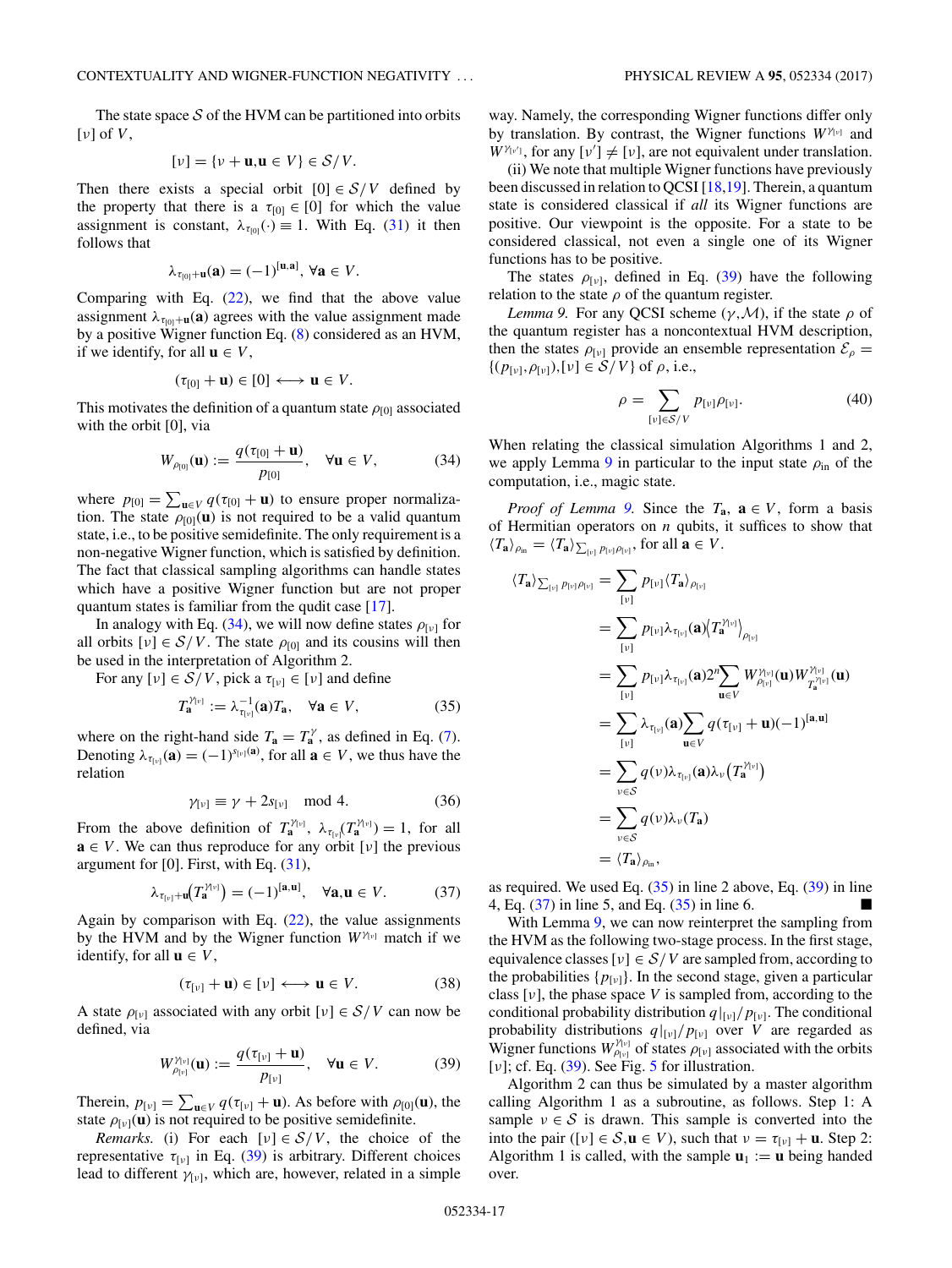<span id="page-17-0"></span>The orbit [*ν*] has no influence on how Algorithm 1 runs, but needs to be taken into account when the simulated measurement outcomes are returned. Namely, Algorithm 1 returns the values for  $T_{a_t}^{\gamma_{[v]}}$ , not for the  $T_{a_t}$  with the standard phase convention  $\gamma$ . A conversion of those values is thus necessary, which proceeds by Eq. [\(35\)](#page-16-0).

There is one more item to check: To employ sampling from Wigner functions  $W^{\gamma_{[v]}}$  as a subroutine, the measurement of observables which leave positive Wigner functions *W* positive must also leave all Wigner functions  $W^{\gamma_{[v]}}$  positive. Denote by  $\mathcal{O}_{[\nu]}$  the nonextendable set of directly measurable observables with respect to the phase convention *γ*[*ν*] (i.e., the set of Pauli observables whose measurement preserves non-negativity of the Wigner function  $W^{\gamma_{[v]}}$ ). Then, we have the following result.

*Lemma 10.* For all  $[v] \in S/V$ , it holds that  $\mathcal{O}_{[v]} = \mathcal{O}$ .

*Proof of Lemma 10.* By Eq. [\(10\)](#page-5-0), for any phase convention *γ* it holds that

$$
\beta(\mathbf{a},\mathbf{b}) = \gamma(\mathbf{a}) + \gamma(\mathbf{b}) - \gamma(\mathbf{a} + \mathbf{b}) + 2\mathbf{a}_X \mathbf{b}_Z \mod 4.
$$

Then, by Eq. [\(36\)](#page-16-0), the function *β* based on a specific *γ* and the functions  $\beta_{\lbrack v \rbrack}$  based on the corresponding  $\gamma_{\lbrack v \rbrack}$  are related via

$$
\beta_{\lbrack\nu\rbrack}(\mathbf{a},\mathbf{b})=\beta(\mathbf{a},\mathbf{b})+2[s_{\lbrack\nu\rbrack}(\mathbf{a})+s_{\lbrack\nu\rbrack}(\mathbf{b})-s_{\lbrack\nu\rbrack}(\mathbf{a}+\mathbf{b})],
$$

where the addition is again mod 4. Now assume that  $T_a \in$  $\mathcal{O}$  and that  $[\mathbf{a}, \mathbf{b}] = 0$ . Then,  $\{T_{\mathbf{a}}, T_{\mathbf{b}}\}$  is a jointly measurable set of observables, and thus, by property (ii) of Definition [3,](#page-10-0)  $s_{\lceil v \rceil}(\mathbf{a}) + s_{\lceil v \rceil}(\mathbf{b}) - s_{\lceil v \rceil}(\mathbf{a} + \mathbf{b}) \mod 2 = 0$ . Hence,

$$
\beta_{[\nu]}(\mathbf{a},\mathbf{b})=\beta(\mathbf{a},\mathbf{b}),\quad\forall [\nu]\in\mathcal{S}/V,
$$

for all above pairs  $\mathbf{a} \in V_{\mathcal{O}}$ ,  $\mathbf{b} \in V$ . Thus, by Lemma [1,](#page-5-0) the measurement of *T***<sup>a</sup>** preserves positivity of the Wigner function *W<sup>γ</sup>* if and only if it preserves positivity of the Wigner function *W*<sup> $\gamma$ <sub>[*ν*]</sub>, for any  $[\nu] \in S/V$ .</sup>

This concludes the discussion of the relation between the classical simulation Algorithms 1 and 2. We have seen that if a given magic state can be described by an ncHVM, then this ncHVM can be viewed as the probabilistic combination of many non-negative Wigner functions, each compatible with the same set  $\mathcal O$  of measurable observables.

# **VI. A QUBIT SCHEME OF QCSI WITH MATCHING WIGNER FUNCTION**

Four of the five theorems in the preceding sections begin with "For any QCSI scheme (*γ,*M) *...* ". We must thus ask: Are there any such schemes at all? This is the case for any number of qubits, as we now show by example.

### **A. Definition of the Wigner function**

In this section, we focus on the properties of a single Wigner function. We make the choice

$$
\gamma_0(\mathbf{a}) = \mathbf{a}_Z \cdot \mathbf{a}_X \mod 4,\tag{41}
$$

which has the important and rare consequence that the corresponding Wigner function factorizes  $W_{\rho \otimes \sigma} = W_{\rho} W_{\sigma}$  for all states  $\rho$ ,  $\sigma$ . In fact, the factorization property already holds on the level of the Heisenberg-Weyl operators Eq. [\(7\)](#page-5-0),

$$
T_{\mathbf{a}} \otimes T_{\mathbf{b}} = T_{\mathbf{a} + \mathbf{b}}.\tag{42}
$$

## **B. The set** *O* **of directly measurable observables**

*Lemma 11.* For  $\gamma_0(\mathbf{a}) = \mathbf{a}_z \cdot \mathbf{a}_x \mod 4$ , the set  $\mathcal{O}$  of directly measurable observables is

$$
\mathcal{O} = {\pm X_i, \pm Y_i, \pm Z_i |, i = 1, \ldots, n}.
$$

This means first of all that the corresponding Wigner function *W<sup>γ</sup>*<sup>0</sup> *has* a corresponding QCSI scheme, and, perhaps surprisingly, spatial locality plays a role in it. Below, we first prove Lemma 11, and then flesh out the QCSI scheme corresponding to *W<sup>γ</sup>*<sup>0</sup> .

*Proof of Lemma 11.* We first show that the set  $\mathcal{O} =$  ${X_i, Y_i, Z_i |, i = 1, \ldots, n}$  satisfies the defining conditions Eqs. [\(12\)](#page-5-0) and [\(16\)](#page-6-0). Consider two commuting Pauli observables  $T_{\bf{b}}$ ,  $T_{\bf{c}}$  such that  $T_{\bf{b}}$  is local to qubit *k*, and  $T_{\bf{c}}$  is written as  $T_c = T_{c'+c''} = T_{c'} \otimes T_{c''}$ , where  $T_{c'}$  acts nontrivially only on qubit  $k$ , and  $T_{\mathbf{c}'}$  acts nontrivially only on the complement of qubit *k*. Then,

$$
T_{\mathbf{b}}T_{\mathbf{c}} = T_{\mathbf{b}}T_{\mathbf{c}'} \otimes T_{\mathbf{c}''}
$$
  
=  $i^{-\beta(\mathbf{b}, \mathbf{c}')}T_{\mathbf{b}+\mathbf{c}'} \otimes T_{\mathbf{c}''}$   
=  $i^{-\beta(\mathbf{b}, \mathbf{c}')}T_{(\mathbf{b}+\mathbf{c}')+\mathbf{c}''}$   
=  $i^{-\beta(\mathbf{b}, \mathbf{c}')}T_{\mathbf{b}+\mathbf{c}}.$ 

Therein, in lines 1 and 3 we used the property Eq. (42).

Since  $T_b$  and  $T_c$  are commuting,  $\beta(\mathbf{b}, \mathbf{c}') \in \{0, 2\}$ . Since  $T_b$ is local, by going through all the cases of local Pauli operators we find that  $\beta(\mathbf{b}, \mathbf{c}') \in \{0, \pm 1\}$ . Thus,  $\beta(\mathbf{b}, \mathbf{c}') = 0$  is the only choice that satisfies both constraints. Therefore,

$$
T_{\mathbf{b}+\mathbf{c}} = T_{\mathbf{b}} T_{\mathbf{c}},\tag{43}
$$

whenever  $[T_b, T_c] = 0$ , and  $T_b$  is local. Condition [\(12\)](#page-5-0) is thus satisfied.

Next, since every multilocal Pauli operator can be written as a tensor product of local Pauli operators, and the local Pauli operators in such an expansion trivially commute, it follows that  $V_M = V$ , as required by condition [\(16\)](#page-6-0). We have thus shown that  $\{X_i, Y_i, Z_i |, i = 1, \ldots, n\}$  is a possible set  $\mathcal{O}$ .

It remains to prove that the above  $\mathcal O$  is maximal, i.e., that  $\mathcal O$ cannot contain any additional observable without violating the condition Eq. [\(12\)](#page-5-0). For  $n = 1$  this is clear, and we only need to discuss the case of  $n \ge 2$ . To this end, consider the two-local Pauli operators, beginning with  $Y \otimes Y$ .



*Y*  $\otimes$  *Y* is part of a context with  $\beta = 2 \neq 0 \mod 4$ . Therefore, with Lemma [1,](#page-5-0)  $Y \otimes Y \notin \mathcal{O}$ .

Now, conjugate the observables in the above diagram under a local Clifford unitary, and readjust the signs such that only observables *T***<sup>a</sup>** appear. In this way, any two-local Pauli observable can appear in the bottom left corner of the diagram. We observe that the four observables in the top left corner of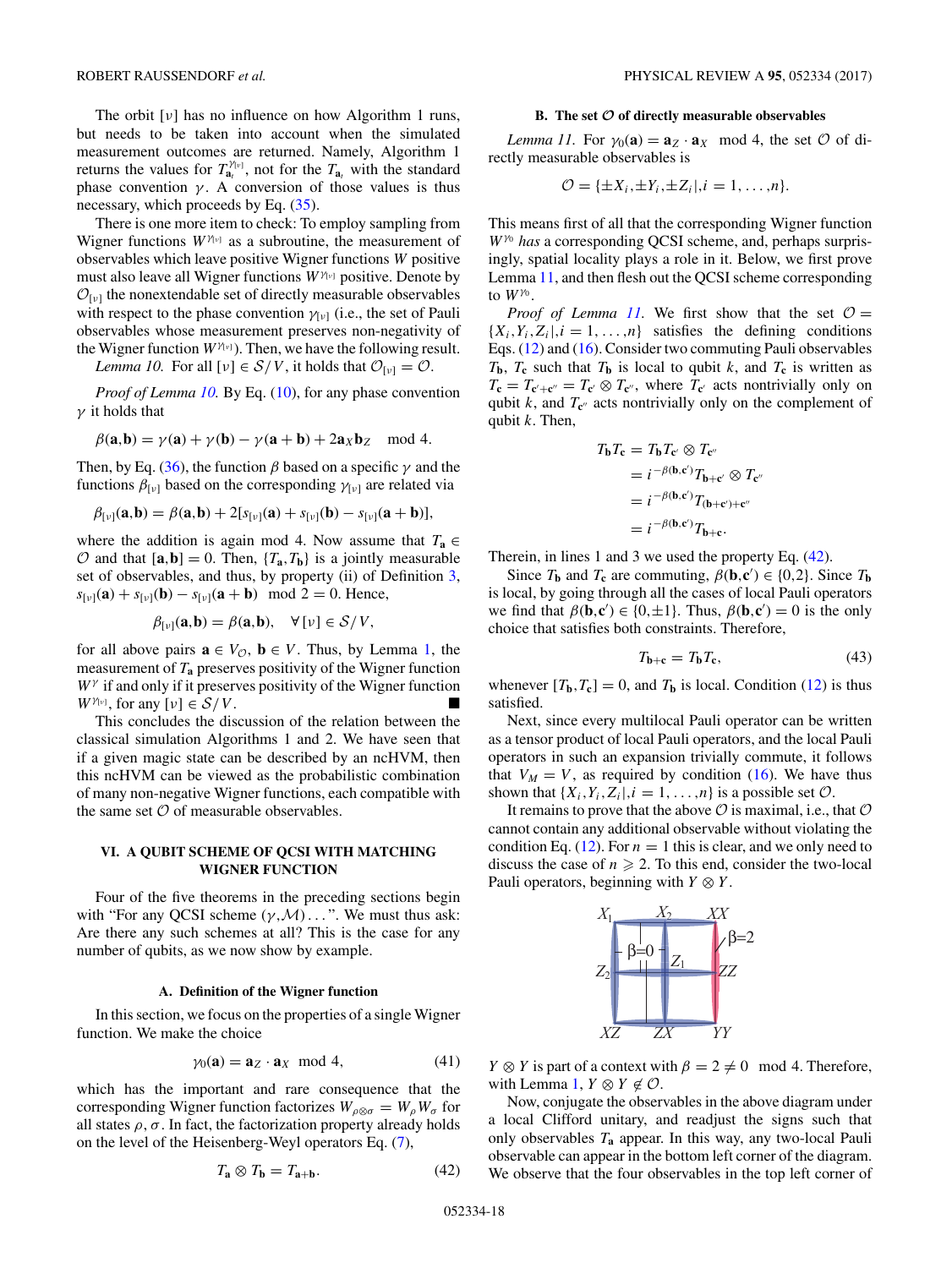the diagram will remain local under such a transformation. As we have shown, all local Pauli operators  $T_b$  satisfy Eq. [\(43\)](#page-17-0) for all commuting  $T_c$ . Hence, (i) the four  $\beta s$  involving local observables remain  $\beta = 0$  and (ii) the six  $\beta$  appearing in the square must sum to 2 mod 4, as per Mermin's argument. Combining these two facts, we find that the two *β* involving the observable in the bottom right corner of the diagram cannot simultaneously be zero. Hence this observable cannot be in  $\mathcal{O}$ . Thus, no two-local Pauli observable is in  $\mathcal{O}$ .

Next, consider a Pauli observable  $T<sub>b</sub>$  with a support of size greater than 2. Be *J* a set of two sites in the support of *T***b**,  $J = \{j, k\} \subset \text{supp}(T_{\mathbf{b}})$ , and denote by  $T_{\mathbf{b}}$  the restriction of  $T_{\mathbf{b}}$ to *J*, and by  $T_{\mathbf{b}''}$  the restriction of  $T_{\mathbf{b}}$  to the complement of *J*. Then, with Eq. [\(42\)](#page-17-0),  $T_{\mathbf{b}} = T_{\mathbf{b}' + \mathbf{b}''} = T_{\mathbf{b}'} \otimes T_{\mathbf{b}''}$ . Now consider a second Pauli operator  $T_c$  that commutes with  $T_b$  and has support on *J* only. Then, using the property Eq. [\(42\)](#page-17-0),

$$
T_{\mathbf{b}}T_{\mathbf{c}} = T_{\mathbf{b}''} \otimes T_{\mathbf{b}'}T_{\mathbf{c}}
$$
  
=  $i^{\beta(\mathbf{b}', \mathbf{c})}T_{\mathbf{b}''} \otimes T_{\mathbf{b}'+\mathbf{c}}$   
=  $i^{\beta(\mathbf{b}', \mathbf{c})}T_{\mathbf{b}''+(\mathbf{b}'+\mathbf{c})}$   
=  $i^{\beta(\mathbf{b}', \mathbf{c})}T_{\mathbf{b}+\mathbf{c}}.$ 

By the previous argument for two-local operators, for any  $T<sub>b</sub>$ with support on two or more qubits, a commuting two-local Pauli operator  $T_c$  can be found such that  $\beta(\mathbf{b}', \mathbf{c}) = 2$ . Then, with Lemma [1,](#page-5-0)  $\pm T_b \notin \mathcal{O}$ .

From Eq. [\(6\)](#page-4-0) it follows that the set  $\Omega$  of free states are tensor products of one-qubit stabilizer states. The group of free unitary gates therefore is the local Clifford gates.

### **C. Magic states and universality**

From the perspective of computational universality of QCSI, all we do not know yet is what the magic states are. Since all state preparations and measurements are local in the present situation, any entanglement needed in the computation must be brought in by the magic state. That is, there is only one big entangled magic state. Factors of tensor product states cannot be coupled by the free operations.

In fact, one possibility is to use as magic state a slightly modified cluster state. We consider a set of qubits located on the vertices of a square lattice graph. We denote the set of its sites by  $V$  and its adjacency matrix by  $\Gamma$ . We single out a subset  $\mathcal{R} \subset \mathcal{V}$  of sites which are sufficiently sparse. Denote by *A* the observable  $\frac{X+Y}{\sqrt{2}}$ . With those definitions, the resource state  $|\Psi\rangle$  is the unique joint eigenstate with eigenvalue 1 of the stabilizer operators

$$
K_a^X := X_a \bigotimes_{b \in \mathcal{V}} Z_b^{\Gamma_{ab}}, \quad \text{if } a \in \mathcal{V} \backslash \mathcal{R}, \tag{44a}
$$

$$
K_a^A := A_a \bigotimes_{b \in V} Z_b^{\Gamma_{ab}}, \quad \text{if } a \in \mathcal{R}.\tag{44b}
$$

That this leads to universal quantum computation is easily shown by standard arguments pertaining to measurementbased quantum computation (MBQC). See Fig. 6 for illustration.

While being a valid scheme of QCSI, this is also MBQC. The distinction between MBQC and QCSI is thus blurred. By various equivalence transformations, we can make the



FIG. 6. QCSI with modified cluster state of Eqs. (44a) and (44b) as magic state, which is subjected to measurements of local Pauli operators  $X_i$ ,  $Y_j$ ,  $Z_k$ , for all  $i, j \neq i, k \neq i, j \in \mathcal{V}$ . The role of the *Z* measurements is to cut out of the plane a web corresponding to some layout of a quantum circuit, and the *X* measurements drive the MBQC simulation of this circuit [\[48\]](#page-21-0). The qubit in  $R$  is displayed in red. By rerouting a wire piece, one may choose between implementing and not implementing a non-Clifford gate. (a) Identity operation on the logical state space. (b) Logical gate *eiπ/*4*<sup>Z</sup>*.

above computational scheme look more like the known QCSI schemes, or more like standard MBQC.

*Equivalent scheme 1.* In all QCSI schemes worked out to date [\[15–18\]](#page-21-0), the magic states are local to single or at most two particles. Although this is by no means necessary, we are used to those states being injected into the computation one by one. If desired, we may convert the above computational scheme into such a form, by conjugating it—the resource state, the measurable observables in  $O$ , and the Wigner function *W*0—under the unitary transformation

$$
U_{\text{Ising}} = \prod_{i,j \in \mathcal{V}} (\Lambda(Z)_{i,j})^{\Gamma_{ij}}.
$$
 (45)

In this way, we arrive at the following equivalent computational scheme. The resource state  $|\Psi\rangle$  is converted into a tensor product state of individual qubits being in the state  $|+\rangle_i$ , defined by  $X|+\rangle = |+\rangle$ , for  $i \in V \setminus \mathcal{R}$ , and  $|A\rangle_j$ , defined by  $A|A\rangle = |A\rangle$ , for  $j \in \mathcal{R}$ . The new magic states are thus the local states  $|A\rangle_j$ .

The new set  $\mathcal{O}_1$  of directly measure observables is  $\mathcal{O}_1 =$  $\{K_{a}^{X}, K_{a}^{Y}, Z_{a}, a = 1, \ldots, n\}, \text{where } K_{a}^{Y} = Y_{a} \bigotimes_{b \in V} Z_{b}^{\Gamma_{ab}}.$ 

*Equivalent scheme 2.* We note in Eq. (44b) that stabilizer operators  $K^A$  of the magic state  $|\Psi\rangle$  are not exactly stabilizer operators of cluster states. Therefore, we may apply the equivalence transformation

$$
U_{\rm loc} = \bigotimes_{j \in \mathcal{R}} e^{-i\pi/4 Z_j},
$$

and obtain as the new magic state the standard cluster state. The new measurable observables are

$$
\mathcal{O}_2 = \{X_i, Y_i, A_j, A'_j, Z_k | a \in \mathcal{V} \backslash \mathcal{R}, j \in \mathcal{R}, k = 1 \ldots n\},\
$$

where  $A' = (X - Y)/\sqrt{2}$ . We note that the measurable observables which are not *Z*s are of the form

$$
O_i = \cos \phi_i X_i \pm \sin \phi_i Y_i,
$$

as standard in MBQC [\[48\]](#page-21-0). A minor deviation from the standard remains. Namely, for each site *i*, only a single setting out of two is available for the measurement angle, either  $\phi_i = 0$ or  $\phi_i = \pi/4$ . In standard MBQC, any angle  $\phi_i \in [0, \pi/2]$  may be chosen. However, the present restriction does not affect computational universality.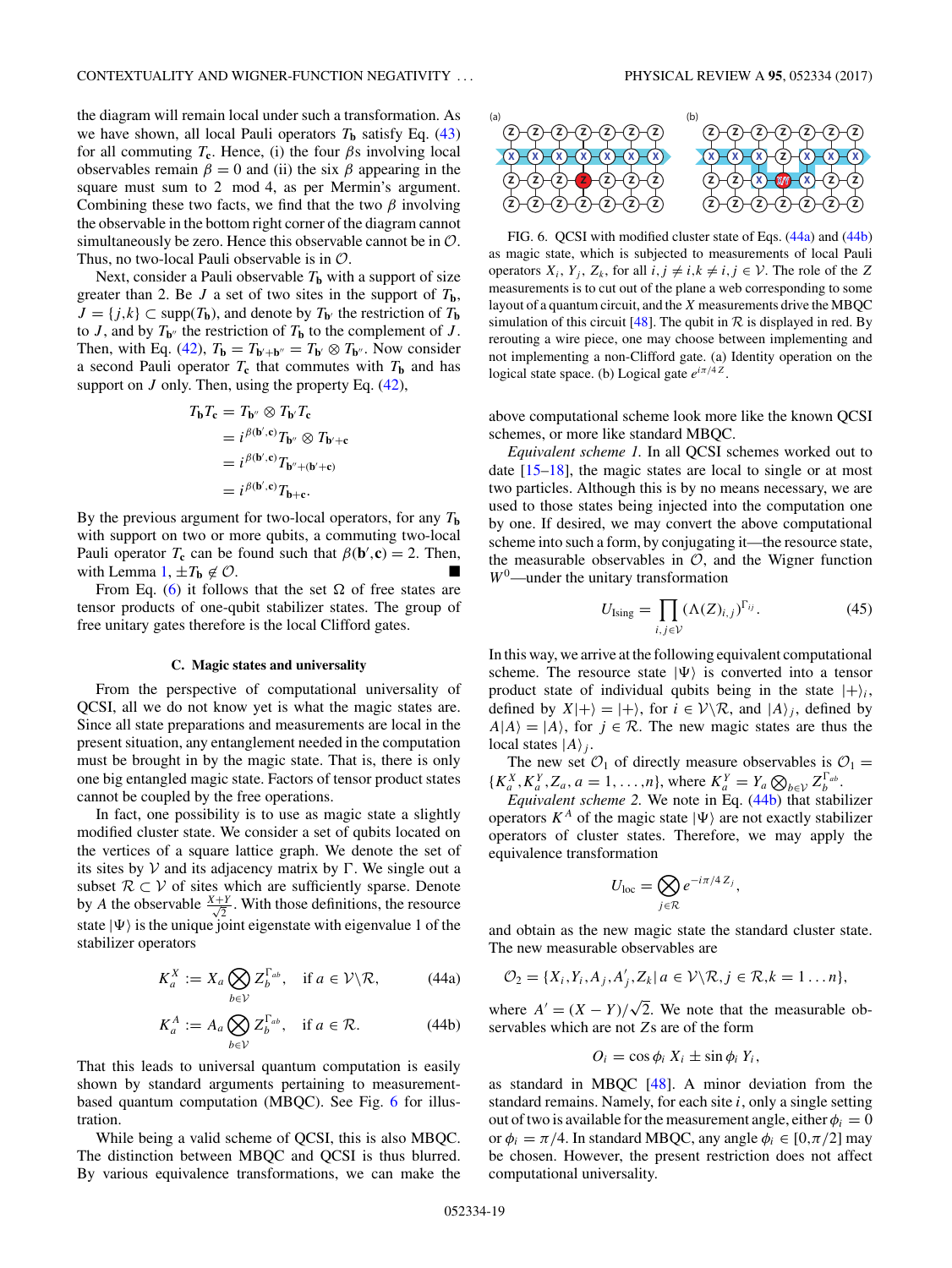## **VII. CONCLUSION**

<span id="page-19-0"></span>We have shown that for all schemes of quantum computation with magic states on qubits that satisfy the condition (P1), contextuality and Wigner function negativity are necessary resources for quantum computational universality and quantum speedup. This extends the earlier results  $[15,17]$  for qudits to qubits. Key to our construction is the additional condition (P1) imposed on QCSI schemes, which removes the phenomenon of state-independent contextuality from the free operations.

Despite the interchangeability of "contextuality" and "Wigner function negativity" in the above statement about computational resources, the results on contextuality are stronger. They imply their counterparts on the negativity of Wigner functions but are not implied by them. This arises because the equivalence between the existence of a noncontextual hidden variable model and non-negativity of the Wigner function—which characterized the qudit case [\[15,24\]](#page-21-0)—no longer holds for qubits. Magic states can be described by an ncHVM but nonetheless have a negative Wigner function.

A related matter is the preservation of positivity under free QCSI operations. For any given QCSI scheme satisfying Condition P1, we find that the existence of an ncHVM for the state of the quantum register is preserved under all free operations. The non-negativity of Wigner functions is only preserved under free measurements, not under all free unitaries. The amount of negativity introduced by the free unitaries can be very large as measured by the sum negativity [\[45\]](#page-21-0), without compromising efficient classical simulability.

We conclude with two questions:

(1) We have shown that QCSI schemes satisfying Conditions P1 and P2 exist for any number *n* of qubits, but we have not classified them. From initial numerical studies we know that (i) for  $n = 2$  there are plenty of QCSI schemes—as specified by the function  $\gamma$  in Eq. [\(7\)](#page-5-0)—that satisfy both Conditions P1 and P2. In particular, there are at least two distinct classes under Clifford equivalence. This tells us that there are solutions fundamentally different from Eq. [\(41\)](#page-17-0). (ii) For  $n \geq 3$ , the solutions of Conditions P1 and P2 for *γ* are very sparse (we did not find any in  $10<sup>4</sup>$  random trials). Yet, by Lemma [11](#page-17-0) we know that solutions exist for any *n*. Can they be classified?

(2) Determining the cost of classically simulating universal quantum computing is a fascinating area of research [\[46,49–](#page-21-0) [51\]](#page-21-0). Can the simulation methods developed here be extended to qubit QCSI schemes that do not satisfy the Condition P1?

## **ACKNOWLEDGMENTS**

R.R. thanks Terry Rudolph and the Horodecki family for discussion. This work has been funded by NSERC (N.D., C.O., and R.R.), SIQS (J.B.V.), AQuS (J.B.V.), Cifar (N.D. and R.R.), and IARPA (R.R.). R.R. acknowledges support from a fellowship from the Cifar (Canadian Institute for Advanced Research) Quantum Information Program.

## **APPENDIX: PROOF OF THEOREM [4](#page-14-0)**

Before we give the proof, we need to set up some additional notation. Namely, we extend the value assignments  $\lambda_{\nu}$ . As per Eq.  $(33)$  in the simulation, Algorithm 2 of Sec. [V E,](#page-14-0) the update of the internal state *ν* in the measurement of an observable *T*<sub>**a**<sup>t</sup> invokes a random bit  $c_t$ ,  $v_t \rightarrow v_{t+1} = v_t + c_t \mathbf{a}_t$ . Assume</sub> that the measurement sequence representing a given quantum algorithm has a maximum length  $t_{\text{max}}$ . Since the values  ${c_t, t =$ 1*, . . . ,t*max} are random and uncorrelated with everything, it does not matter whether they are determined at runtime or before the computation, and we may include those values in the ncHVM value assignments  $\lambda_{\nu}$ . That is, we extend the internal states  $v \in S$  to

$$
\nu^* = (\nu, c_1, c_2, \ldots, c_{t_{\max}}).
$$

Correspondingly, the set of internal states becomes  $S^* := S \times$  $\mathbb{Z}_2^{\times t_{\max}}$ .

A consequence of this definition is that the function  $\lambda_{\nu}$  can now assign a value to a potentially larger set of observables than the inferable ones. Namely, consider a unitary *U* which can be implemented using free gates, free measurements, and ancilla states that can be described by an ncHVM, and an inferable observable  $O \in M$ . Then, the observable  $U^{\dagger}OU$  can also be measured, namely by first implementing *U* and then measuring *O*. However, it is not *a priori* clear that  $U^{\dagger}OU \in$ *M*. Yet, by the general simulation Algorithm 2, given the initial internal state  $v^*$ , a value  $\lambda_{v^*}(U^{\dagger}OU)$  can be assigned to the observable *U*† *OU*.

An important point to note is that the above value assignments involving quantum circuits are in general context dependent. That is, they depend on how the unitary *U* is implemented as a circuit and which acilla states are being consumed in the process. Further, for two given observables  $O \in M$ , *O'*, related via  $O' = U^{\dagger}OU$ , the unitary *U* is not unique, and  $\lambda_{\nu^*}(U^{\dagger}OU)$  may again depend on the choice made. It is this potential contextuality of value assignments involving circuits that complicates the proof of Theorem [4.](#page-14-0)

Let us illustrate this property in an example. Suppose there is a QCSI setting where all observables  $X_i$  can be directly measured but  $Y_3$  cannot. Further, assume that the unitary  $S_3$ , with the property  $Y_3 = S_3^{\dagger} X_3 S_3$ , can be implemented using only free operations and ancillas that have an ncHVM description. The circuit for measuring  $Y_3$  in this example is to first implement  $S_3$  and then measure  $X_3$ . Now the task is to measure  $Y_3$  after first measuring either  $X_1$  or  $X_2$ . Are the corresponding values  $\lambda_{\nu}$ <sup>\*</sup> (*Y*<sub>3</sub>) assigned by the internal state  $\nu$ <sup>\*</sup> via the simulation Algorithm 2 the same in those two situations?

This is in general not the case. Suppose that *ν*<sup>∗</sup> is such that  $c_1 = 1$ . Then, if  $X_1$  was measured first, the HVM state after the first measurement is  $v + a_{X_1}$ . Analogously, if  $X_2$  was measured first, the HVM state after the first measurement is  $\nu + \mathbf{a}_X$ . With the second measurement in the sequence begins the implementation of the measurement of *Y*3. By construction, the measurement strategy does not depend on the outcome of the first measurement. Therefore, the second measured observable is the same  $T_{a_2}$  in both cases. However, the value assigned to this observable by the internal state *ν*<sup>∗</sup> through Eq. [\(31\)](#page-12-0) differs if  $[\mathbf{a}_2, \mathbf{a}_{X_1}] \neq [\mathbf{a}_2, \mathbf{a}_{X_2}]$ . In this situation, the HVM prediction for the outcome obtained in the second measurement depends on which observable was measured first. Since the choice of observable in the third measurement may depend on the outcome of the second measurement, the two measurement sequences may now run down completely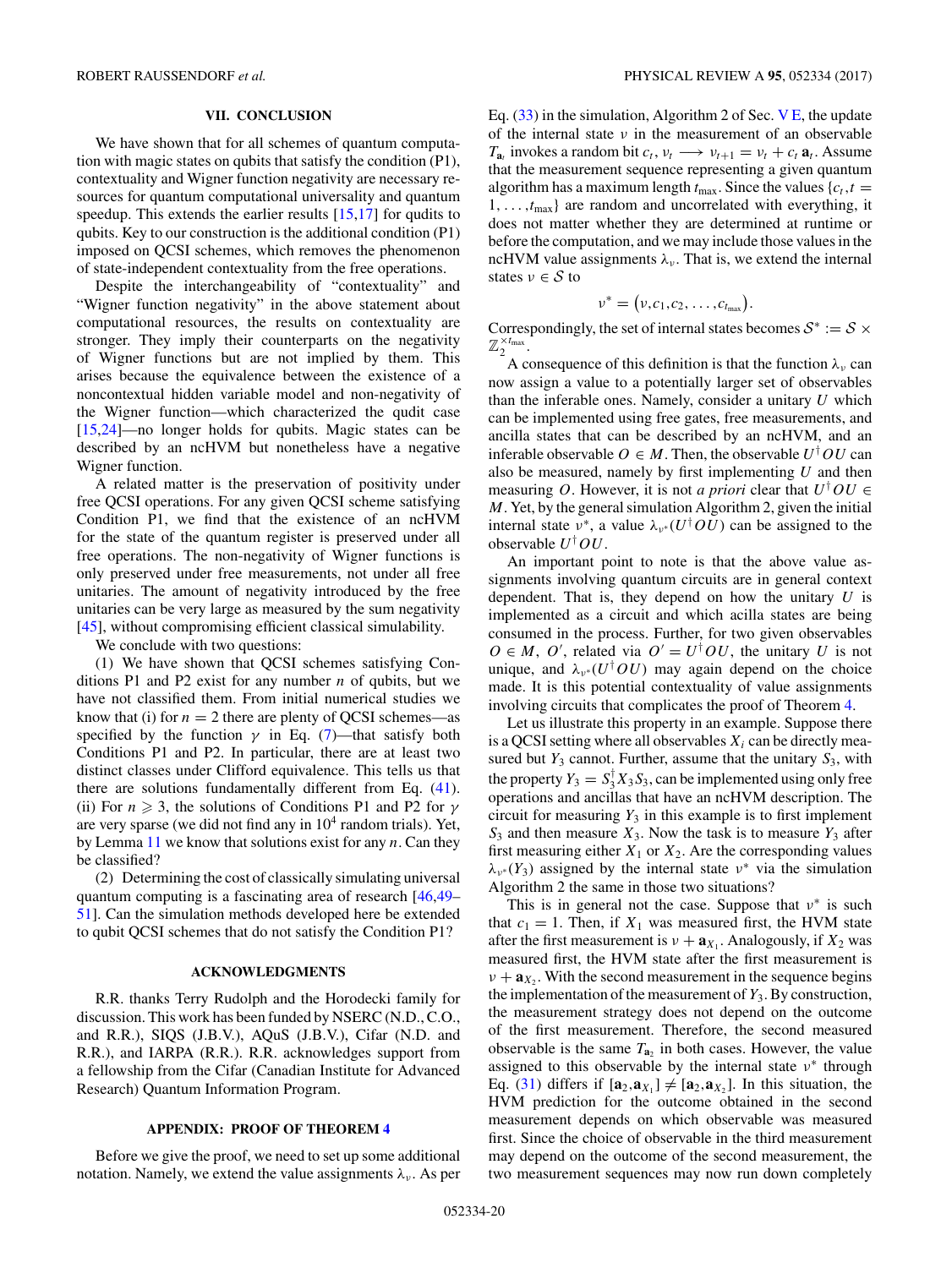<span id="page-20-0"></span>different tracks, and there is no guarantee whatsoever that the value assigned to  $Y_3$  will be the same. Hence, the value assignments involving circuits are potentially contextual.

*Proof of Theorem [4.](#page-14-0)* The outline of the proof is as follows. Suppose the statement is wrong, i.e., it is possible that the initial magic state has a description of an ncHVM and simultaneously gives rise to universal quantum computation. Then, by assumptions U1 and U2, universality implies that an encoded GHZ state can be prepared. Further, by U2 and U3 it is possible to randomly measure in one of the four contexts  $\mathcal{E}(X_1, X_2, X_3)$ ,  $\mathcal{E}(X_1, Y_2, Y_3)$ ,  $\mathcal{E}(Y_1, X_2, Y_3)$ ,  $\mathcal{E}(Y_1, Y_2, X_3)$ . In each such measurement, the three outcomes are multiplied and it is verified whether the product matches the corresponding stabilizer eigenvalue of the GHZ state.

We will show below that if the initial (magic) state has an ncHVM description, then the simulation Algorithm 2 will fail to reproduce the quantum prediction for the stabilizer eigenvalues of the GHZ state with a probability  $\geq 1/8$ . However, Algorithm 2 has been proven to be correct (see Theorem [5\)](#page-14-0), and therefore computational universality and availability of an ncHVM description for the initial state cannot simultaneously apply.

We now describe the measurement procedures for the four measurement contexts. Case (i):  $\mathcal{E}(X_1, X_2, X_3)$ . The three observables  $\mathcal{E}(X_1)$ ,  $\mathcal{E}(X_2)$ ,  $\mathcal{E}(X_3)$  are jointly measured, which is guaranteed to be possible by U3.

Case (ii): the three remaining contexts  $\mathcal{E}(X_i, Y_i, Y_k)$ ,  $i \neq$  $j \neq k \in \{1,2,3\}$ . For each of the three measurement contexts, we apply the following procedure:

(1) Measure the observable  $\mathcal{E}(X_i)$ .

(2) Implement the measurement sequence corresponding to the execution of the encoded gate  $\mathcal{E}(S_1 \otimes S_2 \otimes S_3)$ , giving rise to a free unitary  $g \in G$  which is propagated out of the circuit; see Fig. [3.](#page-8-0)

(3) Measure the observables  $g^{\dagger} \mathcal{E}(X_i)g$ , for  $i = 1, ..., 3$ . The outcomes for  $\mathcal{E}(Y_1)$ ,  $\mathcal{E}(Y_2)$ , and  $\mathcal{E}(Y_3)$  are thereby obtained. Among them, the value for  $\mathcal{E}(Y_i)$  is discarded.

Step 1 of this procedure is possible by U3, and step 2 is possible by U2. Regarding step 3, the unitary *g* is in general dependent on them measurement outcomes obtained in implementing the circuit for  $\mathcal{E}(S_1 \otimes S_2 \otimes S_3)$ , but in all cases *g* is free (*g*  $\in$  *G*). Thus, the observables  $g^{\dagger}$  $\mathcal{E}(X_i)g$  are in  $\mathcal{O}$ and can be directly measured.

From the perspective of the hidden variable model, for any internal state  $v^* \in S^*$ , the values  $\lambda_{v^*}(\mathcal{E}(X_i))$ ,  $\lambda_{v^*}(\mathcal{E}(Y_i))$ ,  $i =$ 1*,...,*3 are assigned to the corresponding observables via the simulation Algorithm 2 applied to the above measurement procedure. We now show that these value assignments are noncontextual if  $c_1 = 0$ .

(i)  $\mathcal{E}(X_i)$ . Since the  $\mathcal{E}(X_i)$  are measured first in every context they appear in,  $\lambda_{\nu^*}(\mathcal{E}(X_i)) = \lambda_{\nu}(\mathcal{E}(X_i))$ . They are thus context independent.

(ii)  $\mathcal{E}(Y_i)$ . We show this by the example of  $\mathcal{E}(Y_1)$ , the other two cases are analogous.  $\mathcal{E}(Y_1)$  appears in two measurement contexts, namely  $\mathcal{E}(Y_1, X_2, Y_3)$  and  $\mathcal{E}(Y_1, Y_2, X_3)$ . The corresponding measurement procedure differ only in one respect. In the former context  $\mathcal{E}(X_2)$  is measured in the first step, and in the latter context  $\mathcal{E}(X_3)$  is measured in the fist step. Now, by the assumption of  $c_1 = 0$ , the internal state  $\nu$  remains unchanged under this first measurement in both cases, and in particular remains the same for both cases. After the first step, the procedures are thus identical, and the same value  $\lambda_{\nu}$ <sup>\*</sup> ( $\mathcal{E}(Y_1)$ ) is assigned by the HVM in either context.

Thus, if  $c_1 = 0$ , all values  $\lambda_{\nu}*(\mathcal{E}(X_i))$ ,  $\lambda_{\nu}*(\mathcal{E}(Y_i))$ ,  $i =$ 1*,...,*3 assigned by the HVM are thus noncontextual, as claimed. By Mermin's argument, such noncontextual value assignments fail to reproduce the respective stabilizer eigenvalue of the encoded GHZ state in at least one of the contexts. Thus, if the measurement contexts are randomly chosen and if  $c_1 = 0$ , then the HVM fails to match the quantum prediction with a probability of  $\geq 1/4$ .

Further, for any internal state  $v \in S$ , the conditional probability for  $c_1 = 0$  in  $v^*$  given  $v$  equals 1/2 (recall that  $c<sub>1</sub>$  is the result of an unbiassed coin flip). Therefore, the HVM fails to match the quantum prediction with a probability  $\geqslant 1/8$ .

Finally, universality only requires the preparation of an encoded GHZ state  $\mathcal{E}(|\text{GHZ}\rangle)$  up to an arbitrarily small error  $\epsilon > 0$ , and likewise only the approximate realization of the gates  $\mathcal{E}(S_i)$ , up to the same error  $\epsilon$ . When taking such errors into account, the HVM prediction remains unchanged. If the initial state can be described by a noncontextual HVM, the measurement record will fail to reproduce the quantum mechanical prediction of the measurement record with a probability ≥1/8.

The quantum prediction does now differ from the ideal scenario. With a slightly erroneous encoded GHZ state  $\mathcal{E}(|\text{GHZ}\rangle)$  and slightly erroneous gates  $\mathcal{E}(S_i)$ , the measurement record will differ from the measurement record for the ideal circuit with a probability  $p(\epsilon)$ . However,  $p(\epsilon)$  can be made arbitrarily small by decreasing  $\epsilon$ . Thus, even in the presence of a small error  $\epsilon$ , the quantum prediction can be distinguished from the HVM prediction.

- [1] J. S. Bell, On the problem of hidden variables in quantum mechanics, [Rev. Mod. Phys.](https://doi.org/10.1103/RevModPhys.38.447) **[38](https://doi.org/10.1103/RevModPhys.38.447)**, [447](https://doi.org/10.1103/RevModPhys.38.447) [\(1966\)](https://doi.org/10.1103/RevModPhys.38.447).
- [2] S. Kochen and E. P. Specker, The problem of hidden variables in quantum mechanics, Journal of Mathematics and Mechanics **17**, 59 (1967).
- [3] N. D. Mermin, Hidden variables and the two theorems of John Bell, [Rev. Mod. Phys.](https://doi.org/10.1103/RevModPhys.65.803) **[65](https://doi.org/10.1103/RevModPhys.65.803)**, [803](https://doi.org/10.1103/RevModPhys.65.803) [\(1993\)](https://doi.org/10.1103/RevModPhys.65.803).
- [4] S. Abramsky and A. Brandenburger, The sheaf-theoretic structure of non-locality and contextuality, [New J. Phys.](https://doi.org/10.1088/1367-2630/13/11/113036) **[13](https://doi.org/10.1088/1367-2630/13/11/113036)**, [113036](https://doi.org/10.1088/1367-2630/13/11/113036) [\(2011\)](https://doi.org/10.1088/1367-2630/13/11/113036).
- [5] A. Cabello, S. Severini, and A. Winter, Graph-Theoretic Approach to Quantum Correlations, [Phys. Rev. Lett.](https://doi.org/10.1103/PhysRevLett.112.040401) **[112](https://doi.org/10.1103/PhysRevLett.112.040401)**, [040401](https://doi.org/10.1103/PhysRevLett.112.040401) [\(2014\)](https://doi.org/10.1103/PhysRevLett.112.040401).
- [6] A. Acín, T. Fritz, A. Leverrier, and A. Belén Sainz, A combinatorial approach to nonlocality and contextuality, [Comm. Math. Phys.](https://doi.org/10.1007/s00220-014-2260-1) **[334](https://doi.org/10.1007/s00220-014-2260-1)**, [533](https://doi.org/10.1007/s00220-014-2260-1) [\(2015\)](https://doi.org/10.1007/s00220-014-2260-1).
- [7] N. D. Mermin, Extreme Quantum Entanglement in a Superposition of Macroscopically Distinct Sstates, [Phys. Rev. Lett.](https://doi.org/10.1103/PhysRevLett.65.1838) **[65](https://doi.org/10.1103/PhysRevLett.65.1838)**, [1838](https://doi.org/10.1103/PhysRevLett.65.1838) [\(1990\)](https://doi.org/10.1103/PhysRevLett.65.1838).